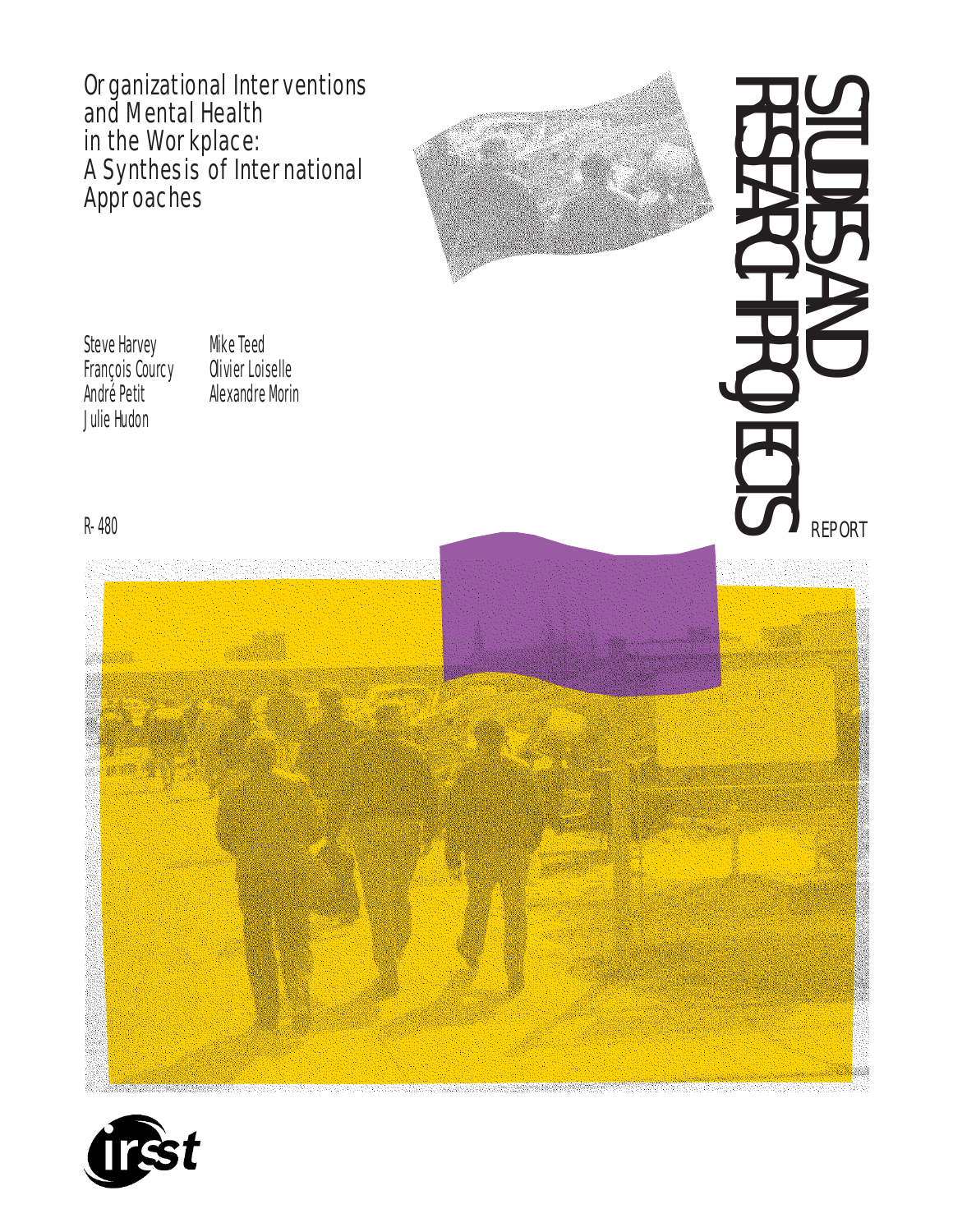

**Established in Québec since 1980, the Institut de recherche Robert-Sauvé en santé et en sécurité du travail (IRSST) is a scientific research organization known for the quality of its work and the expertise of its personnel.** 

**OUR RESEARCH** *is working* **for you!**

#### **MISSION**

- E To contribute, through research, to the prevention of industrial accidents and occupational diseases as well as to the rehabilitation of affected workers.
- E To offer the laboratory services and expertise necessary for the activities of the public occupational health and safety prevention network.
- $E$  To disseminate knowledge, and to act as scientific benchmark and expert.

Funded by the Commission de la santé et de la sécurité du travail, the IRSST has a board of directors made up of an equal number of employer and worker representatives.

#### **TO FIND OUT MORE…**

Visit our Web site for complete up-to-date information about the IRSST. All our publications can be downloaded at no charge. **www.irsst.qc.ca**

To obtain the latest information on the research carried out or funded by the IRSST, subscribe to *Prévention au travail*, the free magazine published jointly by the IRSST and the CSST. **Subscription: 1-877-221-7046**

Legal Deposit Bibliothèque et Archives nationales 2006 ISBN 13: 978-2-89631-084-5 (print format) ISBN 10: 2-89631-084-3 (print format) ISBN 13: 978-2-89631-085-2 (PDF) ISBN 10: 2-89631-085-1 (PDF) Original Edition: ISBN 10: 2-89631-070-8 ISSN: 0820-8395

IRSST – Communications Division 505, De Maisonneuve Blvb West Montréal (Québec) H3A 3C2 Telephone: 514 288-1551 Fax: 514 288-7636 **www.irsst.qc.ca** Institut de recherche Robert Sauvé en santé et en sécurité du travail,

November 2006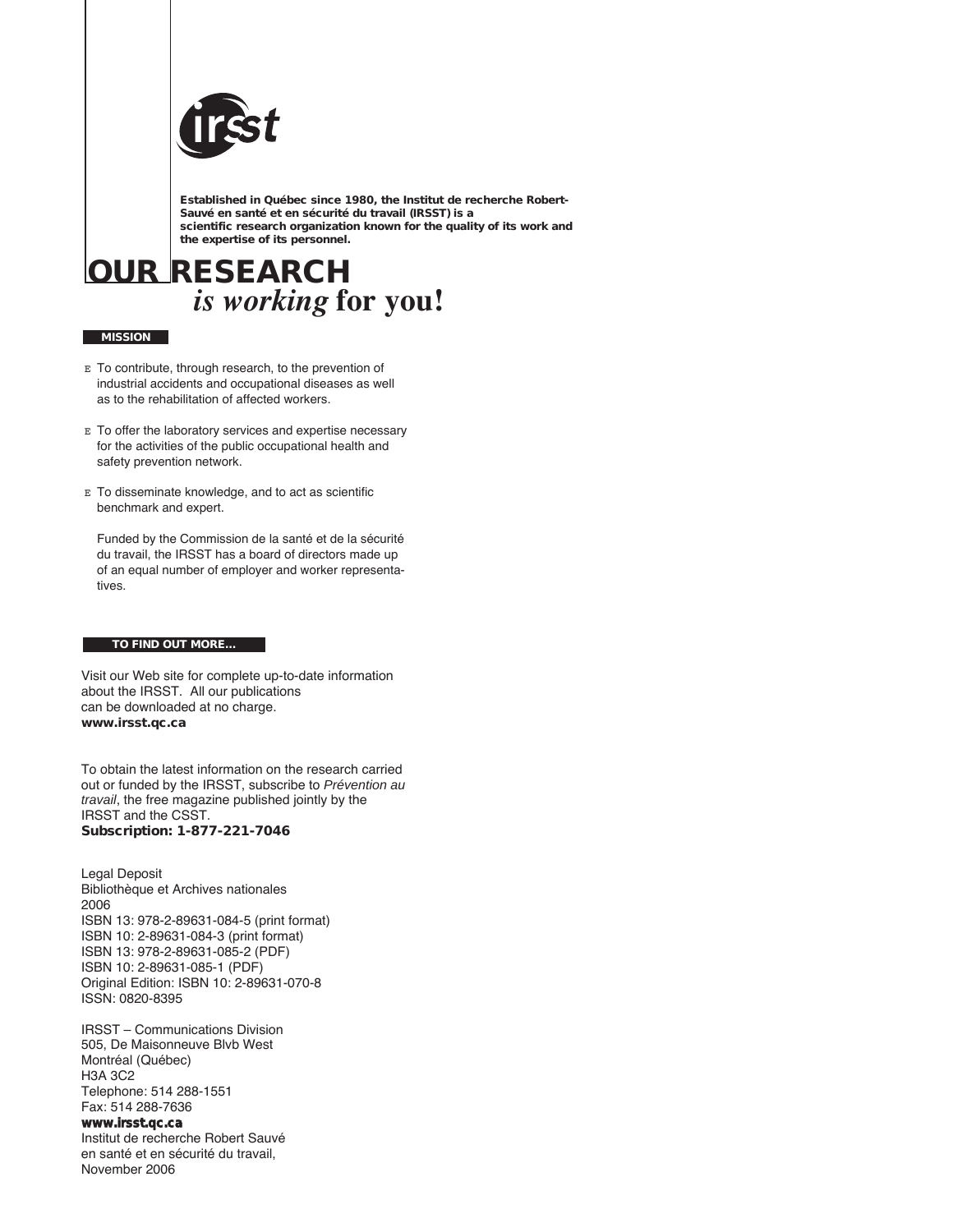Organizational Interventions and Mental Health in the Workplace: A Synthesis of International Approaches

Steve Harvey<sup>1</sup>, François Courcy<sup>2</sup>, André Petit<sup>2</sup> , Julie Hudon<sup>i</sup>, Mike Teed<sup>2</sup>, Olivier Loiselle<sup>2</sup>, and Alexandre Morin2

1 Bishop's University 2 Sherbrooke University

# RESEARCH PROJECTS STUDIES AND REPORT

#### **Disclaimer**

The IRSST makes no guarantee regarding the accuracy, reliability or completeness of the information contained in this document. In no case shall the IRSST be held responsible for any physical or psychological injury or material damage resulting from the use of this information.

Note that the content of the documents is protected by Canadian intellectual property legislation.



This study was financed by the IRSST. The conclusions and recommendations are those of the authors.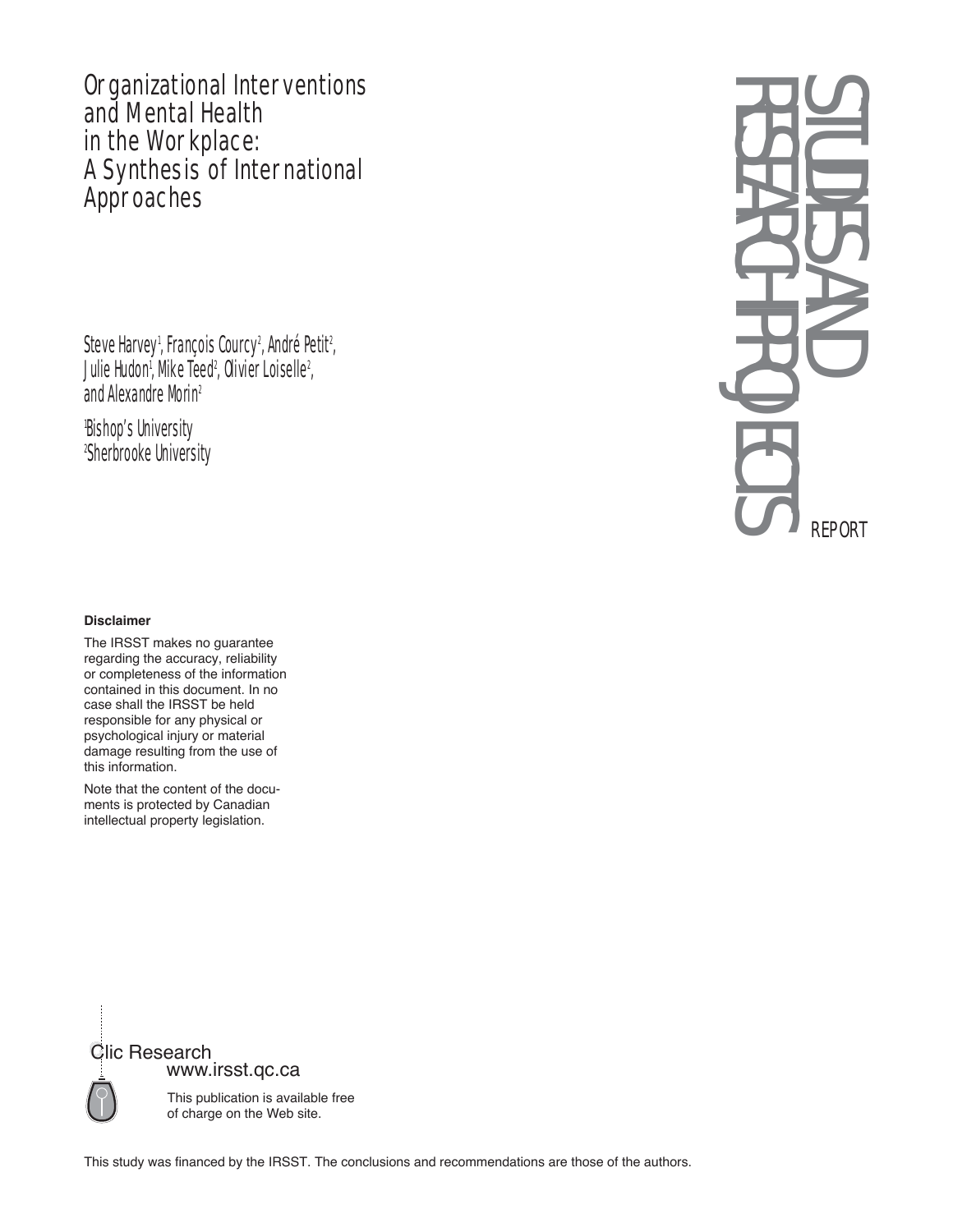**IN CONFORMITY WITH THE IRSST'S POLICIES**

ı

**The results of the research work published in this document have been peer-reviewed**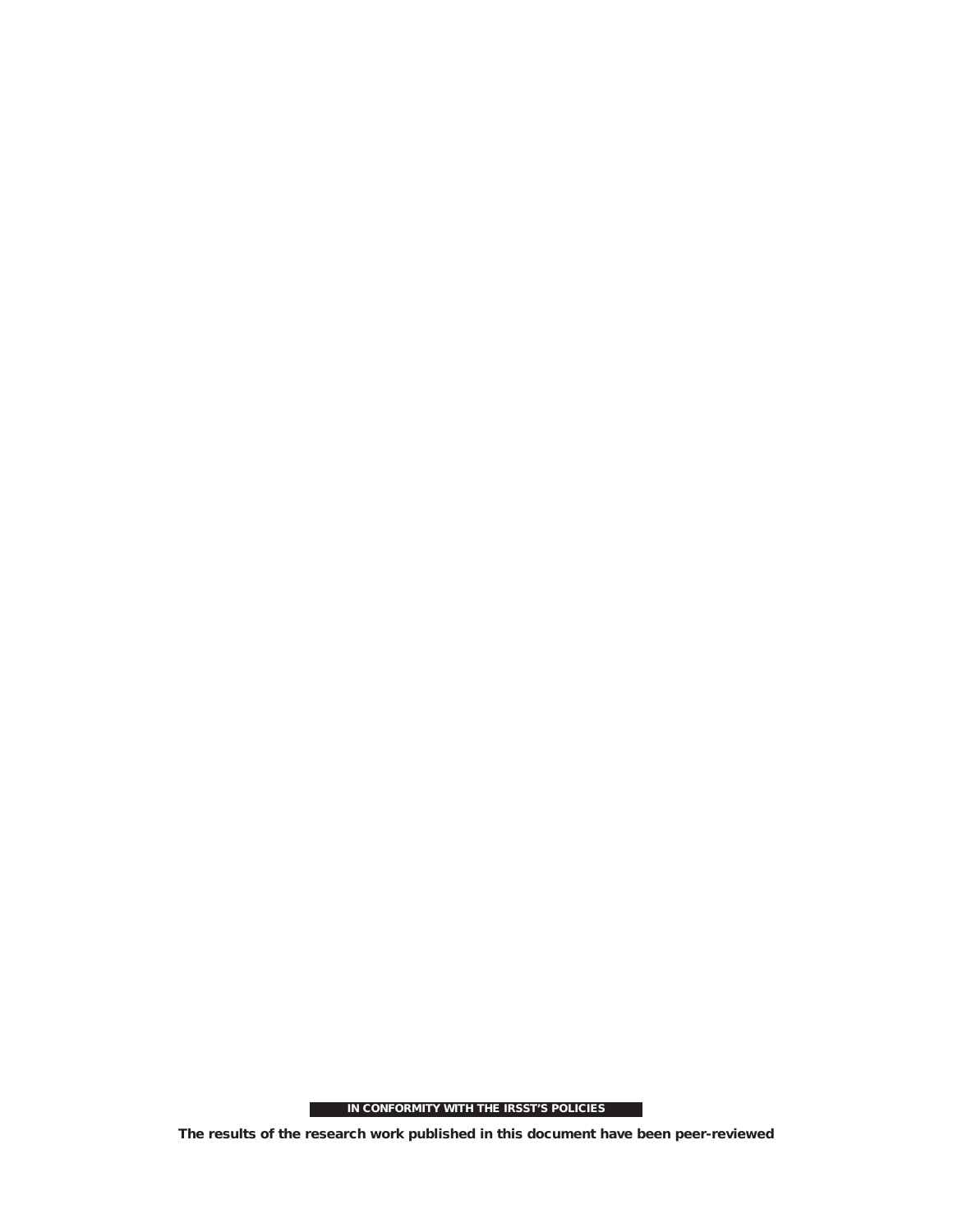# **SUMMARY**

This report examines current knowledge on *organizational* intervention programs and strategies aimed at mental health (stress) in the workplace. Specifically, the three objectives of this report are to:

- 1) Present a framework that meaningfully captures and explains the types of organizational intervention methods
- 2) Review existing research evidence of the effectiveness and efficiency of these organizational interventions
- 3) Propose some potential applications and areas in need of research or attention for Quebec organizations

**Method:** In order to address the objectives, an extensive literature review using nine search engines (e.g., PsychInfo, Medline) and dozens of key terms was conducted. We also contacted researchers and examined key reports from relevant agencies (e.g., NIOSH; WHO). The main goal of this search was to uncover any papers, articles or reports since 1980 that refer to studies conducted on stress or mental health intervention in the workplace, any reviews of such studies and any conceptual or theoretical papers reflecting on the topic. We found few rigorous intervention studies; which agrees with recently conducted reviews by other research teams worldwide. However, a growing literature on the topic provided a rich base to address the three objectives.

**Objective 1:** We identified two types of frameworks to classify interventions: process models and content models. *Process models* explain the intervention process or strategy. These models communicate the "do's" and "don'ts" or blueprints of interventions ranging from the early stages of diagnosing the stressors in the workplace, through conducting changes and evaluating the results. We find them to be potentially useful in helping organizations follow critical issues as interventions unfold. *Content models* or *taxonomies* on the other hand are more concerned with the elements of the job, person or organization that need to change to address the problem of stress. These taxonomies use features that *characterize* the intervention such as the popular primary, secondary and tertiary classification of interventions. They are useful for listing any number of intervention strategies found in organizations (e.g., EAPs, Job design) but are seriously lacking in their ability to help organizations chose which type of intervention best deals with identified problems.

To better guide research and interventions, we propose an *evidence-based framework* as a hybrid model. Evidence-based practices or interventions are quickly gaining momentum in numerous medical and social fields. Put simply, they prescribe interventions based on evidence. Such requires a clear explanation and evidence of the sources of stress (i.e. stressors) and their consequences (i.e., stress & strain) so as to then propose and evaluate interventions that are expected to deal with the problem in its entirety. Within stress context, the framework communicates for each organizational stressor the evidence that exist for interventions relating to it as a source of stress. It is an improvement over the content models that simply list intervention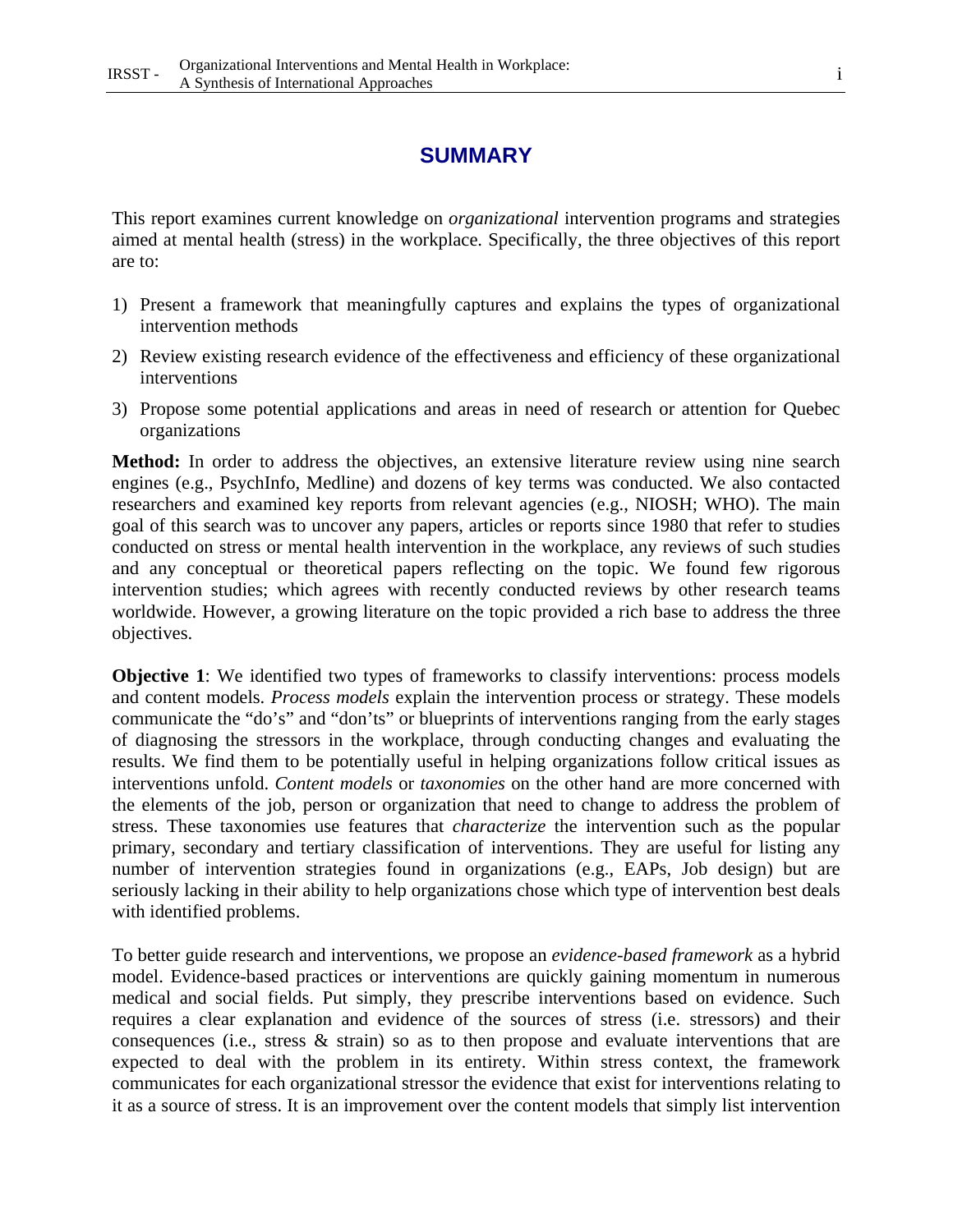methods with little to no reference to the stressors or stress symptoms it intends to address, and it requires that we take account of the strength of existing evidence.

**Objective 2:** In concordance with other reviewers, our search turned up limited rigorous studies that evaluate organizational interventions. Some conclusions are possible. If we bunch interventions into a "broad" grouping, the limited research does suggest success for "Sociotechnical" interventions. Interventions of this type center on objective changes in the work environment which include elements related to job design in most instances. So changes in workload and schedules, for instances, seem to have important effects on well-being and performance (Rick et al., 2002). Evidence is mixed for psychosocial types of interventions. These are "approaches to stress reduction intended to change employees' perceptions of the work environment through strategies such as increasing participation, communication and social support, reducing role ambiguity and conflict, and enhancing control over work tasks" (Parkes & Sparkes, 1998; p.3). Our opinion is that there is too little research to form firm conclusions. This is particularly true if we follow an evidence-based approach wherein the literature needs to be considered for each stressor. We warn that the lack of evidence is in no way indicative that interventions do not work, but rather points to the need for more research given that promising results have emerged in our search.

**Objective 3:** Several recommendations are made in the report that relate to [i] the research needed, [ii] concerns about study measurement and design, [iii] practical consideration for organizations, and [iv] issues to enhance research excellence.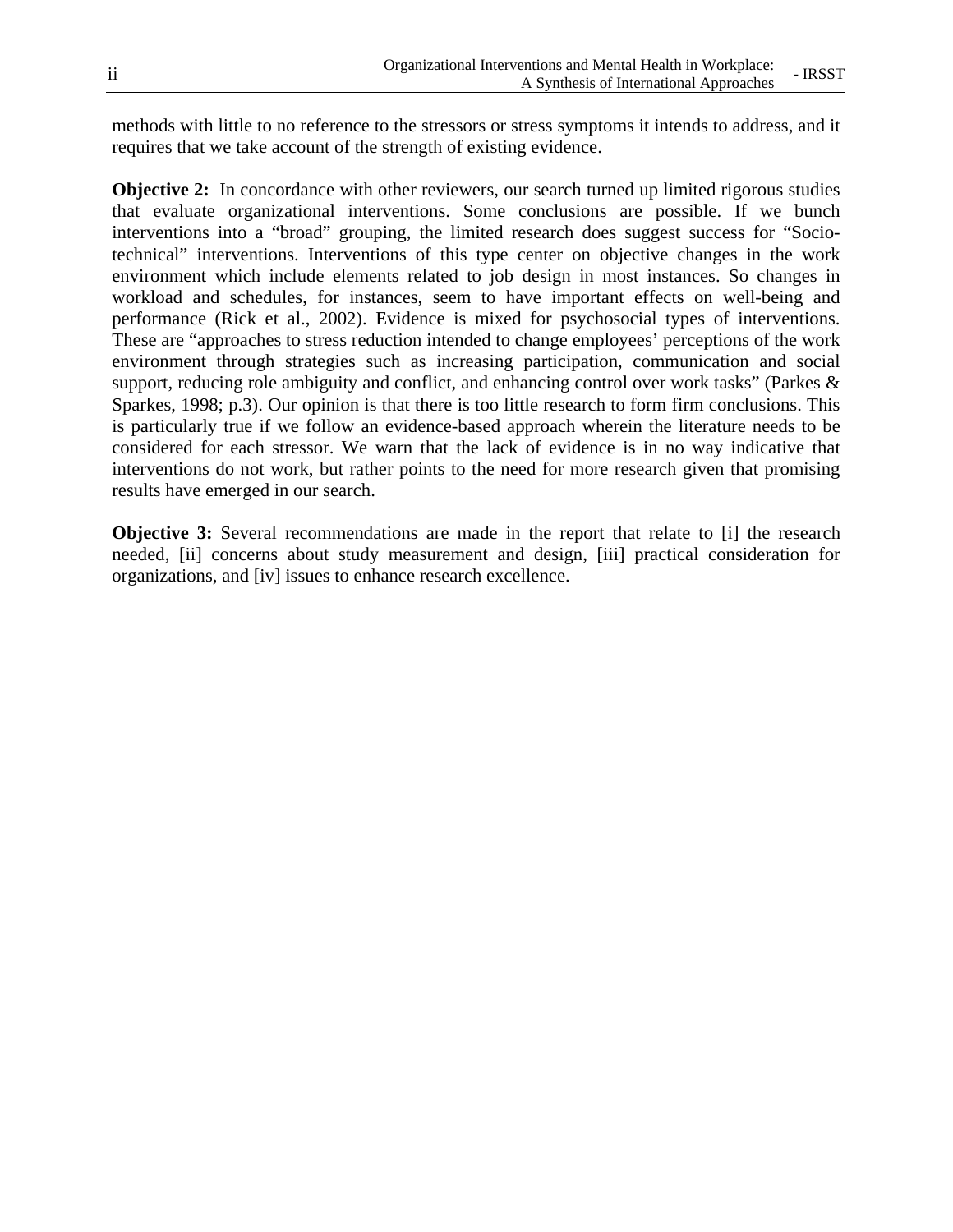# **TABLE OF CONTENTS**

# **Pages**

| 1.               |     |                                                                       |  |  |  |
|------------------|-----|-----------------------------------------------------------------------|--|--|--|
|                  | 1.1 |                                                                       |  |  |  |
|                  | 1.2 |                                                                       |  |  |  |
| 2.               |     |                                                                       |  |  |  |
|                  | 2.1 |                                                                       |  |  |  |
|                  | 2.2 |                                                                       |  |  |  |
|                  | 2.3 |                                                                       |  |  |  |
|                  | 2.4 |                                                                       |  |  |  |
|                  | 2.5 |                                                                       |  |  |  |
| 3.               |     |                                                                       |  |  |  |
|                  | 3.1 |                                                                       |  |  |  |
| $\overline{4}$ . |     |                                                                       |  |  |  |
|                  | 4.1 |                                                                       |  |  |  |
|                  | 4.2 |                                                                       |  |  |  |
|                  | 4.3 |                                                                       |  |  |  |
|                  | 4.4 |                                                                       |  |  |  |
|                  |     | Example of an Evidence-based Framework: Aggression at Work23<br>4.4.1 |  |  |  |
|                  |     | 4.4.2                                                                 |  |  |  |
|                  | 4.5 |                                                                       |  |  |  |
|                  |     | 4.5.1                                                                 |  |  |  |
|                  |     | 4.5.2                                                                 |  |  |  |
|                  |     | 4.5.3                                                                 |  |  |  |
| 5.               |     |                                                                       |  |  |  |
|                  | 5.1 |                                                                       |  |  |  |
|                  |     | 5.1.1                                                                 |  |  |  |
|                  |     | 5.1.2                                                                 |  |  |  |
|                  |     | Interventions need to account for the full stress process 30<br>5.1.3 |  |  |  |
|                  |     | 5.1.4                                                                 |  |  |  |
|                  |     | 5.1.5                                                                 |  |  |  |
|                  |     | 5.1.6                                                                 |  |  |  |
|                  |     | 5.1.7                                                                 |  |  |  |
|                  |     | 5.1.8                                                                 |  |  |  |
|                  | 5.2 |                                                                       |  |  |  |
|                  |     | 5.2.1                                                                 |  |  |  |
|                  |     | 5.2.2                                                                 |  |  |  |
|                  |     | Experimental and Quasi-experimental designs preferred33<br>5.2.3      |  |  |  |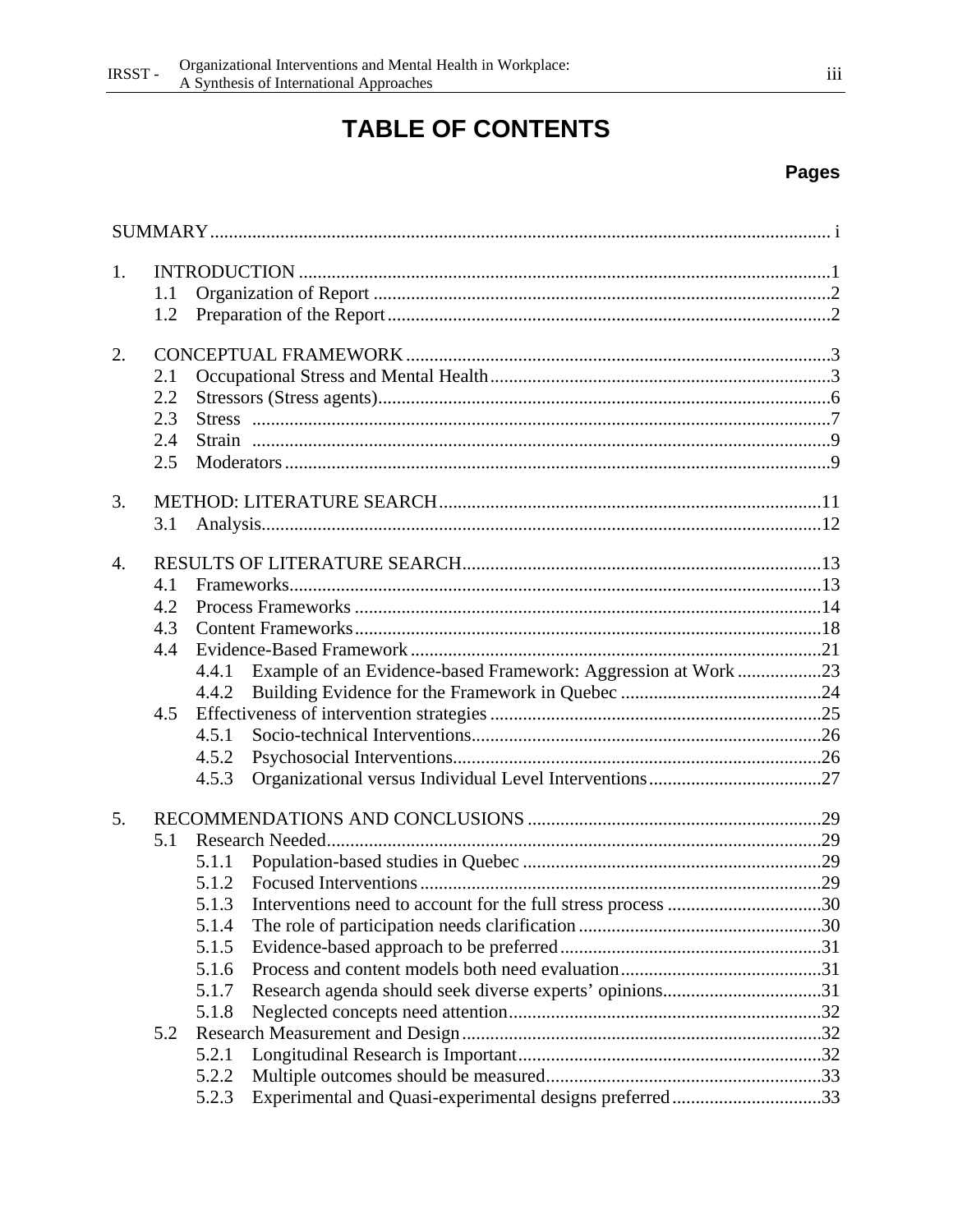|     | 5.2.4 |  |
|-----|-------|--|
|     | 5.2.5 |  |
|     | 5.2.6 |  |
|     | 5.2.7 |  |
| 5.3 |       |  |
|     | 5.3.1 |  |
|     | 5.3.2 |  |
|     | 5.3.3 |  |
|     | 5.3.4 |  |
|     | 5.3.5 |  |
|     | 5.3.6 |  |
|     | 5.3.7 |  |
|     | 5.3.8 |  |
| 5.4 |       |  |
|     | 5.4.1 |  |
|     | 5.4.2 |  |
|     | 5.4.3 |  |
|     |       |  |
|     |       |  |
|     |       |  |

# **TABLE LIST**

| Table 1 |  |
|---------|--|
| Table 2 |  |
| Table 3 |  |

# **FIGURE LIST**

| Figure 1 |  |
|----------|--|
| Figure 2 |  |
| Figure 3 |  |
| Figure 4 |  |
| Figure 5 |  |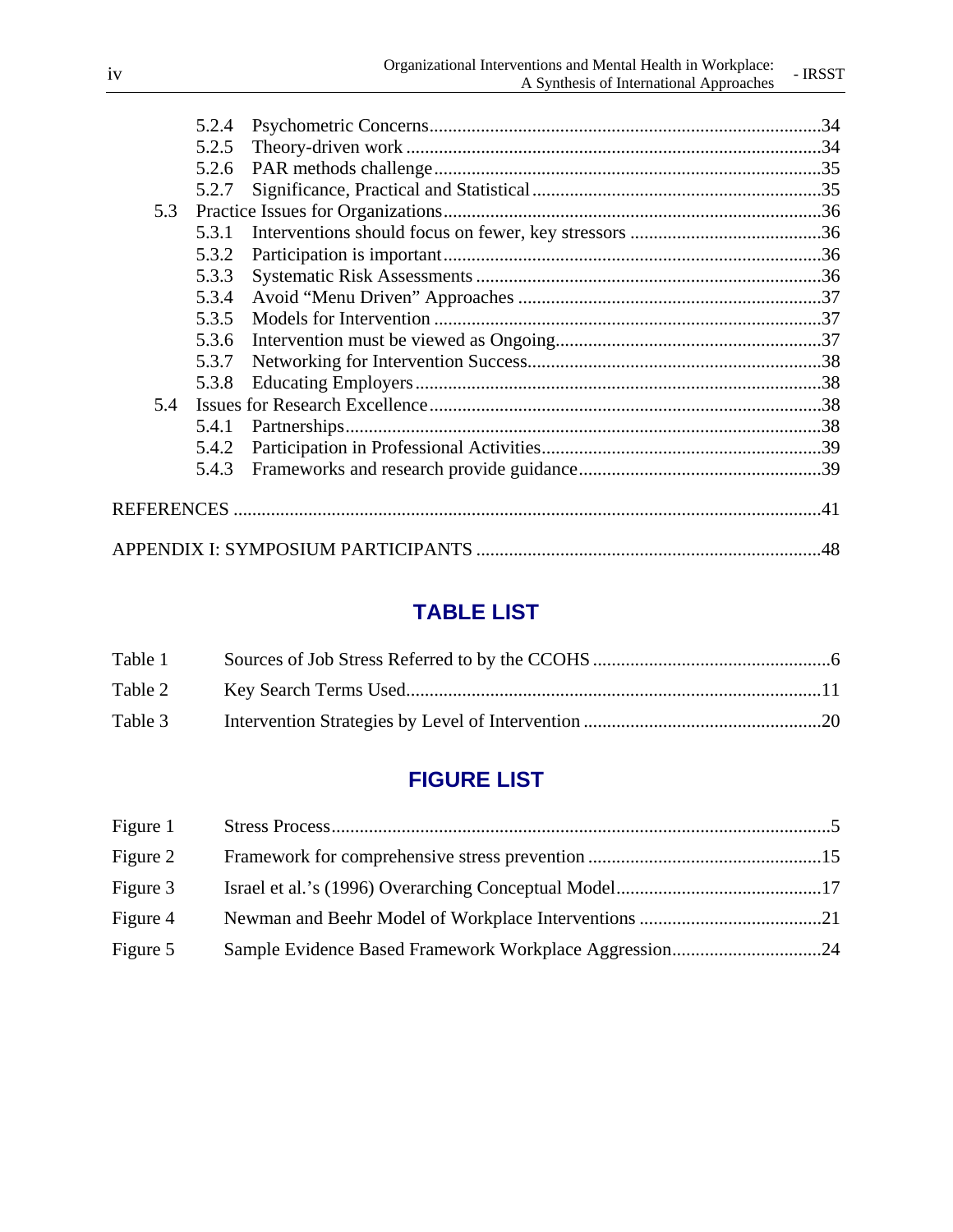#### **1. INTRODUCTION**

Concerns about mental health issues at work are increasing worldwide. It is argued on a global front that the loss of productivity is one worry; however the looming human and financial costs associated with disability that extend to the individual, family, organization and society (e.g., Harnois & Gabriel, 2000). In Canada, the direct and indirect costs of stress-related problems at work were estimated to have totaled 14.4 billion in 1998 (Stephens & Joubert, 2001). Another study estimates that absenteeism due to stress due to work-home conflict costs Canadian employers 3.5 billion dollars annually (Duxbury & Higgins, 2001). In a second report published by the Public Health Agency of Canada, the authors estimated the costs to have risen to a new total between 6 and 10 billion (Duxbury & Higgins, 2003). In fact, any cursory review of the literature turns up staggering statistics that mostly suggest workplace stress is a significant societal issue.

In the broad sense of the word, mental health at work can include any number of problems relating to a persons psychological well-being and can thus be argued to emanate from any number of sources not exclusive to the workplace. Nevertheless, research measuring various sources of stress provides convincing evidence that the workplace remains a major source of psychological stress after controlling for other known sources (Marchand, Demers & Durand, 2005a; Marchand, Demers & Durand, 2005b). Indeed, stress is a growing problem that employers as a group are in need of reckoning with due to the impact that it has on the working population. For example, in one Quebec study (ESS98), workplace disability claims related to mental health are estimated to have gone from 7% to 13% between 1987 and 1998 and the length of absences due to such claims has tripled in duration (Vézina & Bourbonnais, 2001).

The problem has been taken up in several European countries where there is evidence of various policies, initiatives and research agendas underway (e.g., Cartwright, & Cooper, 1996; Cox, Leka, Ivanov & Kortum, 2004; Kompier, 2003; MacKay, Cousins, Kelly, Le & McCaig, 2004; Oeij & Morvan, 2004; Schaufeli & Kompier, 2001). In Canada, or Quebec in particular, there is not yet evidence of this type of concerted research and policy activity. Within Quebec particularly, there is evidence of summary writing on problems of stress and potential solutions for employers (e.g., Brun, 2004), but large scale research on intervention strategy is lacking excepting for the occasional study (e.g., Bourbonnais et al., 2005). It appears to be the time for Quebec employers and researchers to familiarize and position themselves with the issues within this international backdrop of growing concern, research and public policy on work-related stress and mental health.

The topic of mental health in the workplace is large and no single inquiry can tackle all parts adequately. Accordingly, this report examines current knowledge on *organizational* intervention programs and strategies aimed at mental health (stress) in the workplace. It is not the intention within this document to examine individual stress management or methods of *coping* except where comparison with organizational programs and strategies is relevant. The report derives from a research mandate with the *"Institut de recherche Robert-Sauvé en santé et en sécurité du travail"* (IRSST) to highlight the current state of knowledge relating to organizational interventions that are aimed at mental health in the workplace. The agency hopes to develop a better understanding of the area with the intention of considering policy for research priorities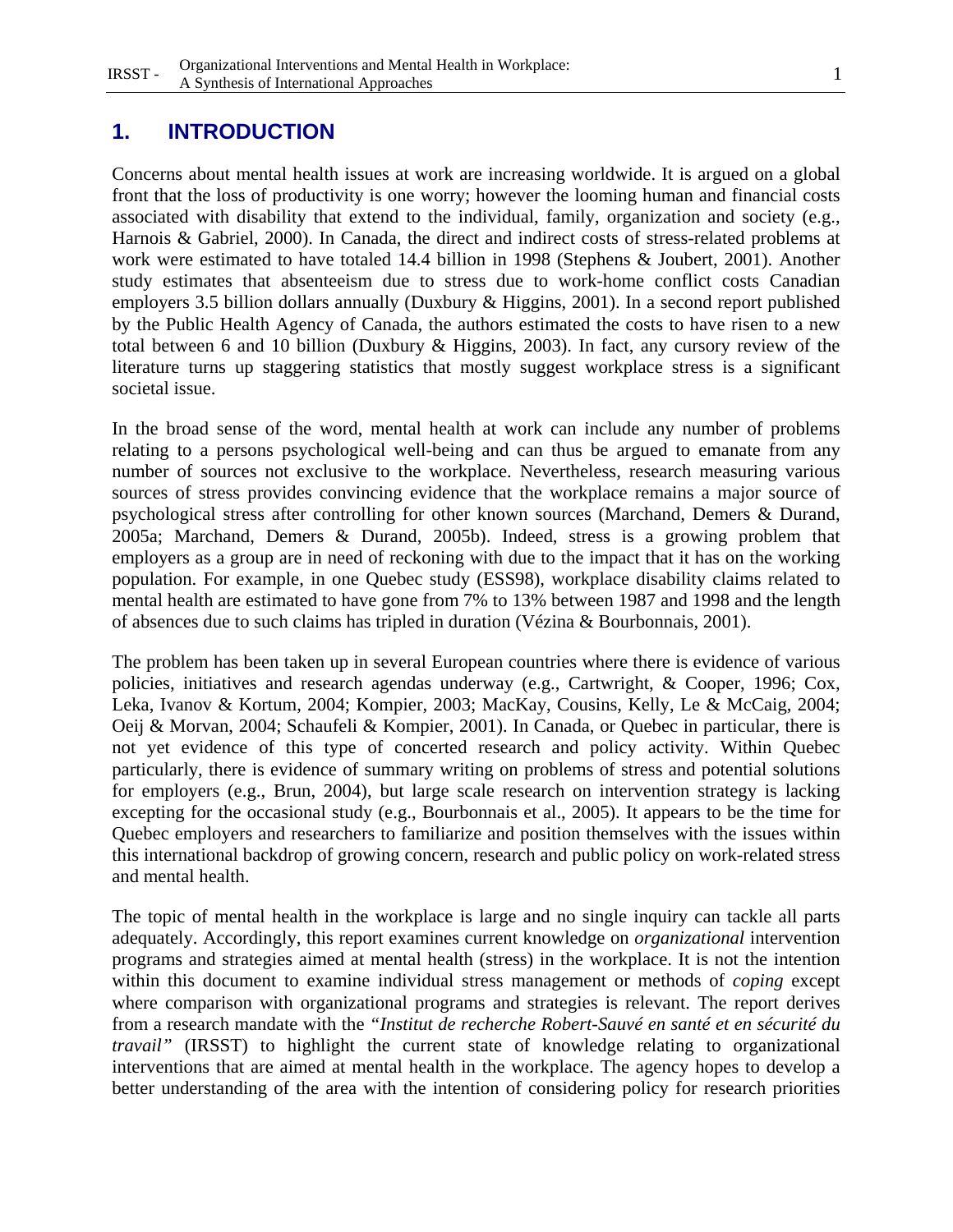and this report will, in part, help this initiative through three objectives. We offer a more detailed examination of how we define the concepts to be examined in this report later.

The three objectives are:

- 4) Present a framework that meaningfully captures and explains the types of organizational intervention methods
- 5) Review existing research evidence of the effectiveness and efficiency of these organizational interventions
- 6) Propose some potential applications and areas in need of research or attention for Quebec organizations

# **1.1 Organization of Report**

The objectives were tackled in the first phase through a concerted examination of the literature relating to mental health, stress and organizational interventions aimed at such problems. Our initial findings are outlined in several sections of this report. The report begins with an overview of the theoretical framework underpinning our conceptualization of stress and mental health. This allows all readers, familiar or new to the topic of work-related stress, to develop a common bearing for the concepts and terminology. That section is followed by a brief methods section wherein we discuss the scope of our literature search for the purposes of this mandate. This search led to the development of the report's core elements contained in both the results and recommendation sections. The results section overviews basic frameworks, models and strategies with our commentary and criticism on their utility. We will then propose how a framework might best "evolve" from this review for the purposes outlined in objective # 1. The results section will then end with a brief summary of evidence related to objective # 2. The final section of the report will close with recommendations meant to guide the efforts of research and practices within Quebec. In a practical sense, we try to address those factors that will assist organizations and researchers to make changes that are likely to have a positive impact on mental health in organizations (Vézina, Bourbonnais, Brisson & Trudel, 2004).

# **1.2 Preparation of the Report**

The protocol for this grant intended for a preliminary report to serve as a discussion piece during a consultative symposium with invited international, national and local experts. This symposium has taken place and the report hereafter includes commentary received from these participants.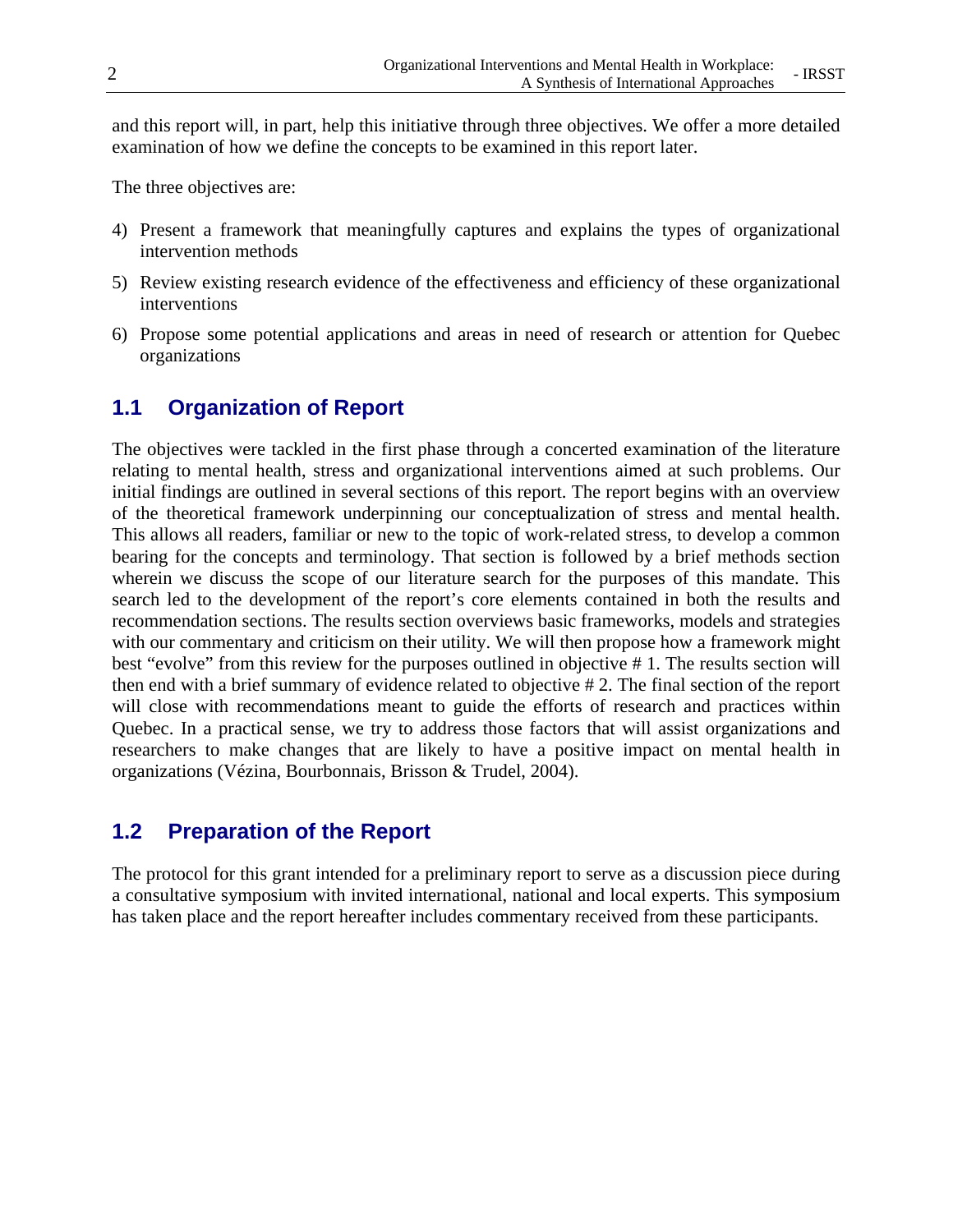# **2. CONCEPTUAL FRAMEWORK**

Defining "mental health" in the "workplace" can be a complex undertaking. This is because it is an all-encompassing concept that is best understood as a domain of study wherein the focus is on individual's psychological health and well-being in relation to work. This recognizes that mental health potentially includes a number of psychological conditions and disorders that vary in their origin, effects and characteristics (e.g., Brun, Biron, Martel & Ivers, 2003; Thomas & Hite, 2002). Hence, to say we are studying mental health at work communicates only the equivalent of saying we are studying physical health, which is not a very useful concept on its own. Accordingly, we specify our focus within this larger scheme to be occupational stress. What is intended by the term occupational stress is developed in the sections that follow.

The tradition within this occupational stress literature suggests that good or poor mental health is a potential consequence of *stress* experienced at work (Smith, Sulsky & Uggerslev, 2002). Research within this tradition occasionally accounts for "other" factors such as individual differences and preexisting conditions or tendencies that might *also* contribute to mental health decrements. However, the main focus remains on understanding the multitude of factors that potentially contribute to observed stress in individuals at work and in relation to work.

It is an especially immense area of study with many sub-topics spanning thousands of published works. To illustrate, a computer search using "Occupational Stress" as a term in the PSYCHINFO search engine will generate nearly 11,000 "hits" of scholarly work since 1960. Particularly noteworthy is that this search is narrowed only to *keywords*, thus leaving out many other relevant articles that may have listed other related terms as the keyword instead of occupational stress (e.g., workplace stress). To help us all navigate with a common framework within this vast literature, we set a conceptual stage in the following section.

# **2.1 Occupational Stress and Mental Health**

Vast as it is, the literature on occupational stress can be summarized for our purposes using the framework represented in Figure 1. This framework, which is a composite of similar others in the literature, presents stress as a process with three major conceptual phases that are additionally influenced by personal, social and environmental factors. In its most basic form, it can be referred to as the stressor--strain approach to occupational stress (Hart & Cooper, 2001) and it serves our purpose of simplicity at this stage.

The major phases include **[a] stressors** that are conceptualized as identifiable, stress-inducing agents that exist in the organizational and job environment, **[b] stress** which is the psychological interpretation and experience of these events by an individual as stressful and **[c] strain** which is a consequence to prolonged or acute stress in the form of behavioral, psychological, physiological and organizational outcomes. From a mental health standpoint, it is psychological strain that might mainly interest us (e.g., burnout, psychological distress), but it is understood that other health outcomes may result from or co-occur with stress (*behavioral* e.g., alcohol and drug abuse; *organizational* e.g., absenteeism, turnover; *physiological* e.g., ulcers).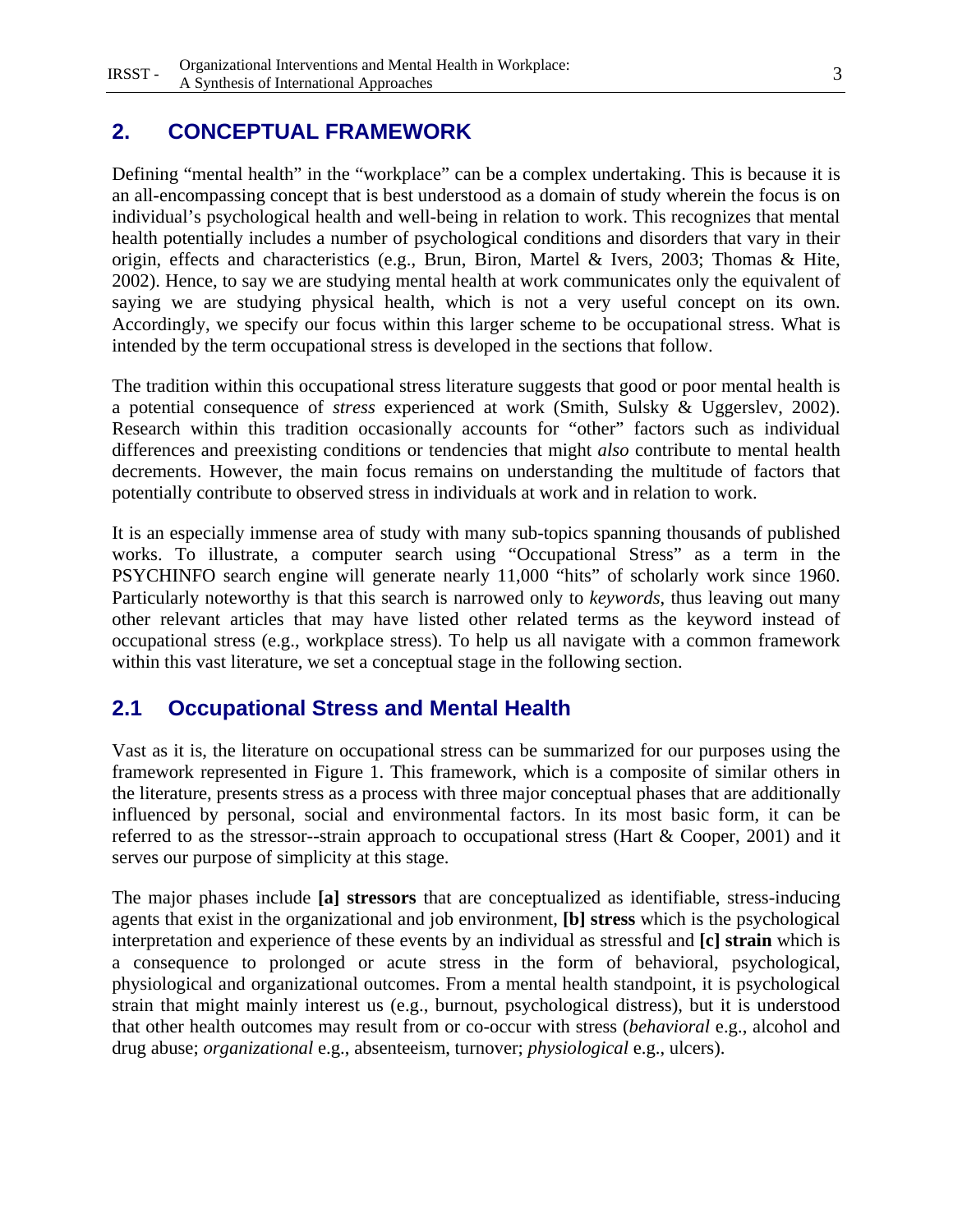This model also includes variables that arise from the individual or their environments that can consequently influence the stress process. We often refer to these variables as **[d] moderators** because they can influence the nature of the relationships observed in the stress process. These influences include, for example, individual characteristics such as personality and preferred coping styles, as well as environmental factors such as the support received from others and the culture of the organization (e.g., Hart & Cooper, 2001; Jex & Beehr, 1991; Kahn & Byosiere, 1992).

Figure 1 also contains reference to primary, secondary and tertiary prevention mechanisms. At this point it is useful to visualize these prevention categories and some sample strategies falling within each. It should help us understand that intervention strategies can be aimed at different segments of the stress process. We will examine some of these in more detail in the next section. Moreover, later in this paper we will turn our focus to frameworks that contain these prevention concepts and build upon them for the purposes set out in the objectives, understanding that they refer back to the basic stress process that we will now briefly review.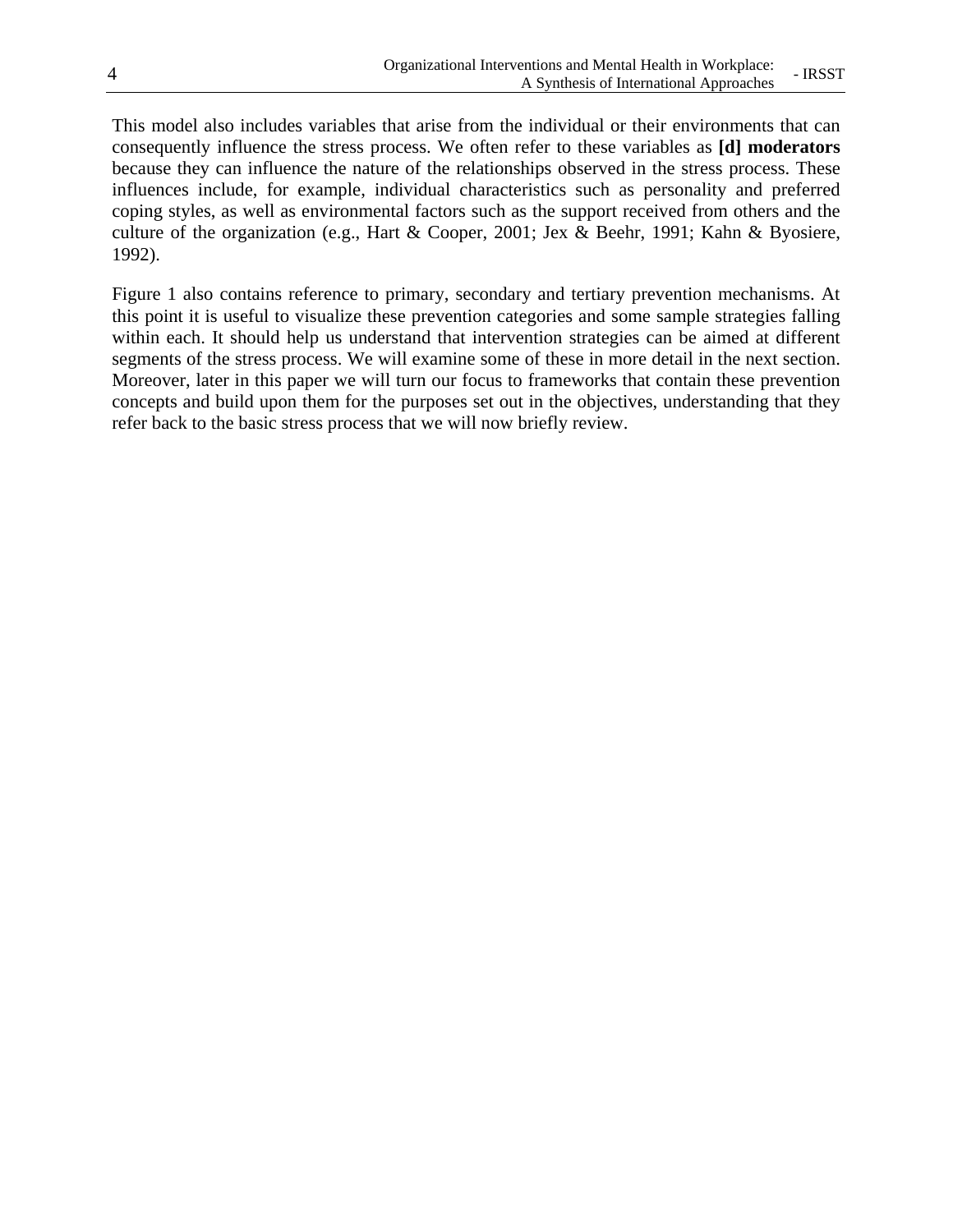

**Figure 1 Stress Process**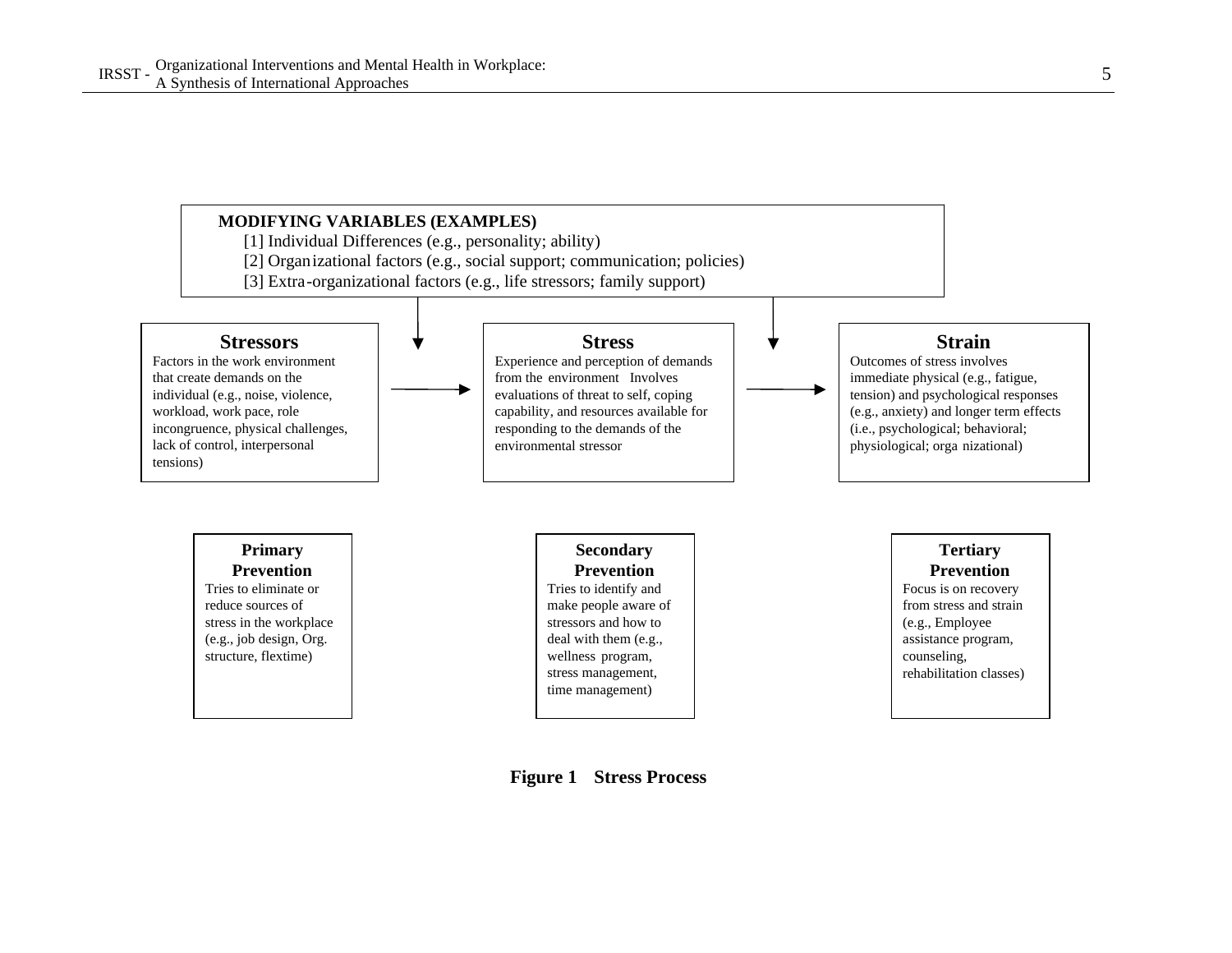# **2.2 Stressors (Stress agents)**

Stressors are variously referred to in the literature as psychosocial risk factors, sources or stress and stress agents. Sometimes they are simply compounded with the term stress when focusing on the experience—understand through all this that something "causes" stress. Regardless of the debate on this terminology, scholars are in general agreement that there are known sources of workplace stress (Kahn & Byosiere, 1992). These sources or factors are typically categorized as emanating from the work itself, one's role in the organization, career development issues, the home-work interface and other organizational factors such as structure and politics (e.g., Cooper, Dewe & O'Driscoll, 2001; Murphy, 1995). Slightly different terminology may be used elsewhere; such as the demands, control, support, relationships at work, role, change and culture used in one report by the Health and Safety Executive (for discussion, see Mackay et al., 2004).

Nonetheless, these sources of workplace stress are understood to exist with some consistency across jobs and are prominently referred to by National Health and Safety agencies in North America (i.e., Canadian Centre for Occupational Health and Safety [CCOHS]; National Institute for Occupational Safety and Health [NIOSH]) as factors to be examined and dealt with in the workplace. For illustration purposes, Table 1 presents these factors as reported by the CCOHS on their website.

| <b>Job Stressors</b> | <b>Examples</b>                                                                                        |
|----------------------|--------------------------------------------------------------------------------------------------------|
| Factors unique       | Workload (overload and underload)<br>$\bullet$                                                         |
| to the job           | Pace / variety / meaningfulness of work<br>$\bullet$                                                   |
|                      | Autonomy (e.g., the ability to make your own decisions about our own job                               |
|                      | or about specific tasks)                                                                               |
|                      | Shiftwork / hours of work<br>$\bullet$                                                                 |
|                      | Physical environment (noise, air quality, etc)<br>٠                                                    |
|                      | Isolation at the workplace (emotional or working alone)<br>$\bullet$                                   |
| Role in the          | Role conflict (conflicting job demands, multiple supervisors / managers)<br>$\bullet$                  |
| organization         | Role ambiguity (lack of clarity about responsibilities, expectations, etc)<br>$\bullet$                |
|                      | Level of responsibility<br>$\bullet$                                                                   |
| Career               | Under/over-promotion<br>$\bullet$                                                                      |
| development          | Job security (fear of redundancy either from economy, or a lack of tasks<br>$\bullet$                  |
|                      | or work to do)                                                                                         |
|                      | Career development opportunities                                                                       |
|                      | Overall job satisfaction<br>$\bullet$                                                                  |
| Relationships at     | Supervisors; coworkers; subordinates<br>$\bullet$                                                      |
| work                 | Threat of violence, harassment, etc (threats to personal safety)<br>$\bullet$                          |
| Organizational       | Participation (or non-participation) in decision-making<br>$\bullet$                                   |
| structure/climate    | Management style<br>$\bullet$                                                                          |
|                      | Communication patterns                                                                                 |
|                      | Adopted from: Murphy I D (1005) "Occupational Stross Management: Current Status and Euture Direction's |

# **Table 1 Sources of Job Stress Referred to by the CCOHS**

(http://www.ccohs.ca/oshanswers/psychosocial/stress.html)

Adapted from: Murphy, L. R.,(1995) " Occupational Stress Management: Current Status and Future Direction's. *Trends in Organizational Behavior, Vol. 2.* p.1-14.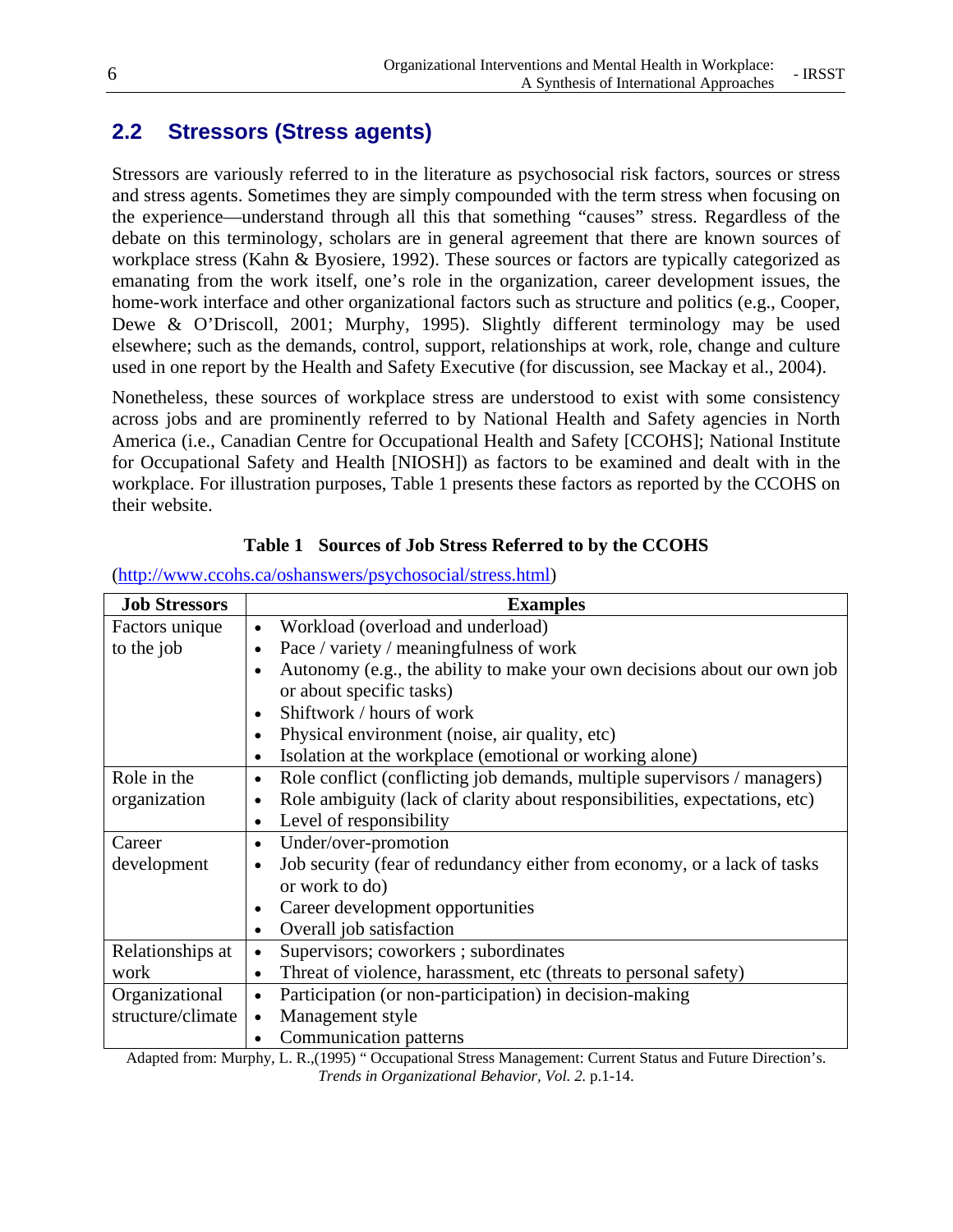Understanding these factors is vital to the effective development of interventions. The sources of stress are a logical point of intervention for organizations seeking to reduce stress at work. Indeed, we will see later that several interventions efforts are focused on this element in the stress process, particularly primary interventions. An agency concerned with primary prevention might be particularly interested in this segment of the process. However, we will also see that workplace stressors have multiple pathways and patterns of influence on health and we therefore need to consider the full process of stress to effectively intervene. Focusing only on the stressor may not produce the expected results. In a recent review of this issue, it is argued that stressors can have an impact on health through [1] combined effects [2] individual differences [3] indirect

Research has thus far been quite good at documenting the existence of such stressors but it seems that much research remains necessary to map out the various ways that these stressors act and interact in their creation of the stress-related outcomes. In part, this will come from increased clarity on the relationship that stressors have on strain through the stress process described next.

or mediated links and [4] non-linear processes (Rick, Thomson, O'Reagan & Daniels, 2002).

# **2.3 Stress**

Stress is an important intermediary phase in the stress process which can be short or long in duration, depending on the nature of the stressor experienced. During this phase a complex dynamic of human and environmental factors combine to create the stress experienced. Stressors at work can ultimately create consequences for individuals, but how these consequences are arrived at need to be understood from a human processing and environmental influence outlook (e.g., French, Caplan & Harrison, 1982; Lazarus & Folkman, 1984). This perspective adds caveats to our understanding of interventions aimed at work-related stress.

To the extent that perceptions play a role in the stress process, we need to specificity a full theoretic development of interventions that capture all elements. Indeed, this adds to the general observation on intervention research that theory needs to play an important role in advancing our knowledge (Hurrell, 2005; Vezina et al., 2004). The specific focus at this point in the model is the implicit belief and recognition for interventions that perceptions of stressful circumstances at work are equally important to the objective factors that create them.

To this end, various theories are useful in explaining the mechanics of this stress phase (e.g., Cooper, 1998) and are useful to setting-up successful intervention efforts. For illustrative purposes, we outline in Exhibit 1 four such theories that researchers might explore because of their healthy base within the stress literature. Research on interventions would ideally be connected back to an existing or maturing literature on the stress process embodied within these theories.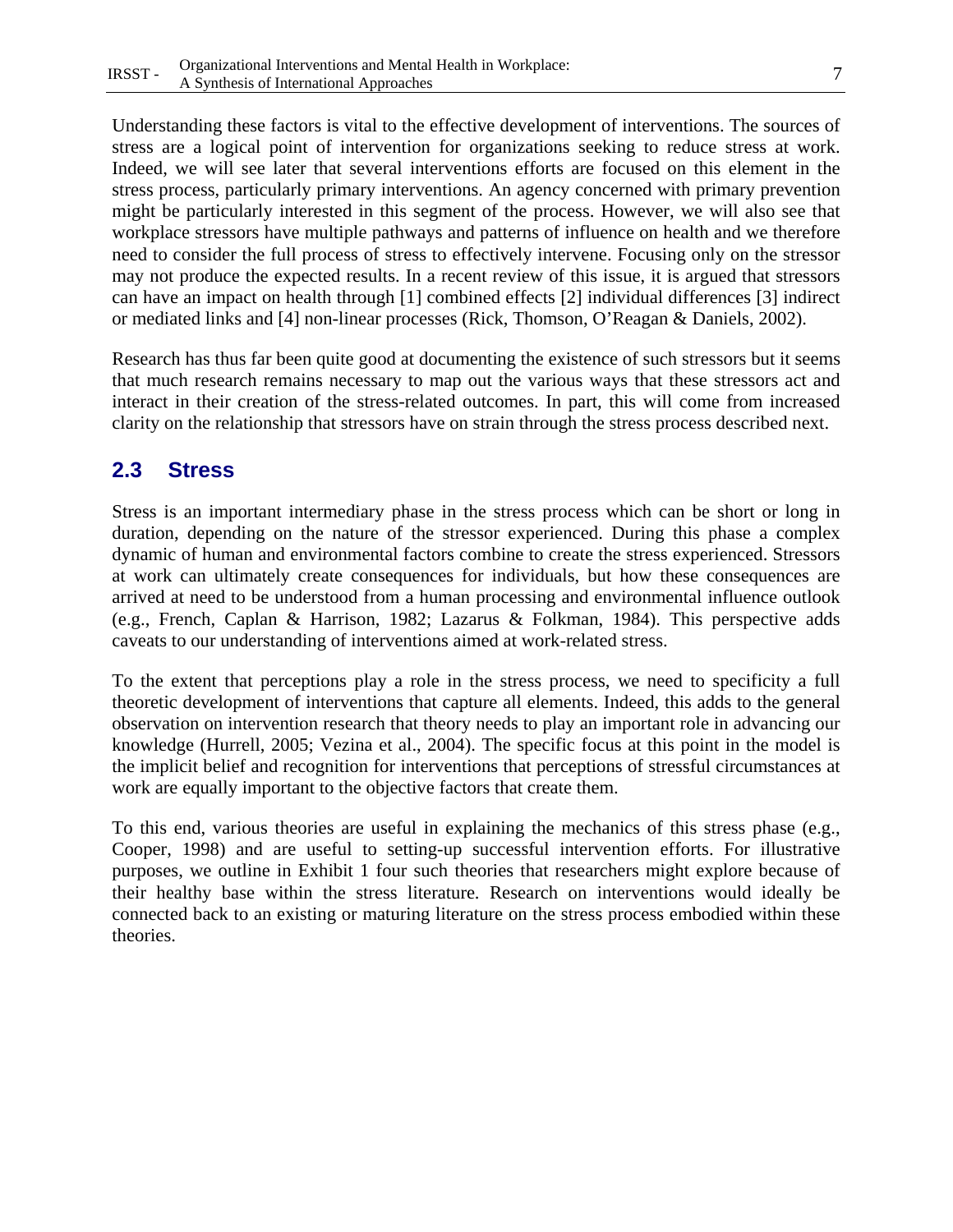#### **EXHIBIT 1:** Four theoretical positions illustrating the relevance of theory for interventions

- The role of the **stress appraisal process** outlined by Lazarus and colleagues is an example of a model that has important implications for explaining the interpretive process that individuals undergo when stressors appear in their environment and they ultimately respond to them based on a predicted mental and emotional appraisal processes (e.g., Lazarus, 1990; Lazarus & Folkman, 1984). For example, it might be expected that changes to organizations and jobs (stressors) would have important impacts on stress because it is identified as the "source", but this change is likely to be true and take hold to the extent that people appraise the changes as betterment and that threats to being able to cope with the work environment are indeed removed. In other words, objective change may have to be accompanied by personal conviction in that change. This theory has over the years proven to be a worthy method of understanding and modeling stress.
- Another influential model is the "**Demand Control Model**" (e.g., Karasek & Theorell, 1990; Karasek, 1979) from which many definitions of stress are derived. This model has been useful in modeling the notion that environments place demands on individuals and that stress will emerge to the degree that there is a gap in available control that the individual has within the environment--with greater control theoretically negating the harmful impact of the demanding environment. In most respects, it complements the appraisal process just reviewed. What it adds, among other things, is the specification of autonomy and discretion as important elements to being able to cope with stressors or portions of it that may remain even after primary intervention.
- The "**Effort-Reward Imbalances**" at work model adds a slightly different perspective to the previous theory for viewing the point at which emotional distress can result from work (e.g., Siegrist, 1996; Siegrist, Peter, Junge, Cremer, Seidel, 1990). In this model the stress can result from imbalances that are created when the high effort one displays at work are not reciprocated with equally high gains in the form of money, self-esteem and status. The effort is seen as a cost and the reward as a gain; when there is an imbalance there is a greater change of autonomic arousal and associated strain (Siegrist, 1996). The most important thing with this theory, in complement to those we have seen, is the introduction of a "social" or "sociological" component to stress considerations.
- **Conservation of Resources Theory** is among the newer models of stress wherein it is proposed to fill the gap between environmental and cognitive theories of stress (Hobfoll, 1989). The model is based on the assumption that people work to protect and build resources and that any threat of loss of valued resources will produce stress (Hobfoll, 2001; 1998; 1989; 1988). Individuals are thus driven to preserve or build resources and to avoid circumstances that would deplete them, becoming stressed if these circumstances occur and persist. In this theory, Hobfoll (1989) explains these resources to consist of objects (e.g., home, car), conditions (e.g., seniority or tenure at work), personal characteristics (e.g., coping skills, influence) and energies (e.g., time, money and knowledge). Although newer, this theory is well articulated and provides for clear tests of its propositions.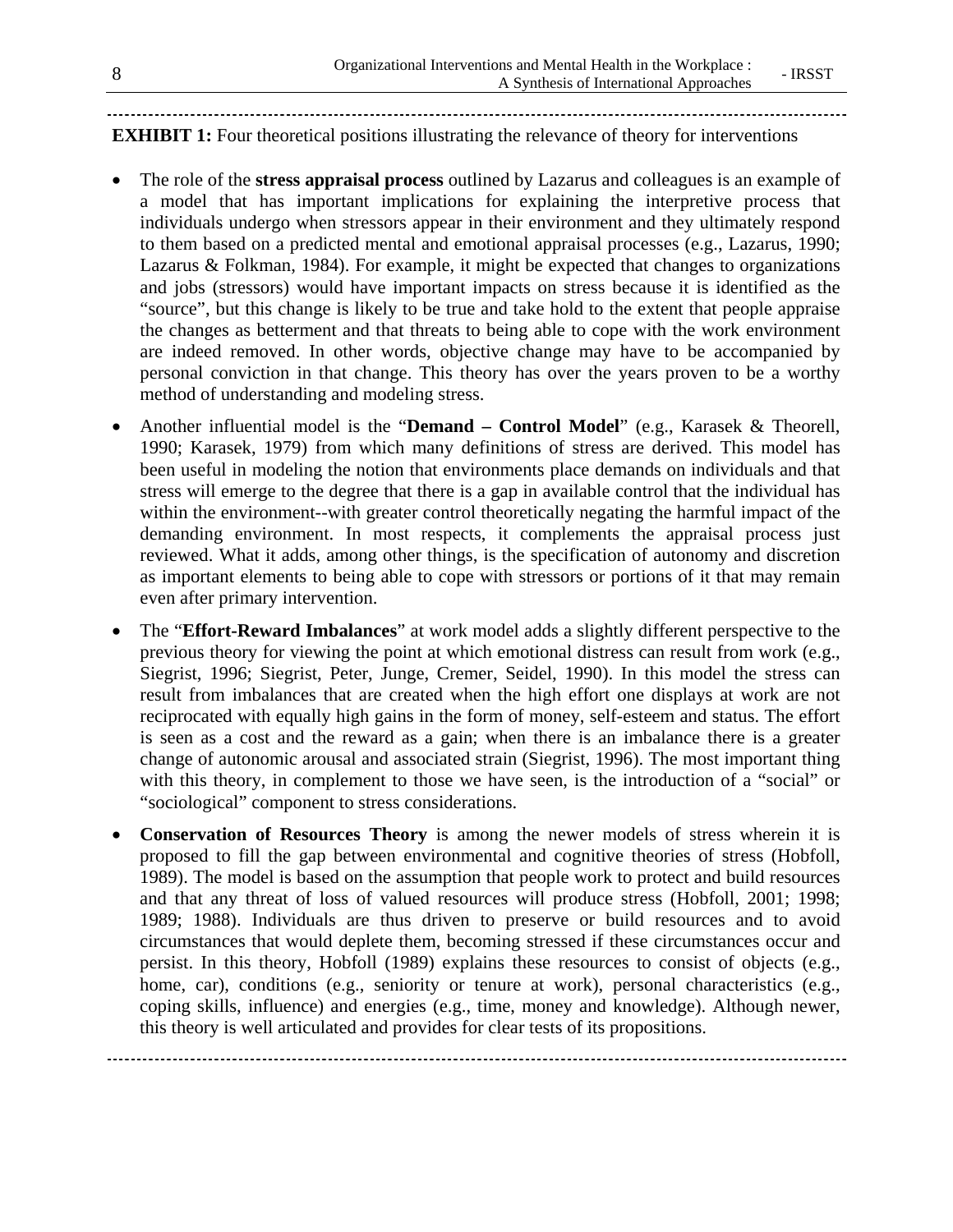# **2.4 Strain**

The consequences of exposure to stressful events at work on the short, medium and long term are often referred to as strain. This strain can be categorized by the type of consequences that it creates with a common scheme being the [1] psychological, [2] behavioral, [3] physiological and [4] organizational categories (e.g., Cooper, Dewe, O'Driscoll, 2001; Jex & Beehr, 1991). Strain is clearly a complex process within its own that has been bundled into one concept for practical purposes. It is not our intention to unravel this complexity but only to recognize that several "outcomes" in the short to long term develop as result of stress at work.

Within the intervention sphere it would be the tertiary intervention strategies that are of concern at the strain stage. This would include strategies such as employee assistance programs (EAPs), counseling, therapies, debriefings and treatment from physicians, among others. The concern at this stage is usually restorative and related to repairing harm to enable individuals to continue working or return to work. Such programs are not a preferred method for combating mental health problems relating to work. They are clearly necessary, however, understanding that total irradiation of the causes rarely happens.

# **2.5 Moderators**

These variables can modify (augment, reduce, transmit) problems or symptoms of stress experienced by individuals through a variety of means and mechanism that are beyond our immediate consideration. These variables are not thought to be responsible for observed stress, but rather contribute to the experience (e.g., intensity, sensitivity) of stressful situations such that objectively stressful situations may vary across individuals and contexts because of their presence.. These additional factors remind us that stress is a complex process with various mediating and moderating factors and that we should guard against simple cause and effect assumptions and solutions when setting-up interventions (Rick, Hillage, Honey & Perry, 1997).

Moderators can be organized in several ways, but they are commonly grouped into one of three forms: [1] Personality and demographic [2] Situational and [3] Social (Cooper, Dewe, & O'Driscoll, 2001). Personality characteristics frequently studied as moderators include Negative Affectivity, Type A behavior, Hardiness, Locus of Control and Self-Esteem (e.g., Cooper, Dewe, & O'Driscoll, 2001; Spector, 2003; Jex & Beehr, 1991; Kahn & Byosiere, 1992). Situational moderators typically include variables such as discretion or authority on the job (e.g., Cooper, Dewe, & O'Driscoll, 2001), but can include other situations such as trust in management (Harvey, Kelloway & Duncan-Leiper, 2003). Social variables include the various types and sources of social supports one can receive to presumably diminish the effects of stress at work (e.g., Kahn & Byosiere, 1992; Vaux, 1988). An important note to make about these moderators, particularly the last two types, is that they are sometimes examined as stressors. That is to say that the lack of these things in the workplace is often studied as a source of stress in and of itself.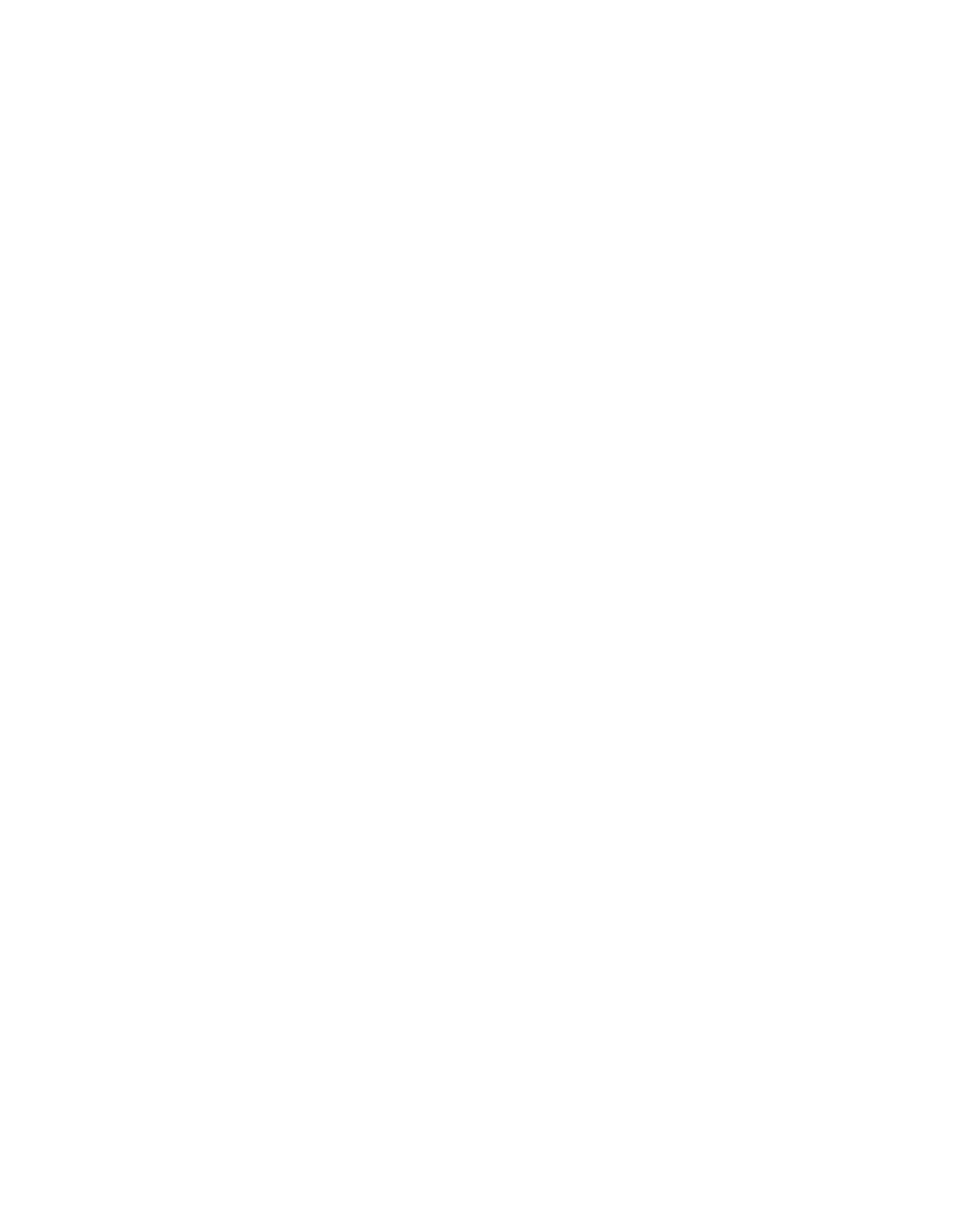# **3. METHOD: LITERATURE SEARCH**

The literature review for this work was conducted over a six-month period (January 2005 to July 2005). The main goal of this search was to uncover any papers, articles or reports since 1980 that refer to studies conducted on stress or mental health intervention in the workplace, any reviews of such studies and any conceptual or theoretical papers reflecting on the topic. Starting in 1980 roughly covered work that has appeared since Newman and Beehr (1979) published a first review. Several search terms were used across various search engines. The search engines included the following: Business Source Premier, Current Content, Ebscohost, Medline, Proquest, Psycharticles, PsychInfo, Science Direct and Web of Science.

Table 2 represents the terms used through various permutations and combinations to examine the literature for relevant articles. Based on this search thousands of materials were initially found and then reduced to a listing of 600+ articles that had some relevance to the topic of workplace interventions and stress in the broadest sense. These materials were then obtained, examined and used to identify any additional materials that had not been turned up in the search.

| Attention        | Organization             |
|------------------|--------------------------|
| <b>Burnout</b>   | Prevention               |
| Circle of stress | Proactive                |
| Ergonomics       | Program                  |
| Ergonomy         | Promotion                |
| Family           | Social support           |
| Gratification    | <b>Stress</b>            |
| Initiative       | <b>Stress management</b> |
| Intervention     | Stress reduc* prog*      |
| Life-circle      | <b>Stress support</b>    |
| Management       | Work                     |
| Measures         | Work family              |
| Mental health    | Work-life balance        |
| Meta analysis    | Work place               |

**Table 2 Key Search Terms Used** 

Additional items were also identified through government websites and broadcast e-mails to specialized groups, World Wide Web based engines (e.g., Google) and through personal contacts developed during the search effort. These strategies located a number of other research initiatives and health agencies also concerned with the same issues.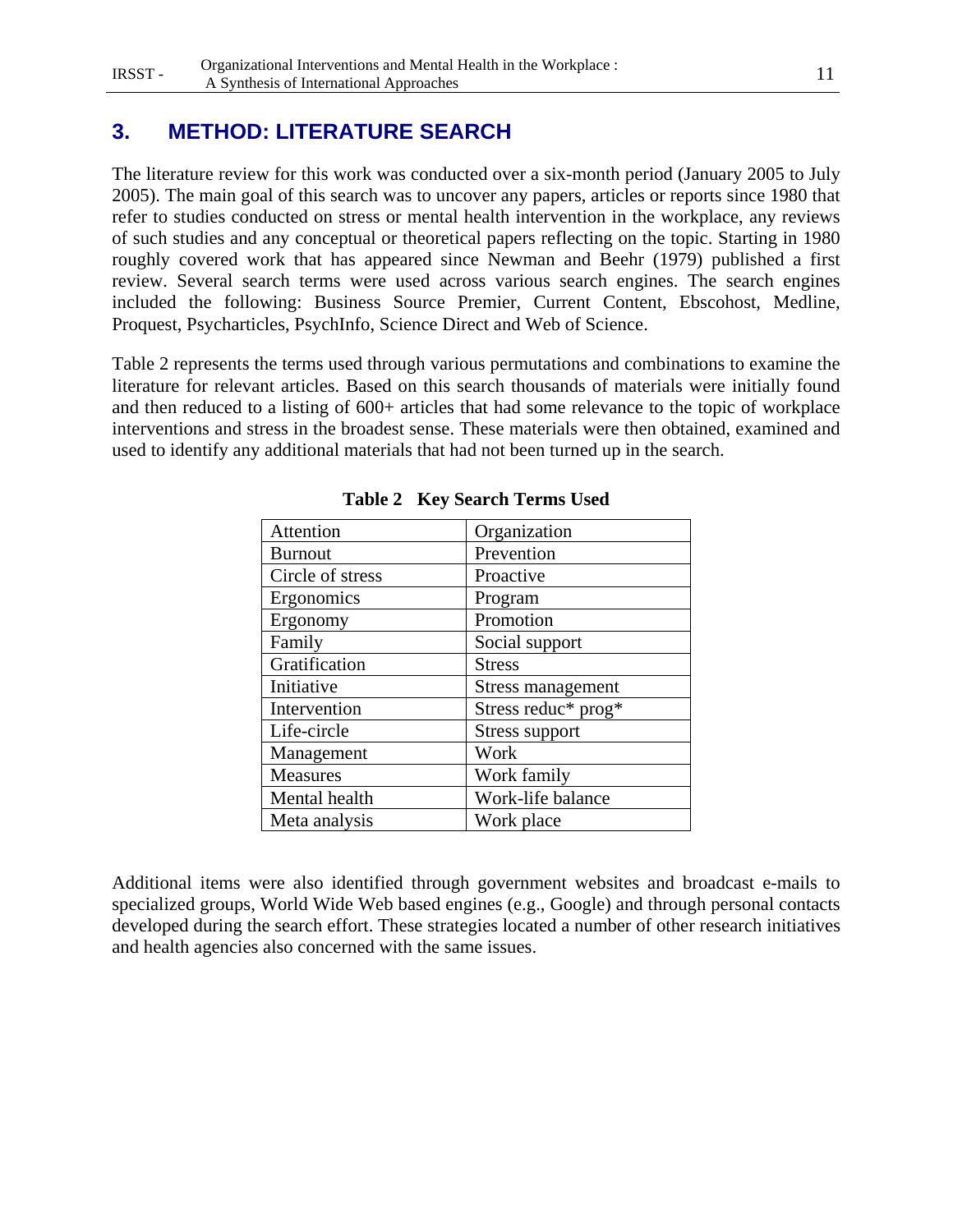# **3.1 Analysis**

As a result of this search it quickly became evident that few rigorous studies were being identified; an occurrence that is in complete agreement with detailed reviews recently conducted by other research teams worldwide. In fact, very little in this search would complement the studies already identified, detailed and thoroughly reviewed by other research teams in several independent literature reviews. The analysis therefore focused on a thorough examination of the project objectives through this existing literature, conceptual models and the several competent, detailed reviews recently conducted.

**Objective # 1** calls for a meaningful framework that integrates intervention strategies. Accordingly, several frameworks were identified and are reviewed in the following section. Our analysis identified two broad classes of frameworks; referred to in this report as process models and content models. These models are examined with an eye for their usefulness at research and practice. The result is emergent framework for research founded on evidence-based practices. The process models are useful for practice and we believe are readily available in the existing literature.

**Objective # 2** deals with evaluating the effectiveness and efficiency of organizational intervention strategies. As noted earlier, on this point there have been several thorough reviews already conducted with consistent findings. We report on these findings in summary in the closing of the next section.

**Objective # 3** corresponds to the implications of our findings for Quebec research and organizational practice. In the recommendation and conclusion section, we examine these implications.

**Symposium**: A symposium was held on March  $17<sup>th</sup>$  of 2006 at the IRSST offices in Montreal to review with experts a draft version of this report. Three international experts were invited to read the report and provide comments on its contents with reference to the three objectives. Their commentary along with that received from nearly two dozen other participants from Quebec Universities, members of the IRSST and representatives from the CSST were all integrated to formulate this final report. Participants invited to the symposium for commentary are listed in Appendix I.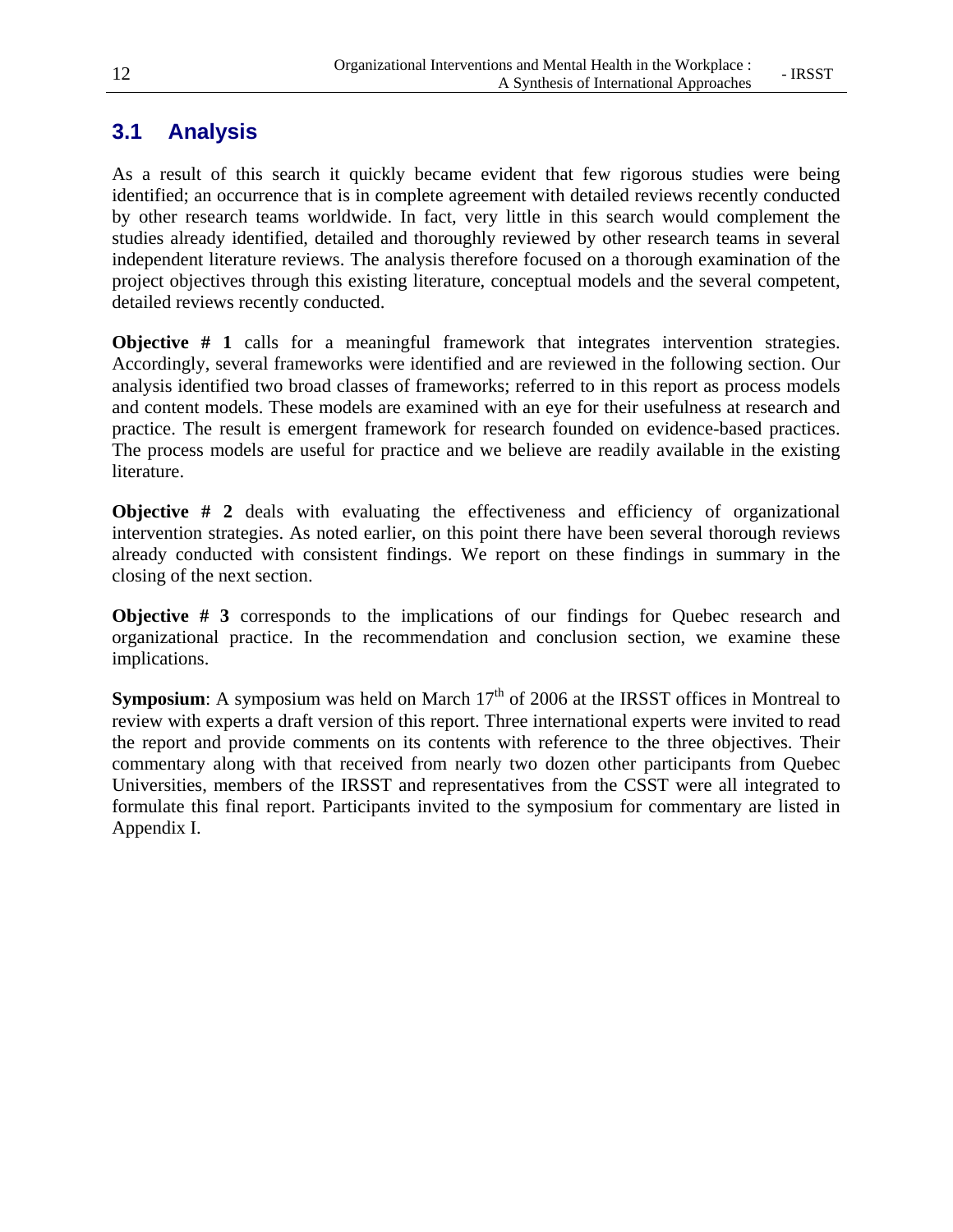# **4. RESULTS OF LITERATURE SEARCH**

Several frameworks have been proposed as a means of integrating intervention strategies. Over twenty-six years ago, Newman and Beehr (1979) conducted what is considered to be a first comprehensive review of the stress management literature and at that time presented a way of classifying intervention types. Elements of that method are still in evidence today and used for practical purposes within more elaborated systems of diagnosis and action (e.g., Cox et al, 2000). In fact, its elements are arguably part of other frameworks or models proposed recently.

Several researchers have examined the literature since the work by Newman and Beehr (1979) (e.g., Beehr & O'Driscoll, 2002; Burke, 1993; Caulfield, Chang, Dollard & Elshaug, 2004; DeFrank & Cooper, 1987; Giga, Cooper, & Faragher, 2003; Hurrell, 2005; Jordan, Gurr, Tinline, Giga, Faragher & Cooper, 2003; Ivancevich, Matteson, Freedman, & Phillips, 1990; Kompier & Kristensen, 2005; Parkes & Sparks, 1998; Quick, Quick, Nelson & Hurrell, 1997; Rick, Thomson, Briner, O'Regan & Daniels, 2002). These reviews vary in their depth, focus and purpose (e.g., individual versus organizational intervention focus; commentary on literature versus extensive review of literature). However, the conclusions reached are generally similar. Aside from some varying methodological and conceptual recommendations, they all agree that there is a need for much more empirical research to complete the picture of intervention effectiveness. There are signs of success for certain interventions types, but the level of support remains wanting. No where is this made clearer than in an earnest critique of the field by Briner & Reynolds (1999) wherein we find caution against letting optimism for future research and success confound with the current lack of bona fide empirical evidence of intervention success.

In conducting reviews or comment, several of these authors and others explicitly presented frameworks for organizing the types or forms of stress intervention strategies. In order to understand the diversity of models and address our first objective of how they might be useful to organizing the intervention strategies, we review them below. This detailed section includes a(n) [1] review of the difference between process and content models [2] examination of the process models [3] examination of the content models, and [4] a proposal that evidence-based approach can integrate the content models with evidence-based thinking for research purposes.

# **4.1 Frameworks**

For the purposes of our review, at least two types of models can be identified as relevant to the understanding of stress interventions at work. There are the **process models** which explain the intervention process or strategy. These frameworks are largely similar to the change management models frequently referenced in the literature on organizational change; but here they have been adapted to the cause of stress intervention. These models generally communicate the "do's" and "don'ts" or blueprints of interventions ranging from the early stages of diagnosing the stressors in the workplace, through conducting changes and evaluating the results. These models do not usually presuppose the specific changes required. They focus instead on the steps involved towards implementing a useful system.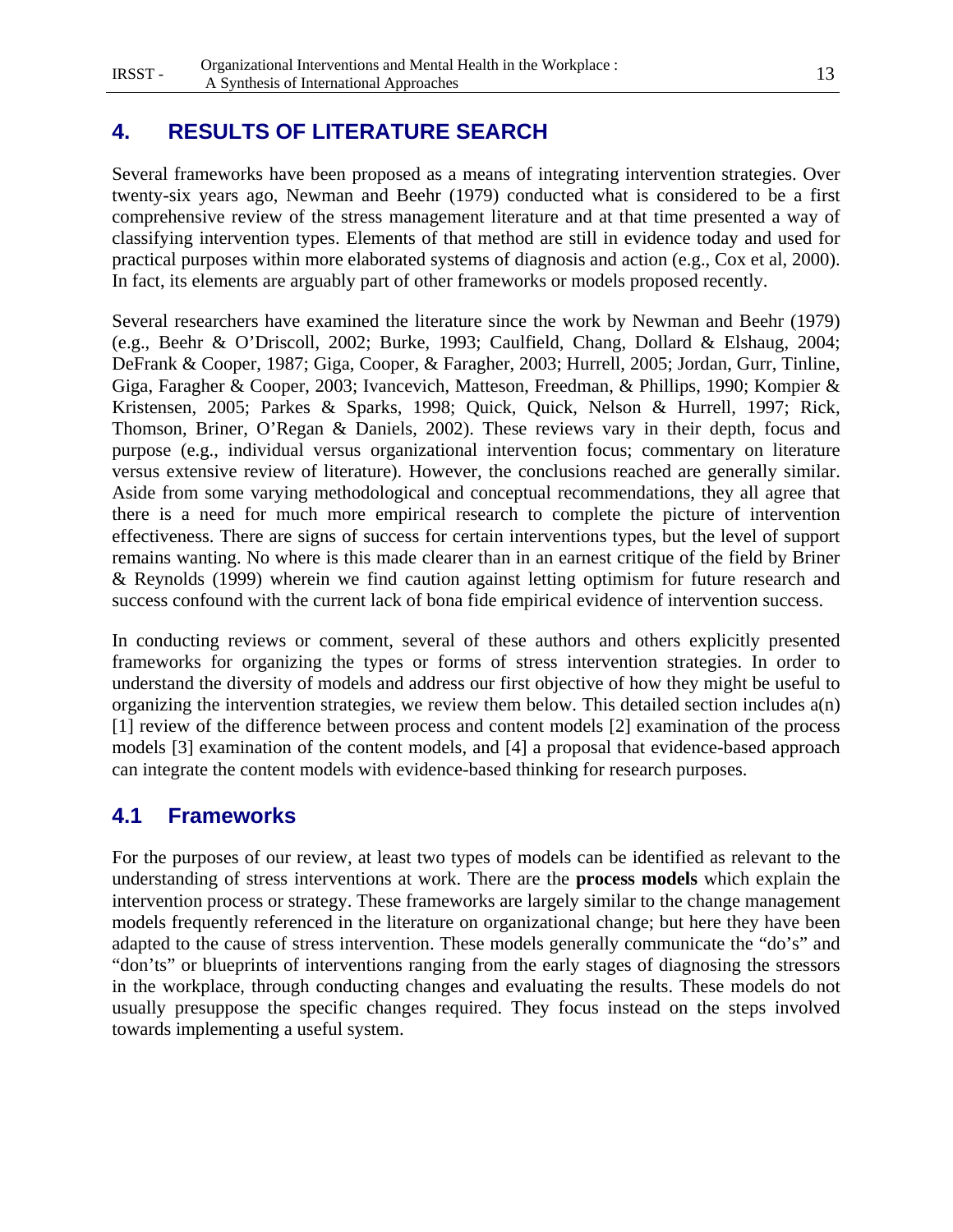The **content models** or *taxonomies* on the other hand are more concerned with the elements of the job, person or organization that need to change to address the problem of stress. These taxonomies have for their purpose the classification of intervention strategies by some typology that *characterizes* the intervention. In this report we briefly review the diversity of these models and then examine more specifically what can be most useful to our purposes.

What we will ultimately suggest is that process frameworks are useful to *guiding* the practice within organizations of identifying and acting upon problems that are stress-related. The content frameworks show most promise in *guiding* research agendas on the topic of work-related stress, for they can act as a storehouse of knowledge in relations to the interventions. However, to be useful we will also advance that these models must be merged to and considered in tandem with an evidence-based approach to the topic to be truly useful and functional for research that informs practice.

# **4.2 Process Frameworks**

The *process models* have a distinctive focus on the approach or steps taken to institute interventions for stress in the organization. Several models, frameworks or "philosophies" of intervention are present in the literature (e.g., Giga, Cooper & Faragher, 2003; Isreal, Baker, Goldenhar, Heaney & Schurman, 1996; Kompier & Kristensen, 2005). These process guides vary on the elements of focus in an intervention but they are all loosely consistent with models seen in the general management (e.g., decision making, change management) and health and safety literatures (e.g., risk assessment). Here we briefly illustrate several models understanding that others are complementary to these prototypes.

One approach to the intervention process is to isolate the activity from other organizational problem solving in order to study the specific issues. This is not to say that these models ignore other organizational processes (e.g., health and safety committees, policy etc.), but only that the conceptual focus is on the stress-related problem(s). Giga et al. (2003), for example, present a framework wherein it is emphasized that there is an overriding need for senior management support and commitment, clear prevention and management strategy that is paired with participation from the workforce in all efforts. This also requires on-going communication and development of policy which is linked itself to continual evaluation and implementation of strategies aimed at evolving issues. As illustrated in Figure 2, their strategy is based on the idea that there needs to be an on-going assessment of risks unique to the organization to ensure that strategies are appropriately designed and modified to meet particular circumstances. This is a holistic framework or philosophy of intervention because it does not prescribe specific step-bystep intervention strategy but rather a perspective that should permeate any particular steps followed.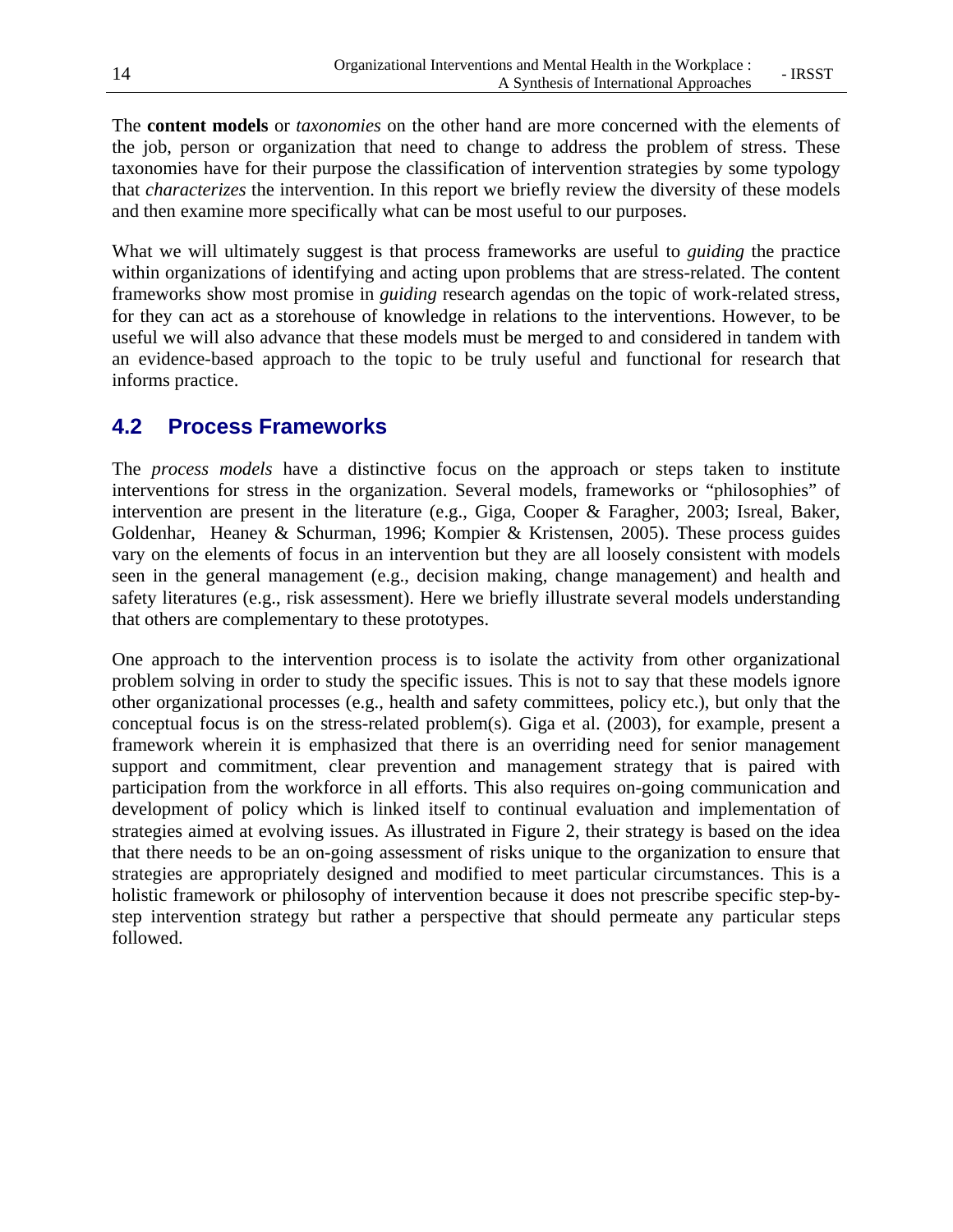

Adopted from: Giga, S. I. Cooper, C.L. & Faragher, B. (2003) The Development of a Framework for a Comprehensive Approach to Stress Management Interventions at Work. *International Journal of Stress Management, 10*, 280-296.



In other sources their may be a focus on specific steps involved in completing specific aspects of this process (e.g., Cooper & Cartwright, 2005; Cox, Griffiths, Barlowe, Randall, Thomson, Rial-Gonzalez, 2000; Kompier, Cooper and Geurts (2000). Cox et al. (2000) provide, for example, a detailed discussion of the steps inherent in assessing stress- related problems in the workplace as means to developing solutions and reviewing their effectiveness. They propose and discuss extensively the following: [1] identification of hazards [2] assessment of associated risk [3] design of control strategies (interventions) [4] implementation of control strategies [5] monitoring and evaluation of strategies [6] feedback and re-assessment of risk and [7] review of information and training needs for employees.

Similarly, Kompier, Cooper and Geurts (2000) provide their view of intervention requirements after reviewing several case studies and add what they call the "Big Five" success factors of stress prevention. Consistent with other writings and findings in the literature they suggest that successful interventions include: [1] systematic approach to the problem [2] proper diagnosis of the problem(s) [3] theoretically coherent package of intervention measures [4] participation from management and employees and [5] a sustained commitment from top management.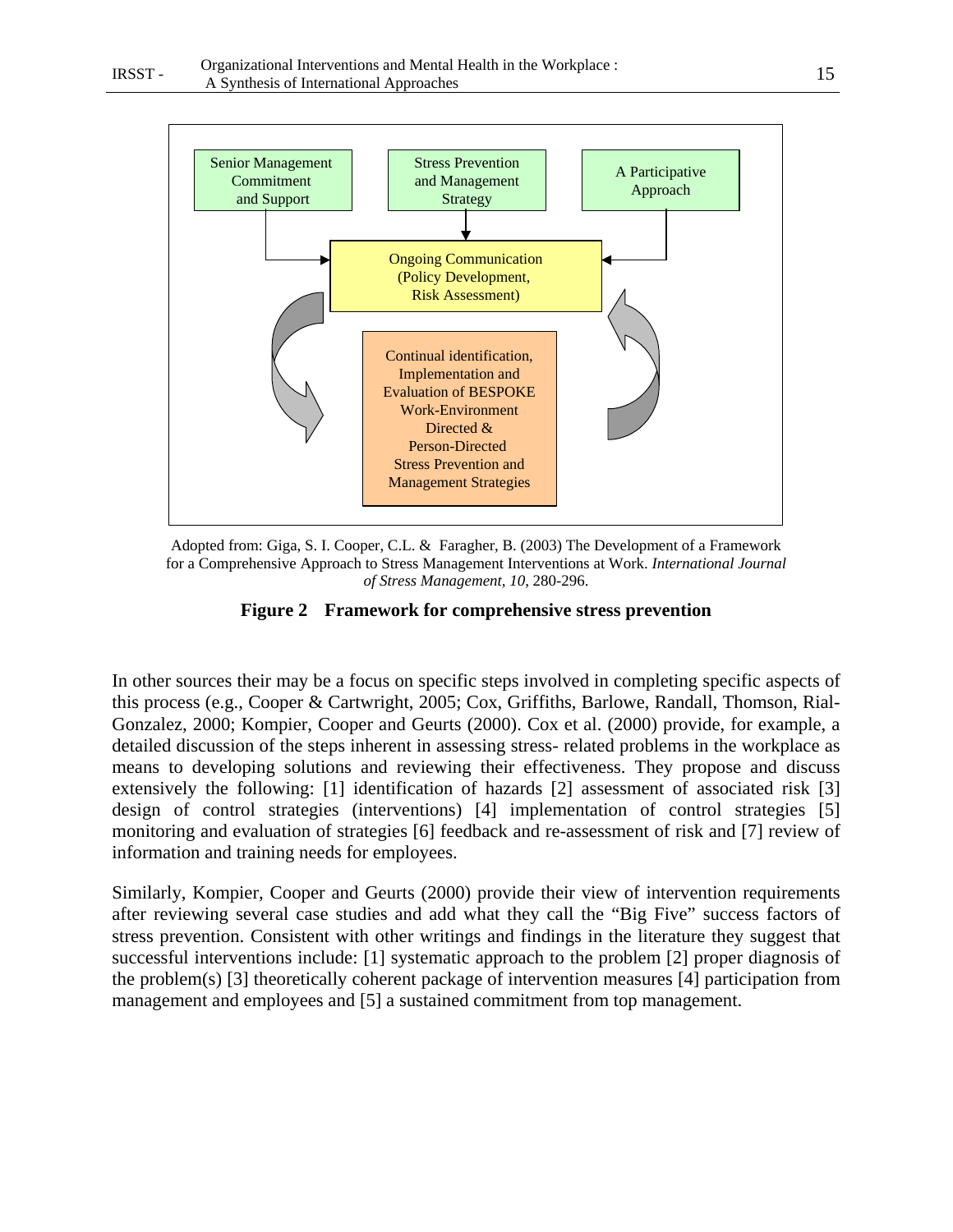As can been seen, these models for intervention are focused on the problem of stress in the workplace. They understandably hope to illustrate the need to make careful work of interventions to properly target the problem and address all factors in the system that need to be considered. However, this process for intervention is examined in isolation of other managerial systems, particularly how psychosocial hazards may be viewed in a more comprehensive system as one among different types of hazards to be treated by health and safety committees or procedures.

One framework that represents the possibility for a more comprehensive coverage focused on integrating stress intervention more broadly with other health and safety concerns is the model presented by Israel et. al. (1996) and her colleagues. Figure 2 presents this model wherein Israel et al. (1996) demonstrate the potential for an integrated approach to stress management wherein psychosocial risks at work are considered within a Hazard framework along with other workplace hazards. This takes stress management out of an isolated examination of risk to one considered along with other risk hazards.

There could be several questions about the suitability of this and the previous models to guide interventions. For example, are H&S committees suitable for this task? Do psychosocial hazards get treated with less importance than other hazards? Many of these and other questions raised are clearly unaddressed and need research. For practice, however, both perspectives illustrate possibilities that are worthy of consideration and study by organizations. The models also provide us with consistent information in reminding organizations of the value of systematic assessment, intervention and evaluation of programs related to psychosocial stressors as they would for other risk hazards or managerial problems generally. The "content" of what gets changed or done to deal with stress is the topic of content frameworks.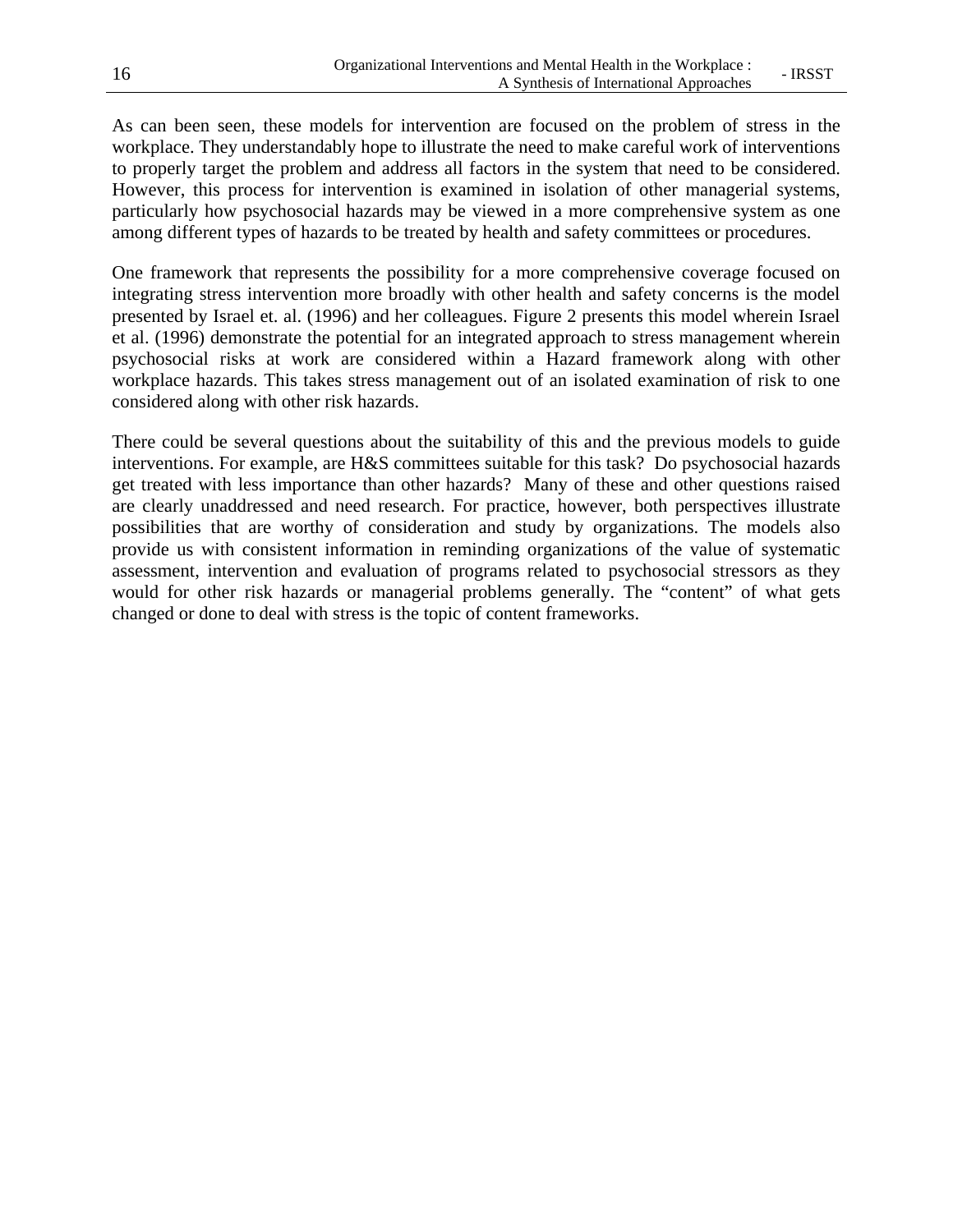

Adopted from: Isreal, B. A., Baker, E. A., Goldenhar, L. M., Heaney, C. A. & Schurman, S.J. (1996). Occupational stress, safety, and health: conceptual framework and principles for effective prevention interventions. *Journal of Occupational Health Psychology, 1,* 261-286

**Figure 3 Israel et al.'s (1996) Overarching Conceptual Model**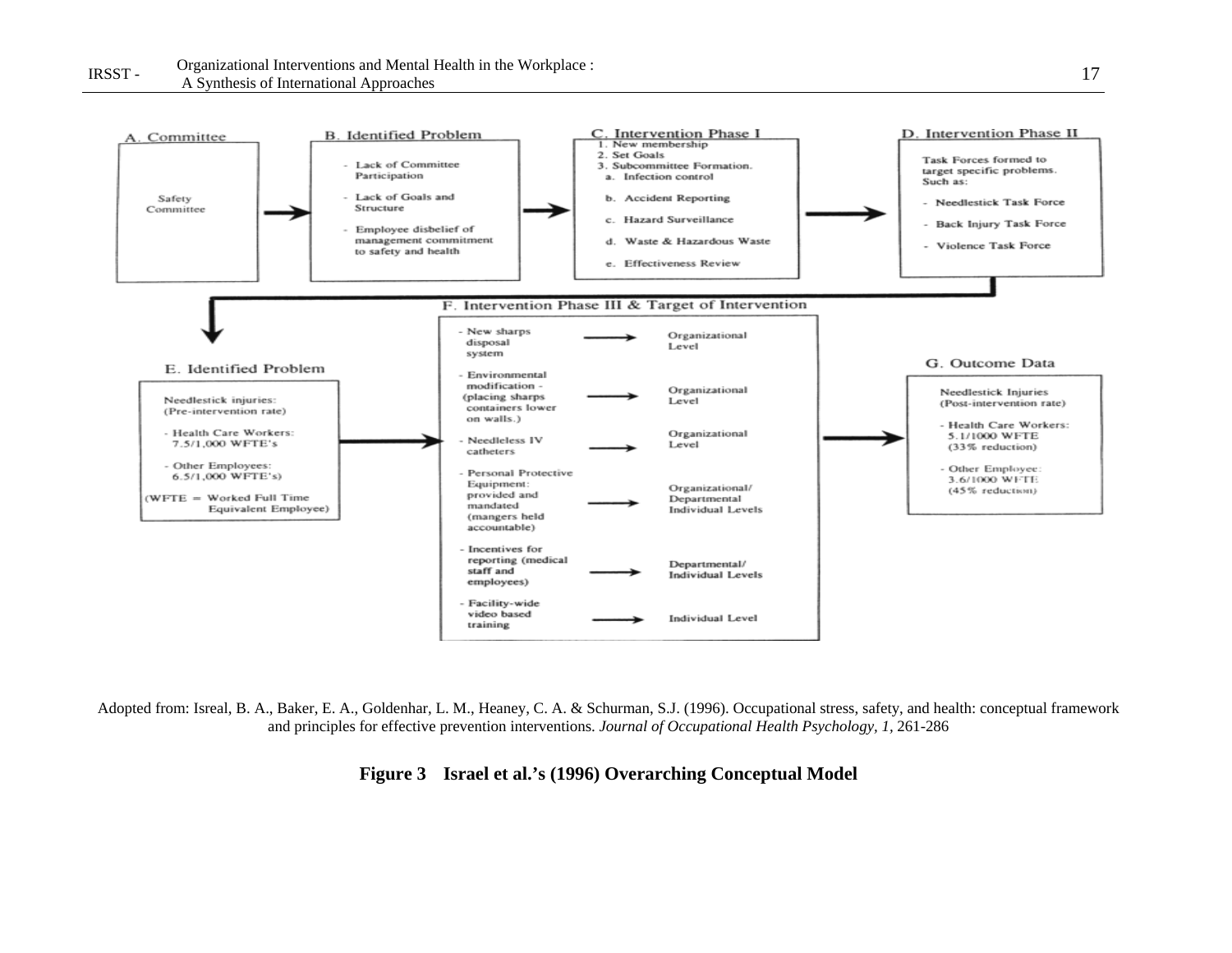# **4.3 Content Frameworks**

The *content models* or *taxonomies* found in the literature represent the organizational, job, individual or other content areas in which changes can be brought to mitigate stress at work. In their simplest form these models are a catalogue of such human resource techniques or programs (e.g., EAPs, Role Clarification, Job Design, Relaxation). They vary on the characteristics by which they categorize the strategies. In some cases, the classification lends itself to reviewing the major types of interventions in the literature because of a focus on main differentiating (theoretical) elements of focus. Such is the case with one classification scheme used in a report that has been widely cited in the literature. This report by Parkes and Sparkes (1998) divides interventions into two major types—Socio-technical interventions and psychosocial interventions. These intervention types have since also been used by others to summarize the intervention literature (e.g., Hurrel, 2005; Rick et al., 2002).

In this scheme, the *socio-technical interventions*-- which they also see as techno-structural—"are primarily concerned with changes to objective/structural aspects of the work situation (e.g., staffing levels, work schedules, company mergers, work patterns, staff meetings) which have implications for the stress, health and job satisfaction among the personnel concerned" (Parkes & Sparkes, 1998; p.3). They view these interventions as most likely to manipulate objective work conditions and therefore more readily amenable to systematic study. They might also be seen as consisting of mostly primary interventions focusing on the objective or stressor elements of the stress process.

*Psychosocial interventions* are "approaches to stress reduction intended to change employees' perceptions of the work environment through strategies such as increasing participation, communication and social support, reducing role ambiguity and conflict, and enhancing control over work tasks" (Parkes & Sparkes, 1998; p.3). They see these types of interventions as concerned with the perceived or "stress" portion of our model and not only the objective environmental changes that would typify the socio-technical interventions. Within this grouping they further differentiate between the Participatory Action Research (PAR) types of psychosocial interventions and what they call "other psychological interventions".

The *PAR methods* in contrast to other psychosocial interventions involve interventions wherein "employees actively participate in the identification of stress-related problems, and in proposing and implementing suitable interventions to alleviate them" (Parkes & Sparkes, 1998, p.3). This joint collaboration between management and employees can be manifested in numerous forms and is implicitly built in to the "process" models or philosophies we see in the literature. Indeed, the role of employee participation in enhancing management issues has been touted for some time and studies have been supportive of generally positive effects (Guzzo, Jette & Katzell, 1985). However obvious this may seem, we will see later that participation needs to be better understood in relation to stress interventions if we are to see such expected benefits. *Other* interventions included any study that did not fit these aforementioned descriptions.

Alternate schemes have been created for particular reviews such as that used by Beehr and O'Driscoll (2002). In their overview of the literature they group the intervention by its focus on one of six areas; [1] participation in decision making, [2] structural change, [3] ergonomic approaches, [4] role-based interventions, [5] social support, [6] providing information and [7] others. This type of taxonomy is most likely used by the authors because of a preferred division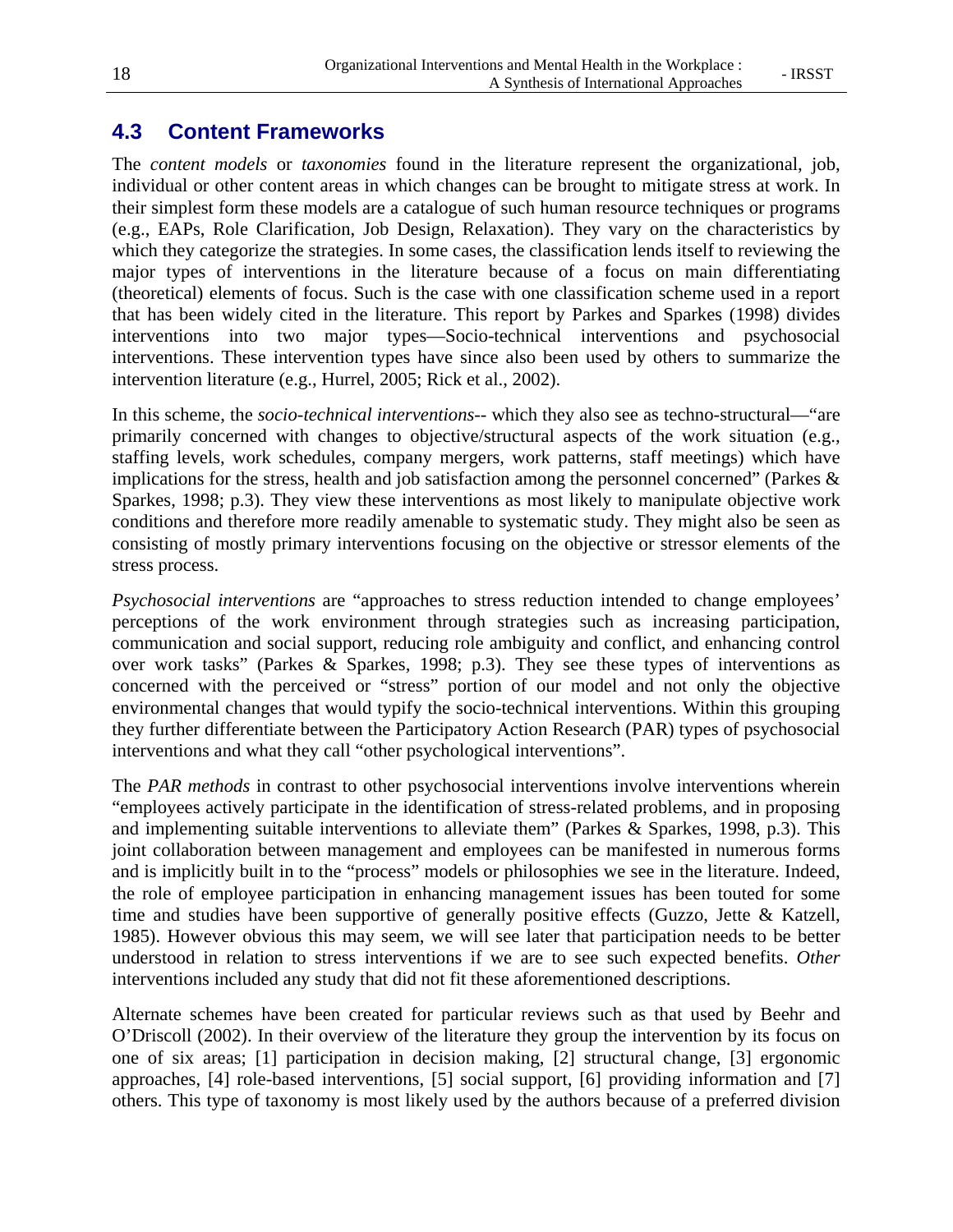it creates for them along conceptual grounds consistent with and meaningful to their task. Whether such a strategy or that used by Parkes and Sparkes (1998) are meaningful to how we should *conceptualize* the topic of interventions and thus study their effectiveness is an important question and leads to critical concerns. For example, one can argue that positive effectiveness evidence for "particular" interventions but not for others is partly due to the grouping in which we classify them. Hence it is reasonable to also consider other classification systems that attempt to provide conceptual or theoretical order to the intervention strategies based on traditions within the fields of health and safety at work.

These other models focus on characteristics that are common parlance within the field of health and safety at work. For example, Caulfield, Chang Dollard and Elshaug (2004) use a six cell approach to classify workplace stress programs. It relies upon the distinction between Primary, Secondary and Tertiary programs at organizational, individual and individual-organizational levels. Others also use variants of this approach by invoking the common primary, secondary and tertiary distinction (e.g., Cox, 1993; Cooper & Cartwright, 1997; Giga, Cooper & Faraher, 2004) or the individual, organizational and individual-organizational levels scheme (Jordon et al., 2003). These models present the intervention strategies in a way that communicates readily to most health and safety experts because they use a framework that has a fairly well-understood, though not universal, system—i.e., the three prevention stages or the level of intervention. Table 3 provides one example of intervention strategies categorized using the levels of intervention scheme.

Although sources are often in agreement on how to classify interventions using these schemes, there is variance between them in the classification of certain intervention strategies. For example, time management may be classified as an individual intervention in one source (e.g., Giga et al., 2003; Jordon et al., 2003) yet be seen as an individual-organizational in another classification (e.g., Caulfied et al., 2004). This may simply be an indication that intervention strategies are not mutually exclusive to categories. It may also point to the likelihood that we need to put less emphasis on such characteristics and how much they can inform us for the purpose of selecting an intervention.

Despite their intuitiveness, these models often do little more than state simplistic differences between interventions that do not appear useful in deciding upon intervention strategies, let alone evaluate their effectiveness. The taxonomy of this sort has been criticized for the simplicity of suggesting that solutions are readily identifiable or even "menu driven" (Cox et al, 2000). In the words of Cox (2000):

> If this approach were valid, and it is not, the informed organization would use a diagnostic tool to identify its main problem and then, consulting the appropriate menu, determine the single intervention (treatment) that would solve that problem. This, of course, is not what happens in reality. Organizations are complex, and their wider environment turbulent. It is naïve to assume that such a menu driven approach would ever be appropriate. (p. 44).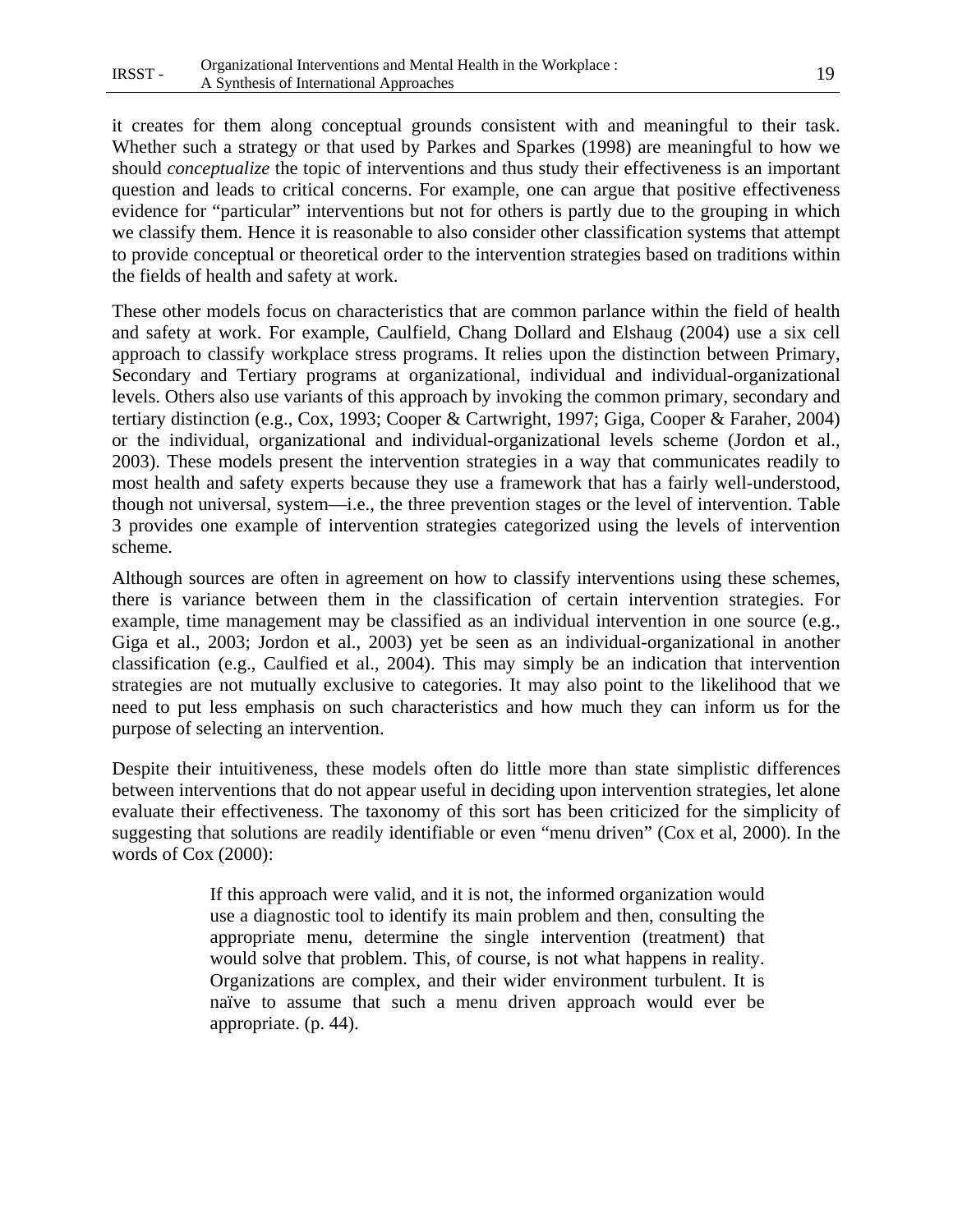| <b>Organizational Level Programs</b>                  |                                          |  |  |  |
|-------------------------------------------------------|------------------------------------------|--|--|--|
| <b>Selection and Placement</b>                        | Communication                            |  |  |  |
| Training and education programs                       | Job redesign / restructuring             |  |  |  |
| Physical and environmental characteristics            | Other organizational level interventions |  |  |  |
| <b>Individual/Organizational Level Programs</b>       |                                          |  |  |  |
| Co-worker support groups                              | Participation and autonomy               |  |  |  |
| Person environment fit                                | Role issues                              |  |  |  |
| Other individual / organizational level interventions |                                          |  |  |  |
| <b>Individual Level Programs</b>                      |                                          |  |  |  |
| Relaxation                                            | Exercise                                 |  |  |  |
| Meditation                                            | Time Management                          |  |  |  |
| Biofeedback                                           | Employee assistance programs (EAP's)     |  |  |  |
| Cognitive-behavioural therapy                         | Other individual level interventions     |  |  |  |

#### **Table 3 Intervention Strategies by Level of Intervention**

Taken from: Jordan, J., Gurr, E., Tinline, G., Giga, S., Faragher, B., & Cooper, C. (2003). *Beacons of excellence in stress prevention* (research report 133; Health and Safety Executive). London: Health and Safety Books.

Cox et al (2000) goes on to propose a balanced approach which seems reasonable and wellsuited to many complex problems unique to each organization. He proposes a fairly elaborate risk assessment process that is useable by organizations as an approach to diagnosing problems and generating solutions. Within this approach it is understood that the solutions developed are likely to combine some variety of primary and secondary mechanisms for prevention and perhaps include some tertiary aspects where needed. Selecting a solution, it is proposed, can be built by reference to an older model by Newman and Beehr (1979) given slight alterations for the task. It provides some intuitive appeal that might make it useful for organizing thoughts about the problem. We briefly look at this model for the added detail it provides compared to the aforementioned models, understanding that it is useful as a tool for problem solving and that it is not a stand alone technique for picking the "solution" nor is it sufficient to classify all intervention strategies. For this latter point, we will argue in the section to follow that a more detailed evidence-based framework needs to be envisioned for better classification of methods.

The model by Newman and Beehr (1979) still stands among the more inclusive systems for understanding stress interventions, although one can effectively argue that it is also deficient in several ways including the oversight that stressors rarely operate in isolation of other organizational factors (Briner & Reynolds, 1999). This model is reproduced in Figure 4. It focuses on interesting elements of interventions that are not necessarily brought to attention in the other methods of classifying interventions. This model reminds of the importance in specifying the target of the intervention, the source of the intervention effort and whether the method is preventative or curative by nature. The preventative (primary and secondary prevention) and curative (tertiary prevention) elements are clearly contained by other models. What the model adds, however, is the notion that interventions have different sources and targets and that we must be careful not to confuse these. For example, when we speak of "organizational interventions" we need to be clear on whether the organization is the source of the intervention,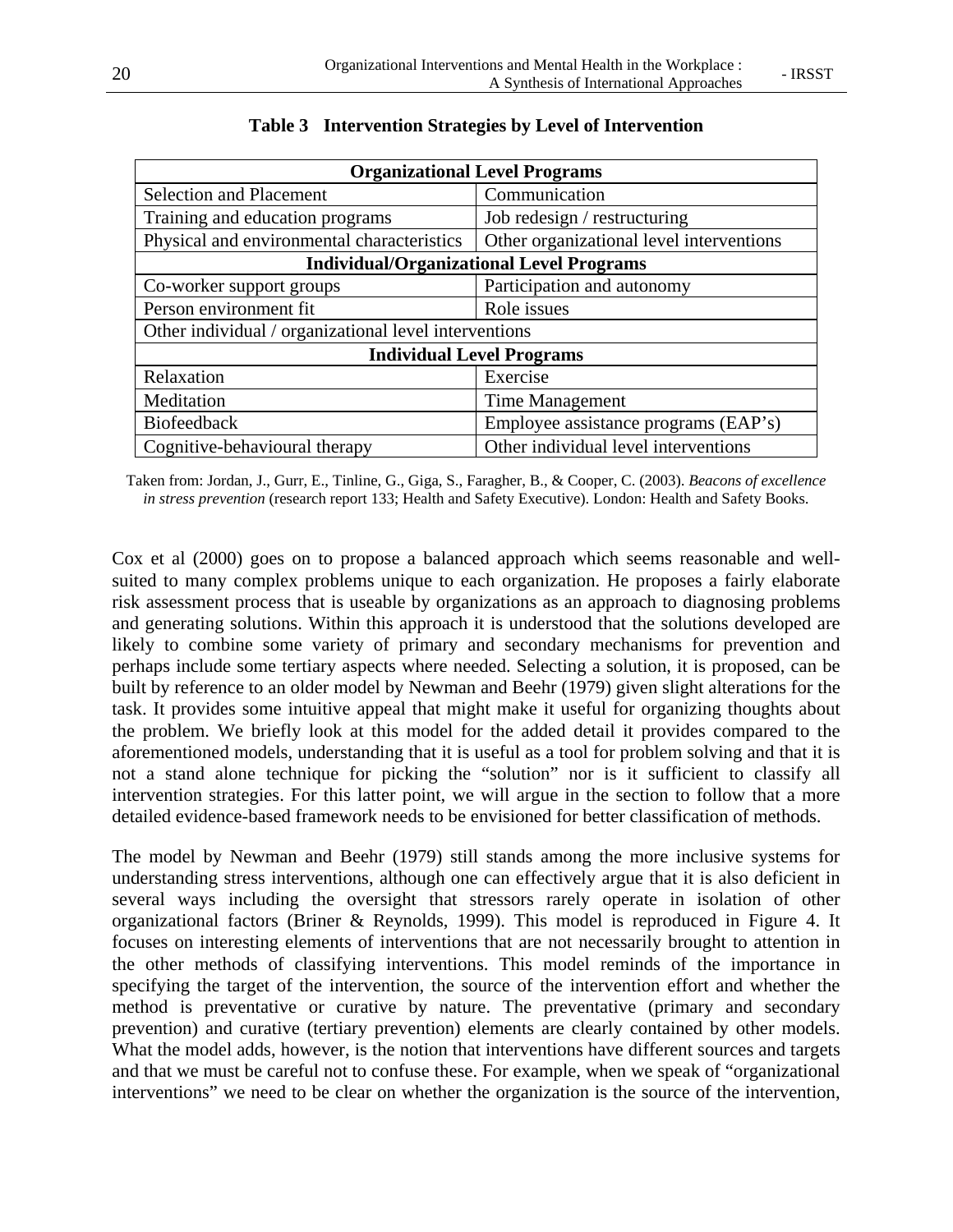the target of the intervention or both. It is clear from looking at the classification schemes of other reviews that this adds confusion to the reviews.

All of these methods of classification provide helpful information, and some may even provide us with richer questions to ask during diagnosis (e.g., Newman & Beehr, 1979). However, alone they seem inadequate as a guiding framework for organizing knowledge in the area. An important attribute missing in the aforementioned classification approaches is a clear link to what (i.e., stressor, stress process, strain reaction or moderating variables) the interventions are intended to target. In order to fairly assess the success of interventions we feel it is important that there be clear targets or objectives to the intervention specified as part of the model that classifies them. In this regard, we believe that presenting the recent work at the Health and Safety Executive (HSE) in the UK as instrumental to furthering such a guiding framework.



Adopted from: Newman, J.E., & Beehr, T.A. (1979). Personal and organizational strategies for handling job stress: A review of research and opinion. *Personnel Psychology*, 32, 1-43.

#### **Figure 4 Newman and Beehr Model of Workplace Interventions**

#### **4.4 Evidence-Based Framework**

Recent work at the HSE has sought to elucidate the underpinnings of stressor—strain connections and in the process further elaborate the interventions that would be most apt to dealing with problem areas (e.g., Rick et al., 2002). The four basic questions driving the HSE study by Rick and her colleagues are represented in Exhibit 2. This undertaking is consistent with the idea of an *evidence-based approach* to building knowledge of effective stress interventions (e.g., Briner, 1997) that we are proposing as an essential starting point to building a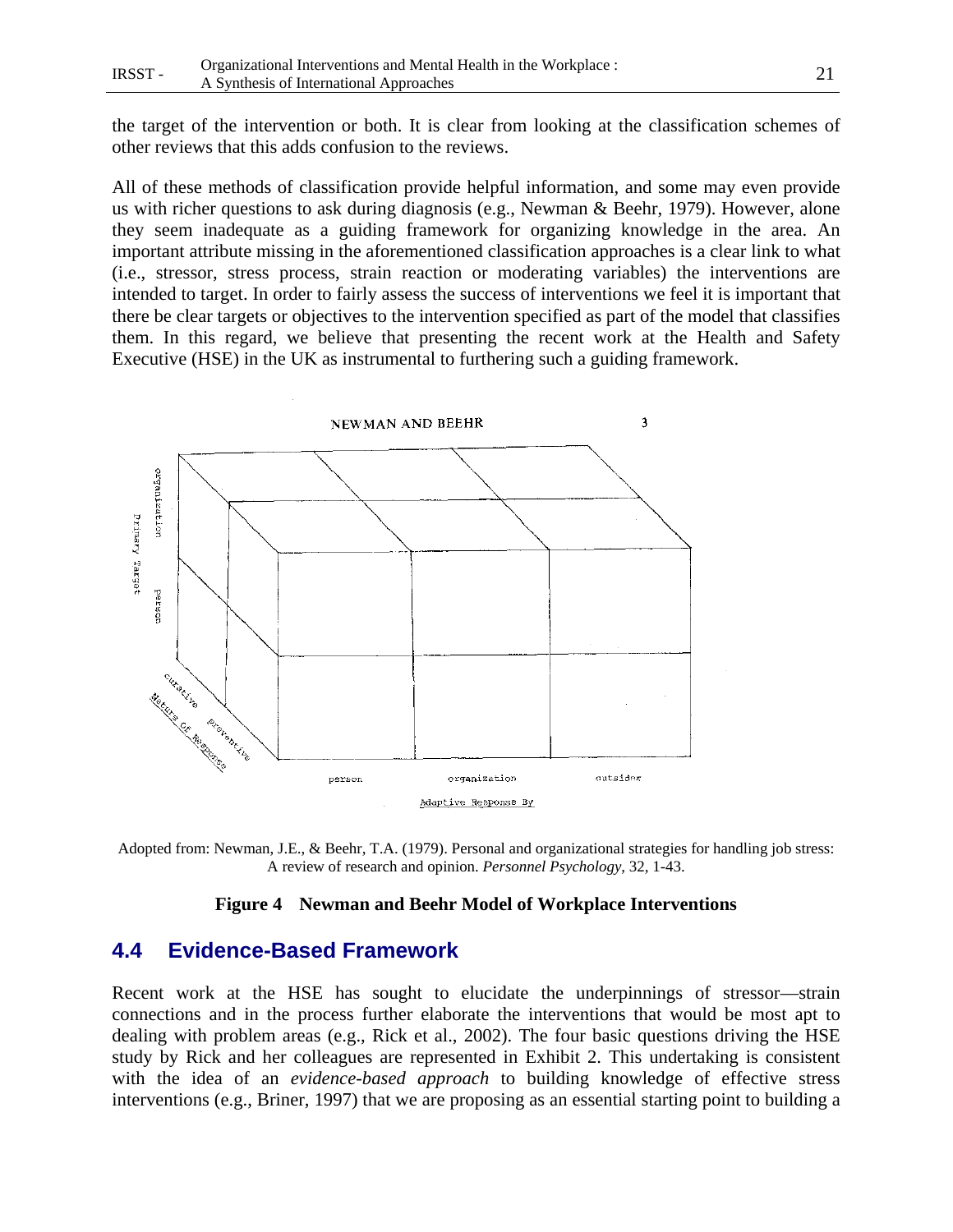meaningful framework. Evidence-based practices or interventions are quickly gaining momentum in numerous fields for interventions related to problems as diverse as violence, psychopharmacology, anxiety disorders, social work, behavioral medicine and mental health among many others (e.g., Baez, 2005; Baldwin, et al., 2005; Lutzker, 2006; Rossi, Freeman, E., & Lipsey, 1999; Spring, Pagoto, Kaufmann, Whitlock, Glasgow, Smith, Trudeau & Davidson, 2005). The essence of the evidence-based approach is that that practice be based on the best available scientific evidence and that all recommended interventions be so informed. Where the information is lacking, there is an indication for research.

**EXHIBIT 2:** Objectives Driving the HSE

- **Question 1:** What proportions of the population are exposed to harmful levels of each of the nine stressors ?
- **Question 2:** What are the effects of the nine stressors on health, well-being and organisational performance ?
- **Question 3:** What are the mechanisms through which stressors have effects on health, well-being and organisational performance ?
- **Question 4:** What organisational activities reduce the levels of each of the nine stressors, and what are the subsequent effects on this health, well-being and organisational performance ?

Taken from: Rick, J., Thomson, L., Briner, R.B., O'Regan, S. & Daniels, K. (2002). Review of existing supporting scientific knowledge to underpin standards of good practice for key work-related stressors-Part 1. Research Report 024, Health and Safety Executive, UK. p. ix.

For our purposes, this approach demands that we develop a clear understanding of the mechanisms involved in the stress process to then recommend which interventions are likely to be effective. In particular, given the range of psychosocial stressors identified in the literature, this requires that we be able to match particular stressors with intervention strategies given knowledge of the stressors. It is clear, for instance, that we are unlikely to propose the same interventions for violence-induced stress at work compared to workload-induced stress. The experiences are qualitatively different in the most obvious ways and will require that the organization intervene in ways appropriate to the particular problem. This is true of the many other stressors at work that may not differ in such obvious ways but nonetheless require interventions appropriate to the problem. The models and frameworks seen so far simply do not make the types of linkages proposed by the evidence-based approach.

Work in this direction has been undertaken by the HSE as reported by Rick and her colleagues (2002) as reflected in Exhibit 2. Such work requires that we first have a clear delineation and evidence of the specific stressor—strain pathways so as to then propose and evaluate interventions that are expected to deal with the problem. What we have in the classification schemes reviewed thus far is a method for typifying interventions strategies, but the characteristics used have no *necessary* anchoring in the problem they are expected to address. There may be an implicit understanding by interventionists or researchers that particular interventions address certain problems and not others, but this link is not explicit in these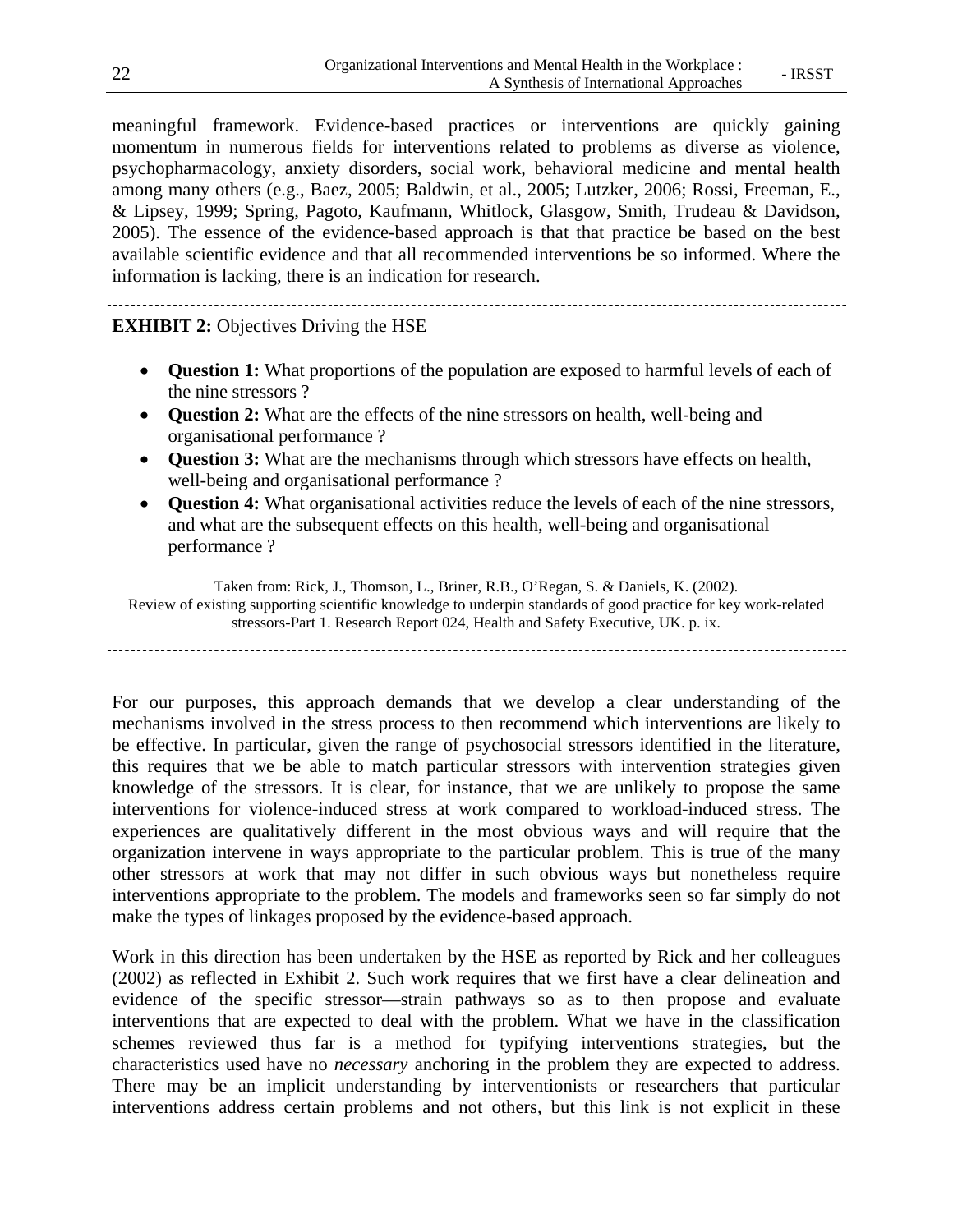models, nor are the strategies in these models necessarily evidence-based. This sort of preoccupation has also been referred to as a necessary "intervention development research phase" identified by the national occupational research agenda intervention effectiveness research team (Goldenhar, LaMontagne, Katz, Heaney, Landsbergis, 2001). That team outlined for health and safety interventions generally the need to first review existing data on the causes of the problem and interventions most likely to deal with them. What we are proposing is a framework that builds on the content models already reviewed and integrates their features with the systematic methods of an evidence-based approach.

In an evolved framework within the context of stress-related interventions we suggest that intervention strategies be organized according to the stressor(s) they can be expected to deal with. For example, a certain intervention may be a very appropriate primary intervention for a common set of stressors, but not be useful for others and this would be clearly specified as part of the framework. The intervention would be listed for those stressors for which it is useful. Conceptually, each stressor would have its own framework with the intervention strategies indicated in reference to specific characteristics common to stressors and interventions. Understanding the complexity of the stress process, the characteristics contained within this framework would include the types of information we have seen in framework so far and more (primary, secondary, tertiary function; level of intervention; other stressors that interact with the stressor; moderating variables; special circumstances, etc..). The information contained within the framework for each stressor would be augmented through an examination of existing evidence and/or collecting primary data where needed to further knowledge relating to particular stressors, processes and interventions. This process would be closely tied to the type of work carried out by the HSE and embodied in the report by Rick and her colleagues (2002). We see in the following example that preparing a framework from this approach will encourage an explicit examination of the strength of evidence in regards to particular intervention strategies with reference to the stressor.

# *4.4.1 Example of an Evidence-based Framework: Aggression at Work*

We will outline the evidence building process of such frameworks shortly, but first let us consider and example to further our understanding of what this framework entails. In Figure 5, we provide a framework that builds on the idea that aggression and violence can be an important stressor at work and have an impact on mental health (e.g., Keashly & Harvey, 2005; Keashly & Harvey, 2006; Kelloway, Barling & Hurrell, 2006; LeBlanc & Kelloway, 2002; Mercy, Butchart, Dahleberg, Zwi & Krug, 2003; Ruyan, Zakocs & Zewrling 2000; Schat & Kelloway, 2005).

As the framework indicates, stressors need to be recognized for their various forms and dimensions. Aggression/Violence is not a straightforward concept. It has several forms, manifestations and likely effects as indicated in the framework and each needs to be understood for the effects it causes, the factors that give rise to it and the interventions that would therefore work. This is also readily true of other stressors as well; such as with work overload which can be divided into two basic (e.g., quantitative and qualitative) or more forms. In the case of physical violence, for example, we could even break it down further to include one of four common sources in order to set up the relevant safeguards that deal with the source with which we are most concerned. The information for interventions contained within these cells would be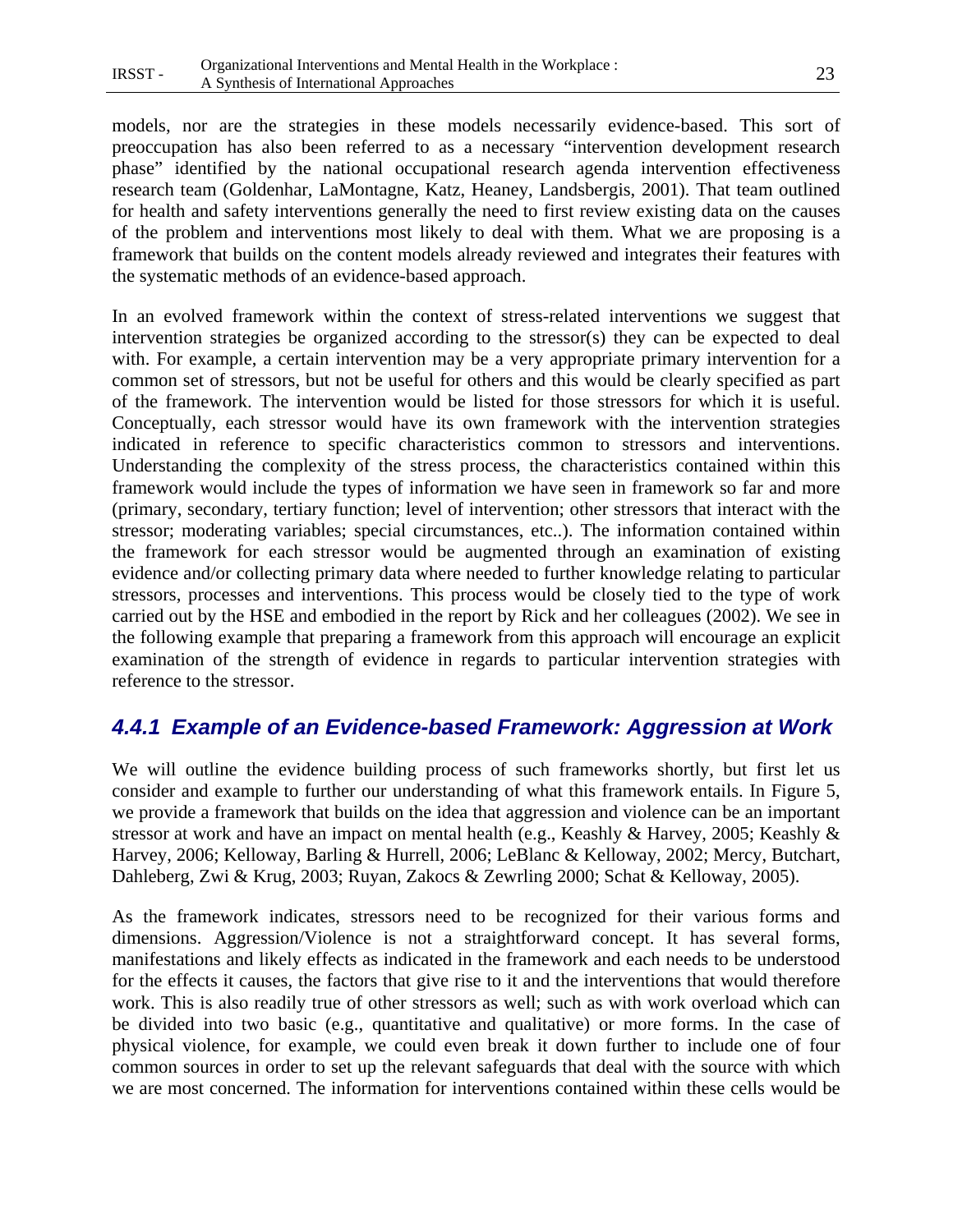weak or strong depending on the strength of existing evidence in the literature and such could trigger needed areas of research.

| <b>Stressors: Forms</b><br>of aggression <sup>1</sup>                                                                                                           | <b>Primary</b><br>Prevention <sup>2</sup>           | <b>Secondary</b><br><b>Prevention</b> | <b>Tertiary</b><br><b>Prevention</b>                                   | <b>Moderators?</b>             | <b>Special</b><br>circumstances?                                             | <b>Known</b><br>consequences                                                                            |
|-----------------------------------------------------------------------------------------------------------------------------------------------------------------|-----------------------------------------------------|---------------------------------------|------------------------------------------------------------------------|--------------------------------|------------------------------------------------------------------------------|---------------------------------------------------------------------------------------------------------|
| Physical<br>Aggression                                                                                                                                          | Environment<br>changes<br>(shields,<br>cameras etc) | Self defense<br>training              | Cognitive-<br>behavioral<br>therapy;<br>EAP <sub>s</sub><br>debriefing |                                | Four types;<br>each may<br>require different<br>environmental<br>protections | Physical injury,<br>PTSD,                                                                               |
| Psychological<br>Aggression<br>(Harassment)                                                                                                                     | HR Policy,<br>Culture<br>change,<br>education       | Open<br>Reporting<br>channels         | EAP <sub>s</sub><br>Counselling,<br>debriefing                         | Organizationa<br>$1$ Support + | May be<br>hierarchical                                                       | Problem drinking,<br>stress, somatic<br>complaints,<br>absenteeism.<br>turnover, near<br>miss accidents |
| Fear of Violence                                                                                                                                                |                                                     | Training to<br>build<br>confidence    | Counselling,<br>EAP's                                                  | Training $+$                   |                                                                              | Stress, somatic<br>complaints                                                                           |
| All entries would be referenced to specific work providing needed evidence and detail in support of<br>1.                                                       |                                                     |                                       |                                                                        |                                |                                                                              |                                                                                                         |
| points, including magnitude of evidence For example: Ruyan, Zakocs & Zewrling (2000) turn up little<br>rigorous intervention research in a review of this area. |                                                     |                                       |                                                                        |                                |                                                                              |                                                                                                         |
| 2.<br>Any additional categories can be added, changed, or existing one modified as theory dictates.                                                             |                                                     |                                       |                                                                        |                                |                                                                              |                                                                                                         |

**Figure 5 Sample Evidence Based Framework Workplace Aggression** 

# *4.4.2 Building Evidence for the Framework in Quebec*

This approach suggests a continual building process wherein new findings are integrated into the framework with modifications where needed. The framework is one that responds to five basic questions modeled on those used to guide the Rick et al. (2002) HSE report aimed at identifying the "best available evidence". Any useful framework, we believe, should be built on how well it summarizes this best available evidence, in order to see what we know, don't know and need to know. It provides a coherent instrument for organization essential knowledge. The first question is one of setting priorities and it interchanges with the second question; the remaining four questions help fill the framework once we have decided on the priority areas. These questions, slightly reworded from Exhibit 2 for our purposes, would be as follow:

**[1] What Stressors are most common or damaging within the Quebec working population?** This would help set research priorities.

**[2] What percentage of the working population is exposed to these stressors?**  We ultimately want to know how large the problem is and whether changes are later noticed.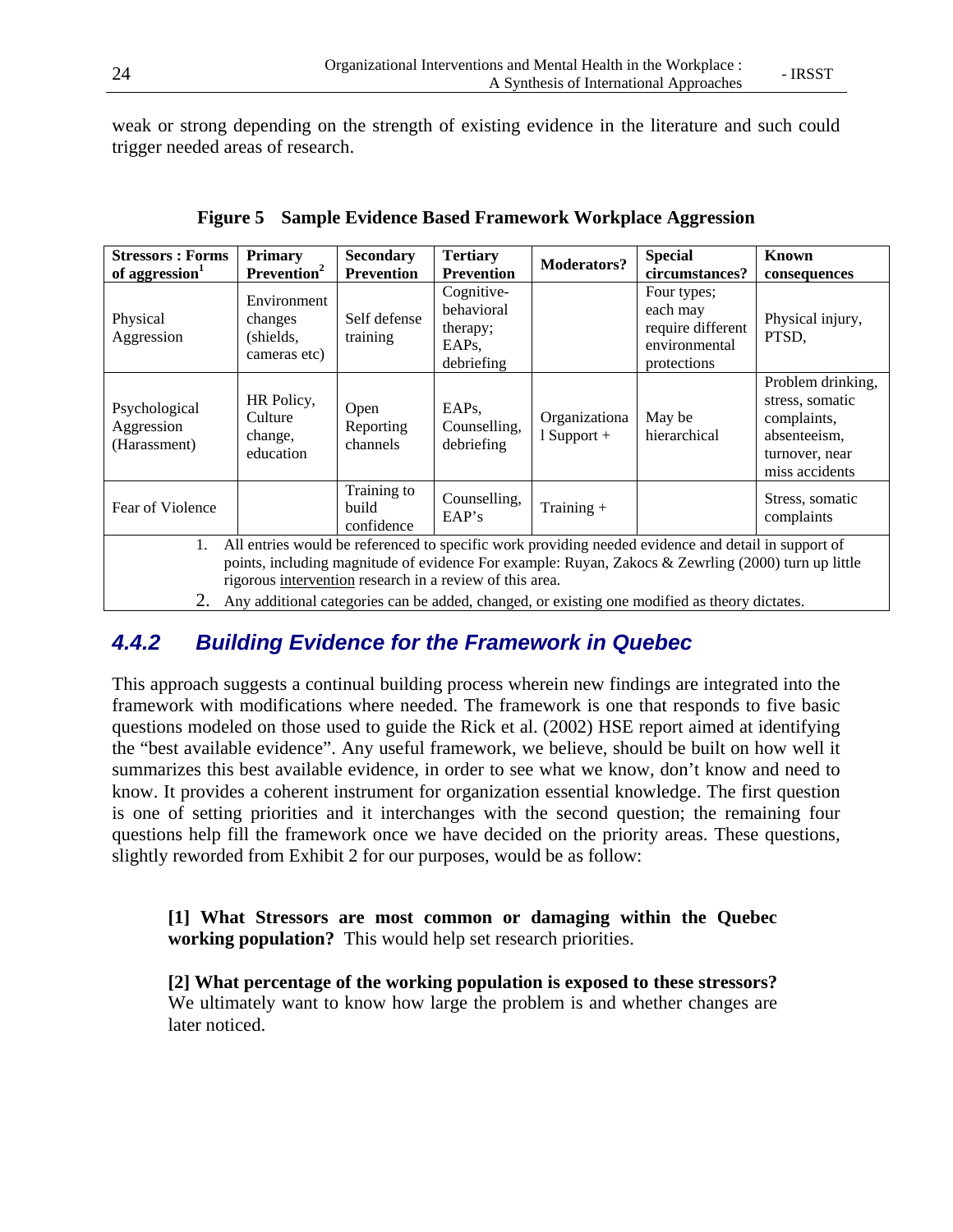**[4] What are the mechanisms through which it has these effects?** We need to know *how* the stressors are transformed into strain and whether there are added variables and processes considered to develop interventions that have the best chance of success.

**[5] What interventions strategies work at dealing with the stressor and any of the identified corollaries?** Once we develop interventions we need to evaluate them to be assured that the intended effects are occurring.

The point to be taken from such a framework and its line of questioning is that much of this evidence will be obtained through several means including partnerships with other research agencies who are conducting similar research, scanning of the published scientific literature on an ongoing basis and conducting one's own research to fill the voids. It is clear that given the number of stressors known to be problematic that priorities need to be fixed as to where knowledge building is most pressing. Building evidence in this way will provide employers with the kind of knowledge that is actionable and appreciated for its strengths, weaknesses and concerns.

# **4.5 Effectiveness of intervention strategies**

The second objective was to provide information on the effectiveness of interventions. Given our suggestion of more elaborate frameworks, this is not an easy task for the work has yet to emerge for the specific purpose to which we would want to claim "interventions are effective and efficient". Initial work along evidence-based lines by Rick et al. suggests there is indeed limited research to form solid conclusions across stressors. Nonetheless, several other reviews have been conducted to date to evaluate the intervention types and their success. The overwhelming observation in most of these reviews is again that there is limited rigorous empirical literature upon which to base any firm conclusions, but some indications of success clearly exist (e.g., Beehr & O'Driscoll, 2002; Caulfield, Chang, Dollard & Elshaug, 2004; DeFrank & Cooper, 1987; Giga, Cooper & Faragher, 2003; Hurrell, 2005; Jordan, Gurr, Tinline, Giga, Faragher & Cooper, 2003; Ivancevich, Matteson, Freedman, & Phillips, 1990; Kompier & Kristensen, 2005; Parkes & Sparks, 1998; Quick, Quick, Nelson & Hurrell, 1997; Rick, Thomson, Briner, O'Regan & Daniels, 2002).

It is also important to note that the literature is not devoid of documented interventions. It is the lack of rigorous, scientific evidence that is wanting. The literature contains an abundance of case studies and correlation studies that are combined and treated by authors in interesting ways to make a case for certain fundaments of interventions (e.g., Cooper et al, 2000; Jordon et al., 2003; Kompier & Cooper, 1999; Taris et al., 2003). Vital for rich analysis and the development of intervention strategy, these types of studies are not as valuable to making empirical statements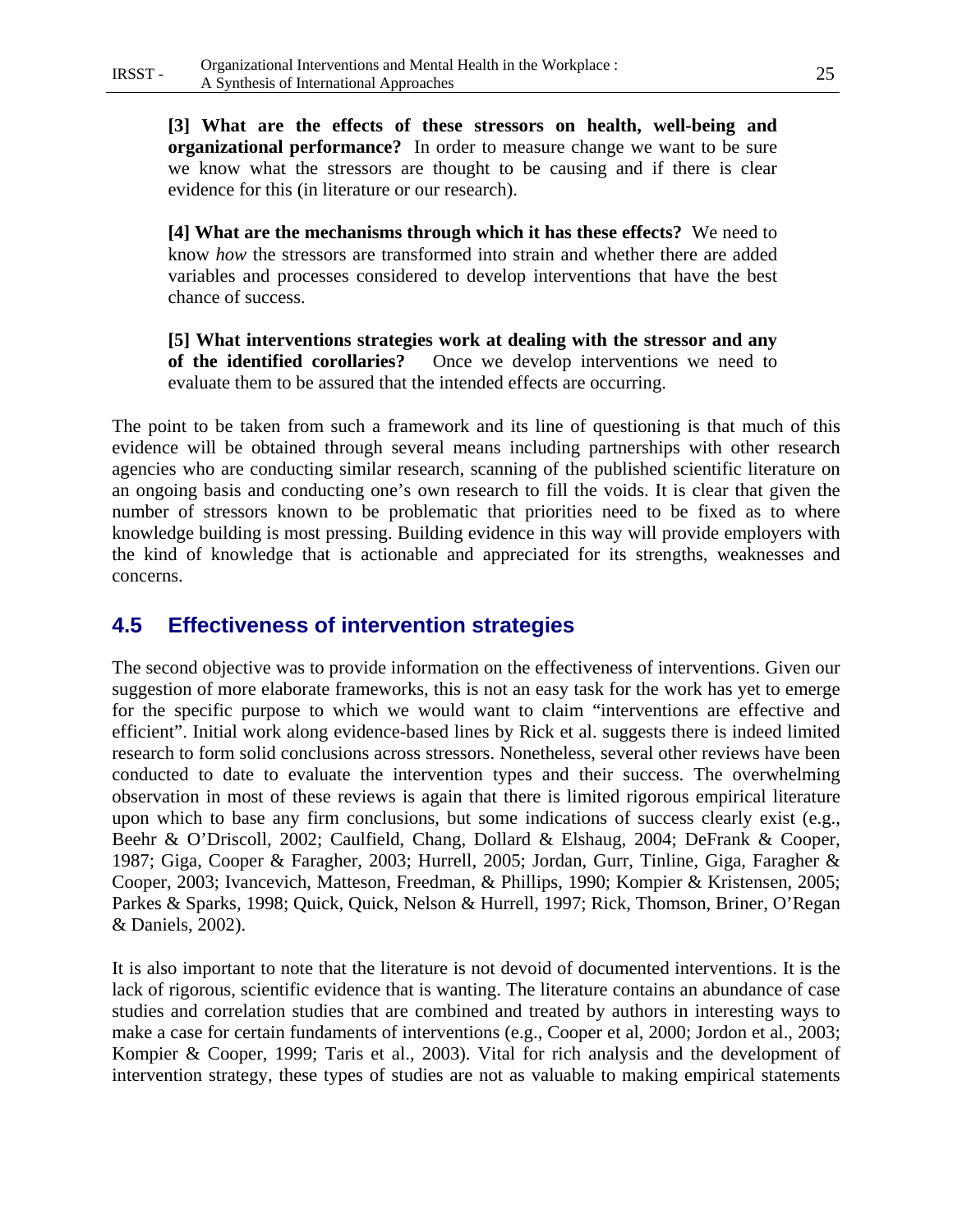about the etiology of stress and intervention strategy effectiveness. For that we must turn to empirical studies with rigorous design.

Those rigorous studies examined by recent reviews of the scientific literature on stress interventions provide some indication that there is promise for interventions. The conclusions that we draw from these reviews for our purposes are summarized in the sections to follow. The reader is referred to these sources for more detail and often meticulous study-by-study examination of the findings.

# *4.5.1 Socio-technical Interventions*

Socio-technical interventions appear promising based on results of studies reviewed (e.g., Hurrell, 2005; Parkes & Sparkes, 1998; Rick et al., 2002). Studies on this intervention type have been found to be more "robust" (Hurrell, 2005) and include various measures that show increases in performance and well-being (Rick et al., 2002). Interventions of this type center on objective changes in the work environment which invariably include elements related to job design in most instances. So changes in workload and schedules, for instances, seem to have important effects on well-being and performance (Rick et al., 2002). These changes are likely successful also because they can target objective aspects of the job that have universal understanding and noticeable impact. The target for other types of changes for which stress might be associated as we will see in the next sections are not as easily identified, nor may they be universally experienced.

Parkes and Sparkes (1998, p.43) went as far as to suggest that the results are clear enough in cases of workload reduction (e.g., socio-technical interventions) to warrant changes to work at a national level. There are likely several reasons for the success of these programs, not the least of which is that they are directed at what are often salient, objective factors (schedule, workload) that lead to immediate relief when removed. The stressful circumstances that psychosocial interventions are attempting to address may not be as salient, obvious or easy to correct.

# *4.5.2 Psychosocial Interventions*

Interventions within the psychosocial tradition we recall are "approaches to stress reduction intended to change employees' perceptions of the work environment through strategies such as increasing participation, communication and social support, reducing role ambiguity and conflict, and enhancing control over work tasks" (Parkes & Sparkes, 1998; p.3). Studies in this category provide less consistent support of intervention success. Reviewers uncovered mixed results ranging between weak to no effects, with few studies showing resounding evidence of effectiveness (e.g., Hurrell, 2005; Parkes & Sparkes, 1998; Rick et al., 2002). Those studies that show the most consistent results are those geared at improving decision authority (Rick et al., 2002).

The number of studies is low however, and the range of interventions considered is broad, so caution must be taken in interpreting this trend among the studies. In an evidence-based approach divided by stressor, for instance, the number quality studies for review varied between none and five depending on the stressor (Rick et al., 2002). It is clear therefore that much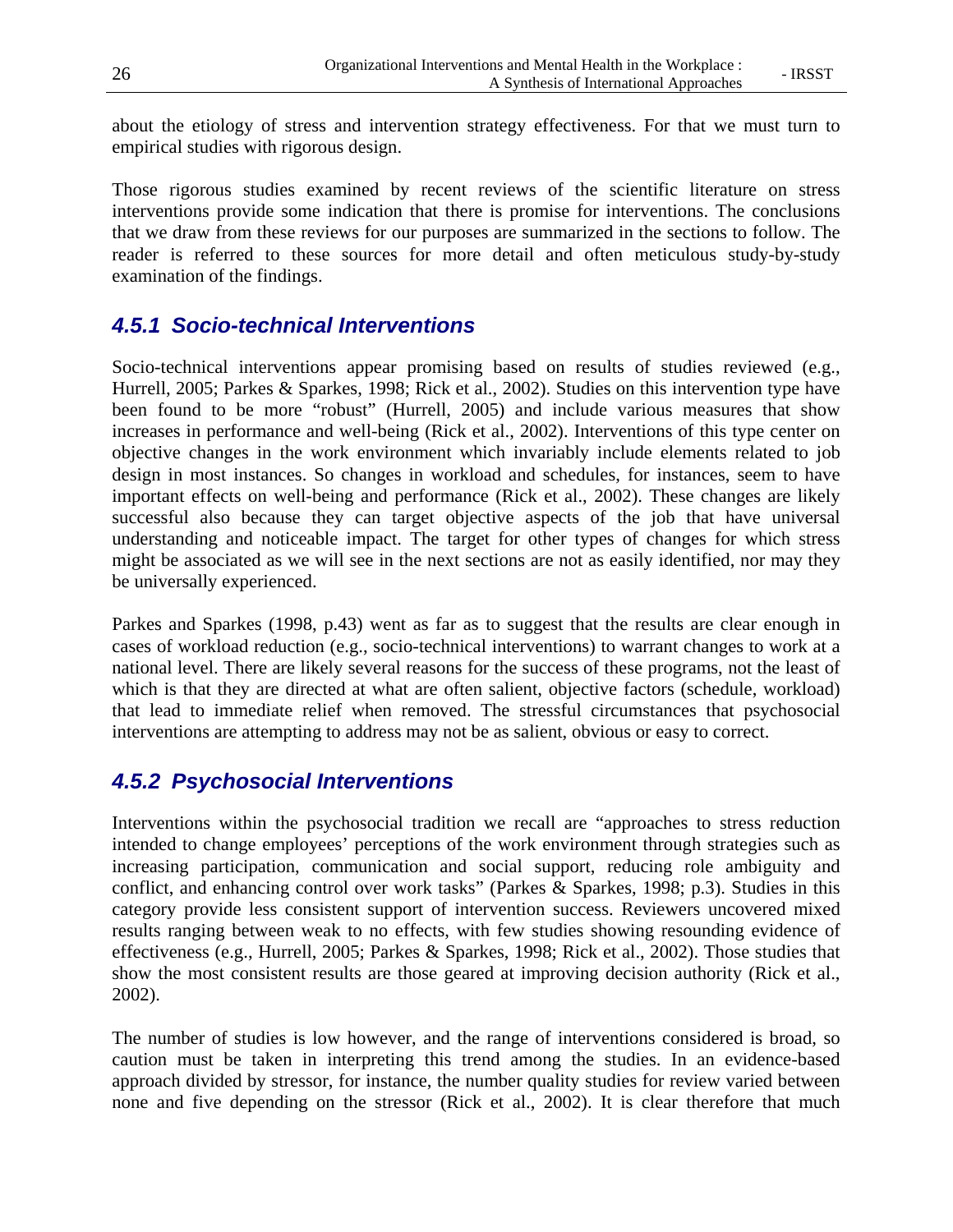research remains necessary before any conclusions can be brought to bear on the issue of psychosocial interventions. The nature of psychosocial interventions clearly makes them more difficult to evaluate and mixed findings should not be taken as an indication that these are less effective places and means to intervene. Indeed, much of the theory on stress (see example of theories earlier) suggests that interventions within this realm are important.

# *4.5.3 Organizational versus Individual Level Interventions*

Individual level evaluations are more common in the literature and may have limited success on the short term as indicated by some studies, but the long term effects are not known, nor clear (Jordon et al., 2003; Giga, Cooper & Faragher, 2003). One recent meta-analysis of several "experimental" studies suggest that moderate effects can be observed for the effectiveness of cognitive-behavioral interventions and multimodal interventions, with a small effect for relaxation techniques and a non-significant effect for organizational interventions (van der Klink, Blonk, Schene, & van Dijk, 2001). The number of organizational interventions was too small to make this last conclusion reasonable.

One of the main concerns with intervention at the individual level, particularly if it is not accompanied by other forms and levels of intervention is that it deals with stress as an "individual coping" problem. This defaults to the false assumption that stress is an individual experience by design. We know from research that this is not the case. Stress is a process that begins with elements from the working environment. If nothing is done to reduce the source of stress the problem could persist on the longer term (Kompier & Cooper, 1999).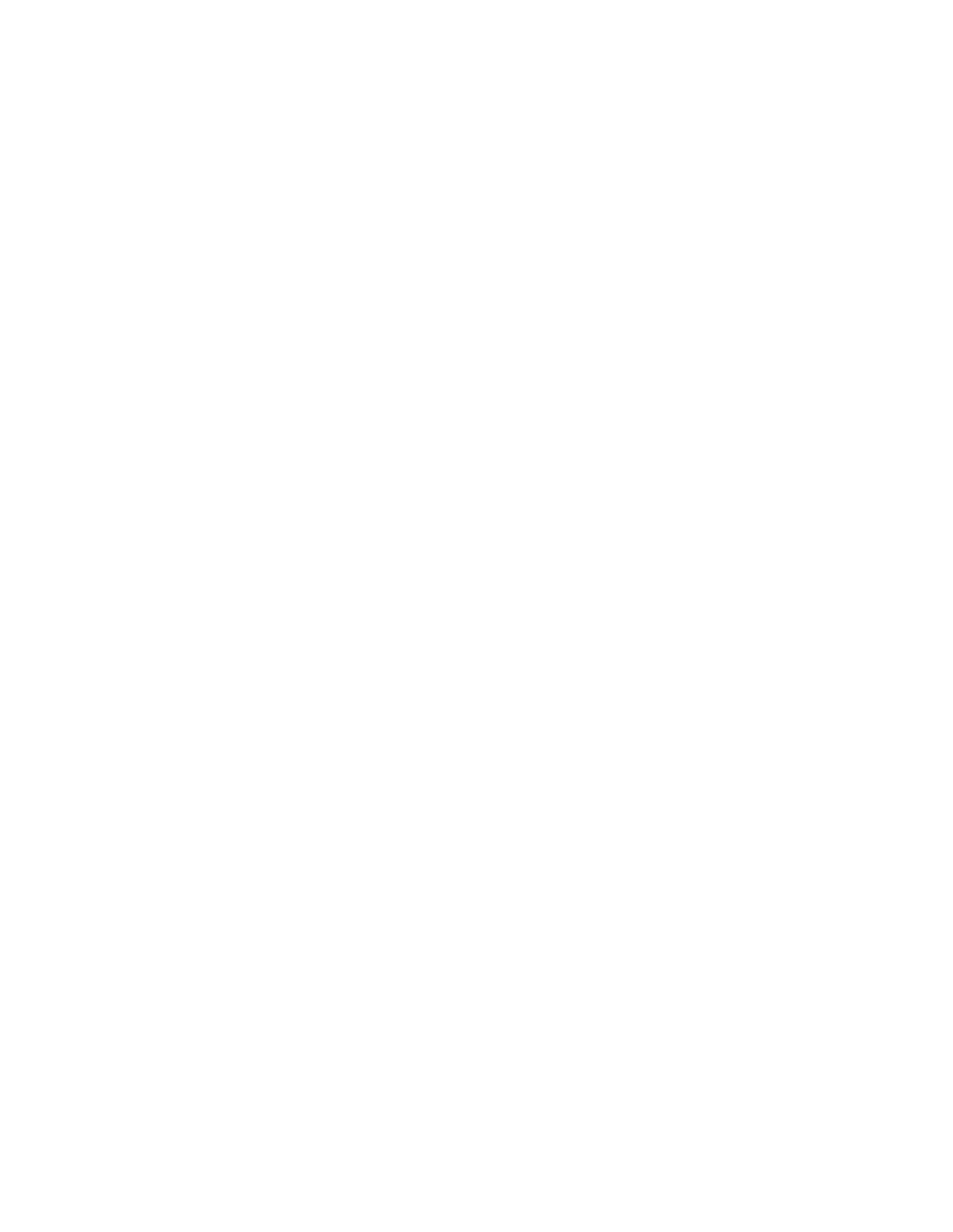# **5. RECOMMENDATIONS AND CONCLUSIONS**

# **5.1 Research Needed**

Fundamental to a review of existing knowledge is the added responsibility to indicate where evidence is lacking and research is needed. This section focuses on research needs identified by the research team as well as those added by the symposium participants as relevant to the area of organizational interventions. Several of these factors apply to the problem on an international level. Nevertheless, our focus remains on those factors that are likely to influence the quality and relevance of research in Quebec. The subsequent sections examine more pointed measurement and design issues, practical considerations for organizations implementing programs and recommendations for agencies newly considering contribution in this area.

# *5.1.1 Population-based studies in Quebec*

There needs to be benchmark statistics on stress in Quebec for research on interventions to be appropriately directed to problems that are real and pressing for the employment community (Vezina et al., 2004). Normative measurement of this type would use common measures to examine a representative sampling of the Quebec working population on an ongoing basis. The effort should be broad in its tie to comparable measures throughout Canada where possible to ensure maximum benefits from comparative data.

Consistent measurement of this type would go a long way in setting up strong conditions for diagnosis, intervention and evaluation. Industry, government and researchers could benchmark problems and interventions in real time and thus arrive at more effective conclusions. The problem with ad hoc measures as we will see later has been a particular limitation of existing research.

# *5.1.2 Focused Interventions*

Stress is complicated in its multiple causes, pathways and effects. Attempting to change and examine too much of this system in one study is likely to be difficult to manage. We believe that a significant part of intervention research needs to be focused on specific stressors. Several reviews have suggested that interventions focus on the most salient stressors when seeking change (e.g., Parkes & Sparkes, 1998; Rick et al., 2002). We believe that research is most likely to advance when it tests specific interventions aimed at the most important stressors in a particular workplace. This allows for focused questions and it likely increases the statistical power of the study.

Somewhat related, and as a side note, we believe that researchers need to ensure that they study these stressors based on its veracity within the particular working population. Too often researchers may "test" an intervention in a certain organization without certainty that the stressor is a predominant issue for the organization or the population tested. This occurs because researchers understandably have preset intervention models they wish to test and certain organizations may be "available" for them to conduct such research. However, if the intervention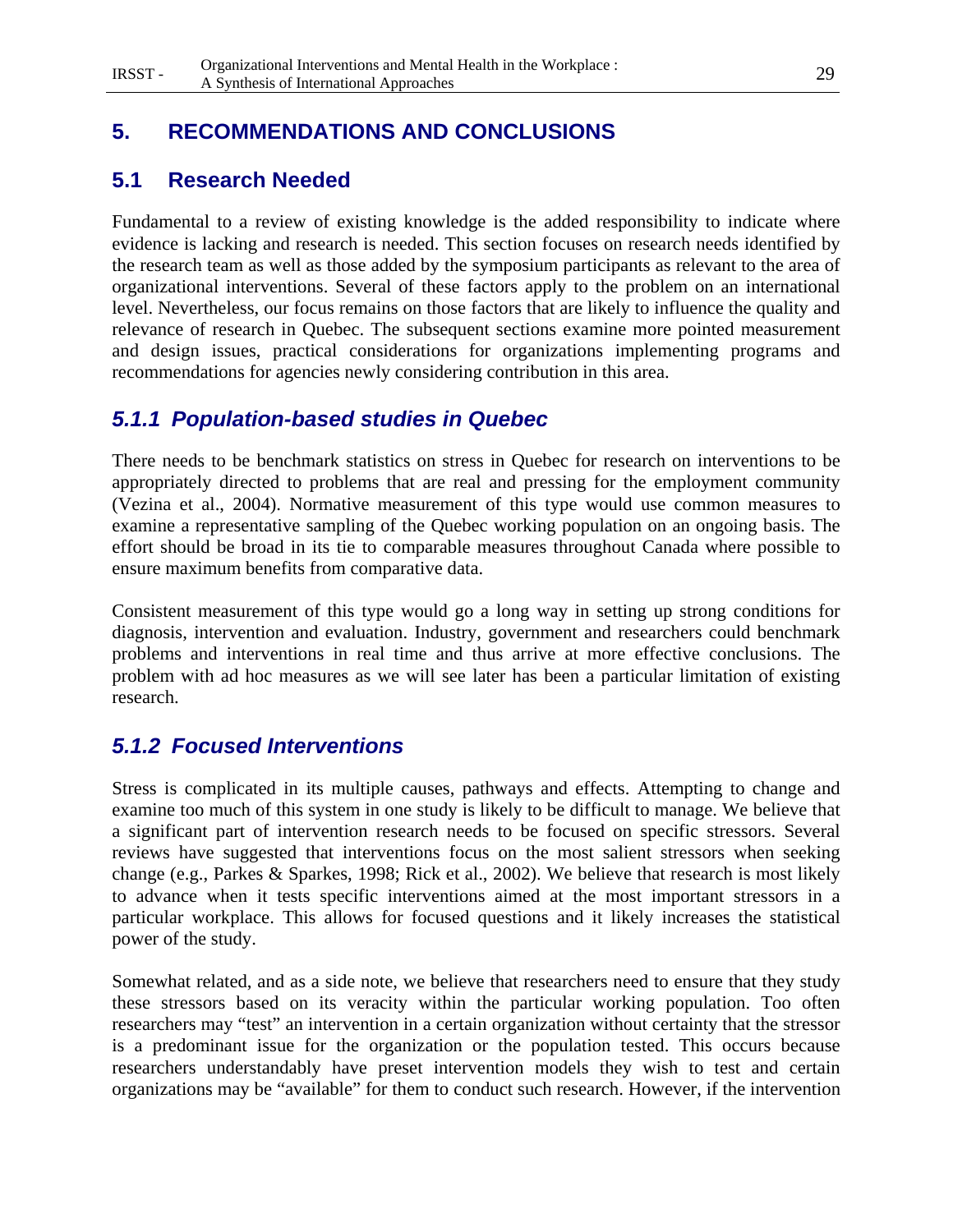is not aimed at something that is truly pressing, the effects (or lack of) may be unreliable. We are not certain that this threat is eliminated in some studies and at the very least it needs to be mentioned as a potential limitation.

#### *5.1.3 Interventions need to account for the full stress process*

Consistent with the context with which we began this report, intervention needs to be designed to account for all phases of the stress process and the theories depicting the process are an important backdrop for doing this. In general, theories of job stress such as those presented earlier can help guide the change by specifying the elements that need focus (e.g., Hurrel  $\&$ Murphy, 1996).

This does not conflict with the call for greater *focus* on salient stressors in the previous recommendation. What it suggests is that the chosen source of stress needs to be recognized for the interactions that it has with other stressors, the "stress" process, and environmental variables. A good theoretical positioning of the intervention accordingly will hopefully encourage an appropriate understanding, manipulation and measurement of this more complete process. As Rick et al (2002; 1997) noted, there are multiple and complex pathways for stressors to have an effect and accounting for these in the intervention will help us design stronger knowledge and interventions.

# *5.1.4 The role of participation needs clarification*

Participation is a ubiquitous concept to management theory for which the positive benefits are taken to be axiomatic. However, history tells us that we need to be careful of such uniform assumptions and that participation does not always lead to improved decisions (e.g., Locke, Schweiger & Latham, 1986). This is particularly true for the process models we reviewed that encourage participation in the process of making the workplace healthier (Nytro, Saksvik, Mikkelsen, Bohle & Quinlan, 2000). If we take goal setting theory for instance, we know that participation may not be necessary if people agree with or accept the goals set for them (e.g., Johns & Saks, 2005). In this regard, participation may be seen as a mechanism to help ensure people accept a change and presumably other approaches could also accomplish this state of affairs (e.g., Savoie & Bareil, 1999). Indeed, we will recall that the socio-technical systems interventions were among the effective intervention strategies identified and these do not (necessarily) include participative components.

The role of participation is evident in several ways among interventions strategies (e.g., participation in joint OH&S committees; participation in decision making on the job Mikkelsen, Saksvik & Landsbergis, 2000) and PAR programs in particular are dependent on the role of participation. Ironically, PAR is among those techniques that seem to produce the least convincing evidence of success thus far (e.g., Parkes and Sparkes, 1998) and participation seems to be its driving element. We believe that research attention is needed for participation given these difficulties and the importance that seems to be attached to it in most models of intervention.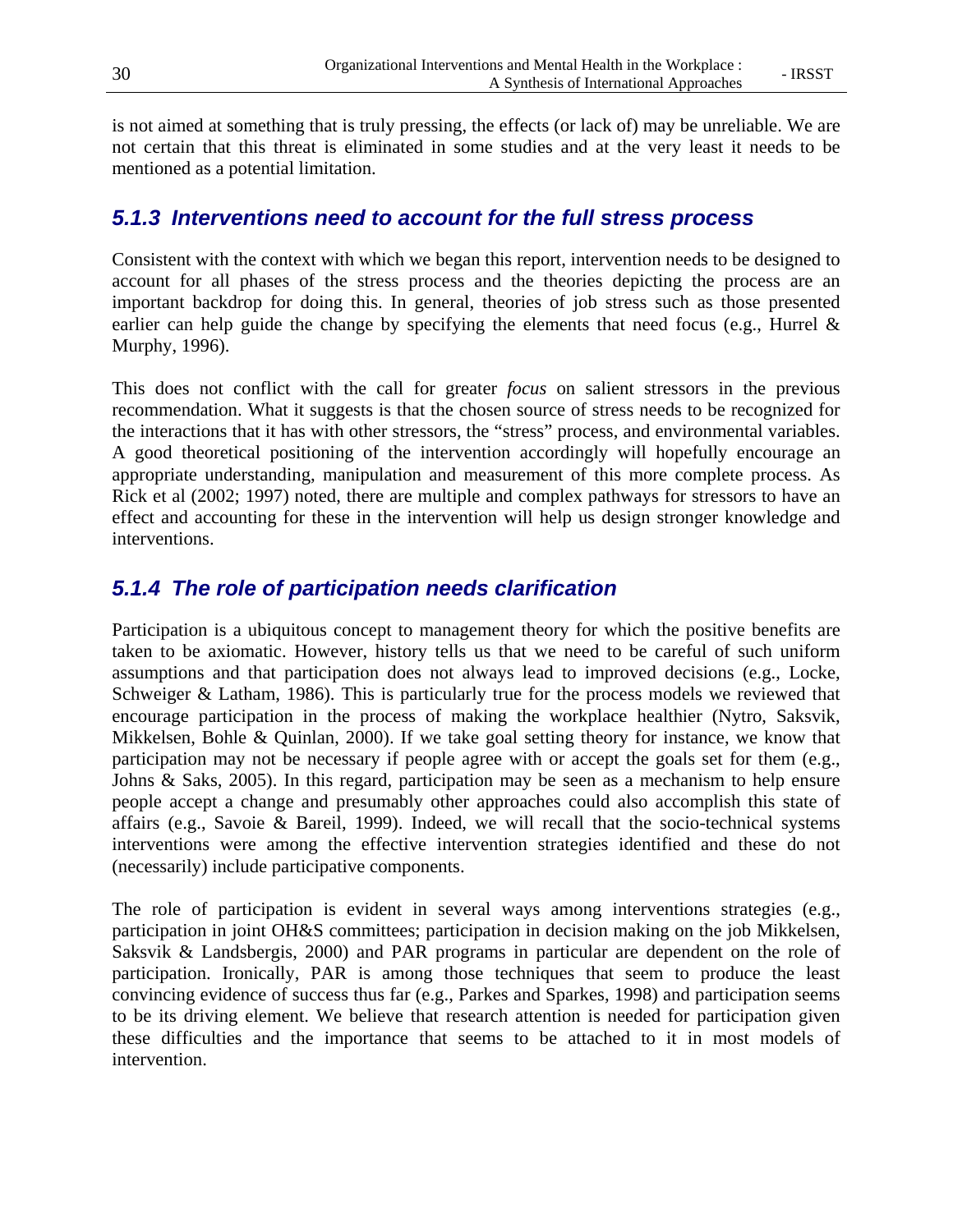# *5.1.5 Evidence-based approach to be preferred*

It is clear from our report that we advocate an evidence-based practice. Research would be wellguided by such a framework and organizations would have access to the best available information at that time. The effectiveness of such a model, however, is only as good as its upkeep. We know from some research in this direction (e.g., Rick et al., 2002) that interventions for several stressor categories are left wanting for research evidence. These voids may well become priorities for research assuming they are also seen to be important for the population to which they are to be generalized (i.e., representative studies). Indeed, Bond and Hauf (2004) argue from their examination of primary prevention programs in general (across mental health fields) that an important determinant of success seems to be whether the program is closely tied to good theory and evidence.

On a second note, we also feel that it is important that a lack of *scientific* or *rigorous* evidence not stop researchers from putting forth the best available evidence in certain parts of frameworks. Caveats need to be clearly enunciated for those parts that are based on less than adequate information or evidence, but such "tentative" evidence or opinion would likely give organizations better information than what might appear to be a cacophony of recommendations coming from multiple and sometimes dubious sources. The use of expert panelist may provide the best educated guesses given otherwise sparse evidence and it would help identify at the same time those problems for which research is necessary.

# *5.1.6 Process and content models both need evaluation*

As shown in the earlier models, interventions consist of process and content elements. Both aspect of intervention are important. This is not unique to organizational programs for there is evidence suggesting that this is true of most primary programs aimed at mental health (Bond & Hauf, 2004). Research therefore needs to invest time in understanding both implementation and content components of interventions to ensure that our knowledge base is complete. There may be tendency to overlook the *how* (process) assuming all we need to get right is the *what* (content).

Our recommendation is that sufficient research be focused on process as a main theme and not simply as an important "feature" to making content change. This latter view may create the tendency for researchers to "tack" on research questions or procedures to "monitor" the change because it is seen to be important yet not quite central.

Researchers may want to pay particular attention to the elements relating to diagnosis within these frameworks. The models contain useful information on conducting a diagnosis of situations (e.g., Cox et al., 2000), but there is little to no research examining the effectiveness of diagnostic approaches and the problems or prospects that emerge.

# *5.1.7 Research agenda should seek diverse experts' opinions*

Occupational stress is a vast and complex process. Stressors vary considerably in their characteristics, solutions and the type of expertise needed to understand them fully. It is also true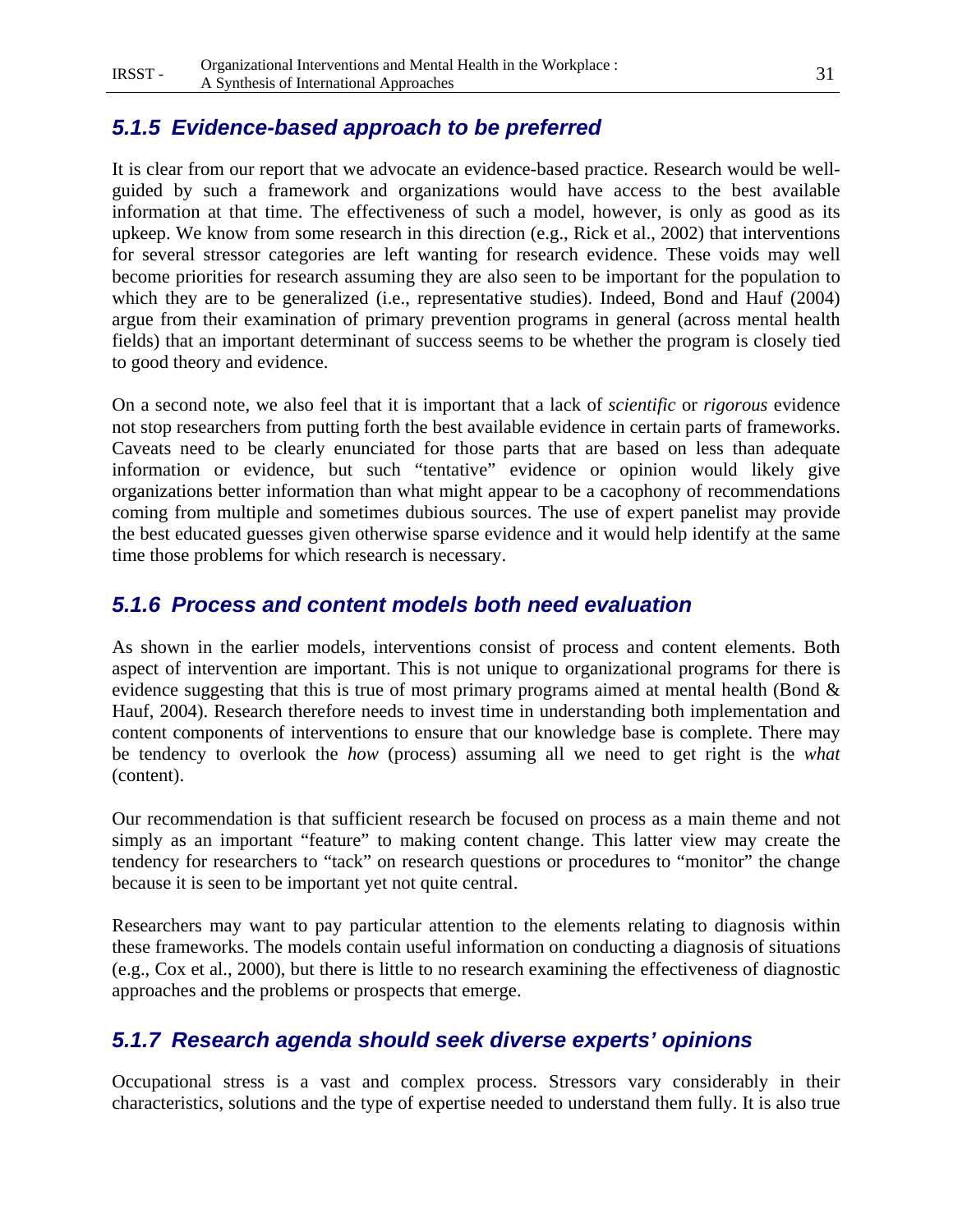that there are several environmental, physiological and psychological components to stress. Accordingly, the advancement of knowledge in this area is most likely to be arrived at through multi-disciplinary contributions.

Traditionally this has meant favoring the award of research grants to multi-disciplinary teams. We are not advocating this as a particular strategy here. Rather, we are suggesting that the steering of research agendas and maintenance of the evidence-based framework be accomplished by a multi-disciplinary group of experts. Such a group of experts would draw from different traditions to help ensure that all avenues of evidence gathering are use and considered. Our experience in the literature review is that there are separate literatures that can only be joined and used to build knowledge if contributions occur through such a collaborative means.

# *5.1.8 Neglected concepts need attention*

There are processes, variables or concepts that tend to be ignored probably because they seem tangential or "soft". However, in some cases they show promise in helping us better comprehend the problems with stress and interventions. We identify one such theme here, but we believe several others could apply and we encourage a thoughtful look into them. It is our feeling that continuing to ignore such concepts will leave intervention researchers perplexed as to why otherwise technically proficient interventions cannot accomplish or maintain expected effects.

When we point to variables such as the organization's commitment to change being important to the success of the intervention (e.g., Giga, Cooper & Faragher, 2003; Hurrell, 2005), we soon realize that analogous concepts such as mental health climate, leadership and commitment can all be important constructs that need to be studied within the context of stress interventions much like they have *successfully* been examined recently within the related area of occupational safety. Researchers familiar with occupational safety recognize the importance of recent research on "safety climate". This variable is certainly not a "hard" safety engineering issue, nor one that was popular in initial studies focused on safety hazards at work. Yet lately we have seen a flood of developments on this topic showing experts that an organization's climate around safety issues can be a key predictor of safety behavior, and may even be central in certain ways (e.g., Zohar, 2003).

# **5.2 Research Measurement and Design**

In this section we cover what we believe to be more specific research design and measurement issues than the previous section. Several of these issues are aptly covered in detailed reviews elsewhere. Therefore, in this section will focus only on those we feel will have a particular relevance to an emerging research agenda in Quebec.

# *5.2.1 Longitudinal Research is Important*

Measuring the long-term effects of intervention strategies is a preferable approach to research. We do not believe that it is necessary to argue the benefits of this, for we all recognize that it would allow for better and truer tests of interventions over time and help us understand the dynamics, difficulties and solutions that can be brought to maintaining an intervention that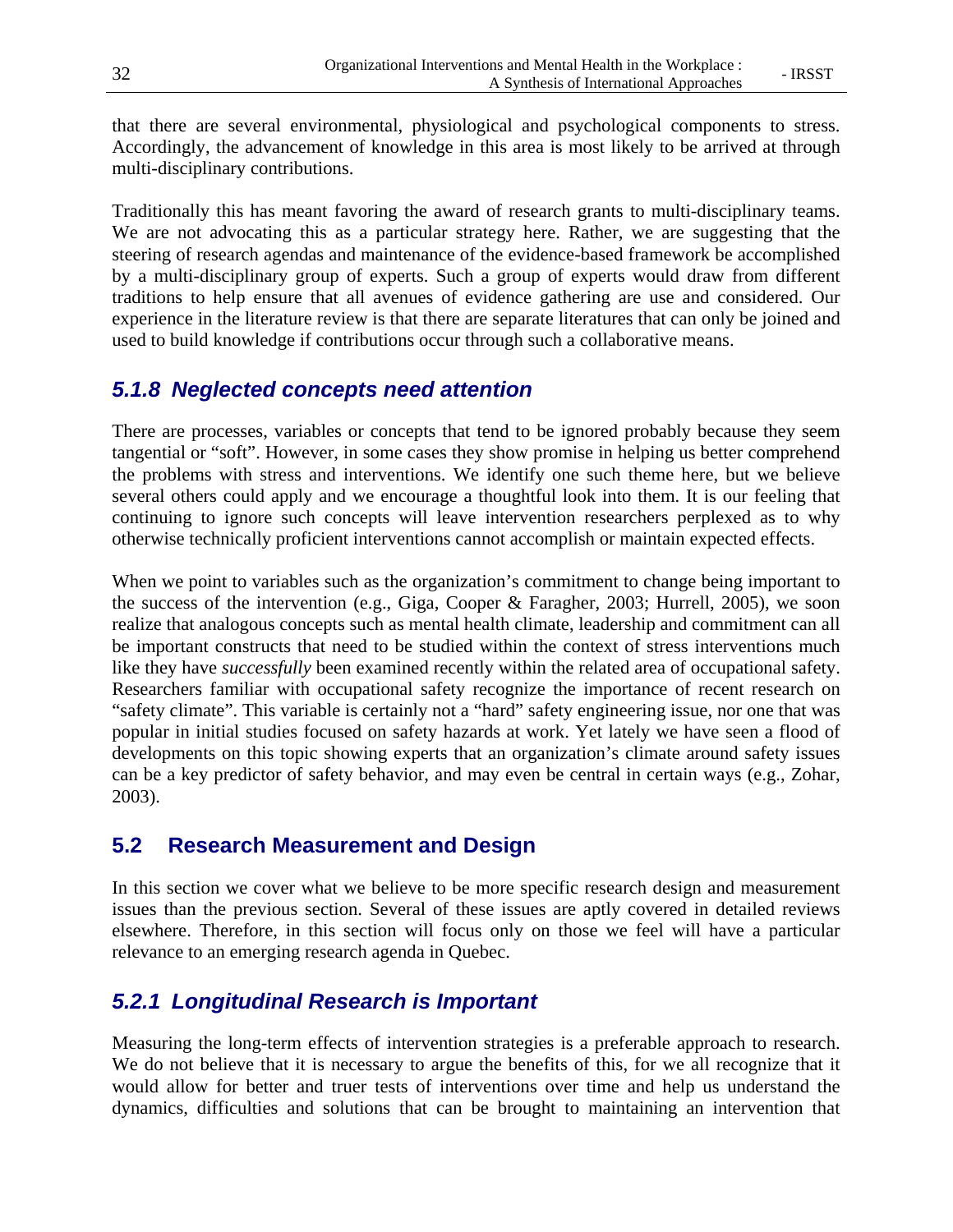works. However, barriers of practicality and feasibility of such an approach in the field of occupational stress continue to make it difficult to accomplish.

What we wish to encourage is innovative thinking on how these barriers can be overcome. Knowledge will continue to be truncated and conclusions frustratingly short of definitive until more research of this scale occurs in sufficient volume that effects can be compared across studies. We think it now behooves the field to find collaborative, innovative and plentiful ways that this type of research can become common. This may require that researchers support important campaigns aimed at elevating employer and public awareness of the costs of not carrying out this research.

# *5.2.2 Multiple outcomes should be measured*

Multiple outcome measures are to be encouraged whenever possible including both subjective (e.g., psychological distress, emotional exhaustion) and objective measures (e.g., absenteeism; turnover, accidents) (Hurrell, 2005; Hurrell & Murphy, 1996). Indeed, several measures are likely to help answer the many different questions that various constituents could use. Organizations may be moved to adopt practices that show objective organizational changes (e.g., Hurrell, 2005). Likewise, interventions may be better developed when subjective reactions are more clearly understood. With a full complement of outcome measures researchers are in a enhanced position to convince potential users.

We also believe that researches must attempt to measure the full spectrum of outcomes in relation to the evidence-based frameworks discussed and to do so with sensitively to what is important to individuals and organizations. Sometimes this means innovative departures from the traditional measures we value in the literature (e.g., turnover, productivity), but that may be highly valuable within particular occupations. For example, the issues of medical errors has been gaining much interest in the popular media and there is some earlier pioneering work suggesting stress may be an important factor and that risk assessment and intervention for such can be helpful (e.g., Jone et al., 1988). What this also reminds us of (from our review) is that occupational stress researchers can sometimes move backwards from what are problematic outcomes back towards identifying stressors that needed to be dealt with.

# *5.2.3 Experimental and Quasi-experimental designs preferred*

It is a common complaint that deserves to be repeated each time a review is conducted. Study designs have been a major limitation for any conclusions deriving from research on stress interventions. When strict criteria of experimental design with randomized control group controls are applied, 74% of intervention studies in one review would be eschewed from analysis (Jordon et al., 2003). If one allows for quasi-experimental designs including alternate forms of control, the number eliminated can be reduced to 47% (Jordon et al., 2003). Most of the remaining studies are individual level interventions leaving little useful information to reach conclusions on organizational level interventions (e.g., van der Klink et al, 2001).

There are real practical, ethical and economic impediments that contribute to this state of affairs. Nevertheless, the possibility for improved research design should be at the forefront of most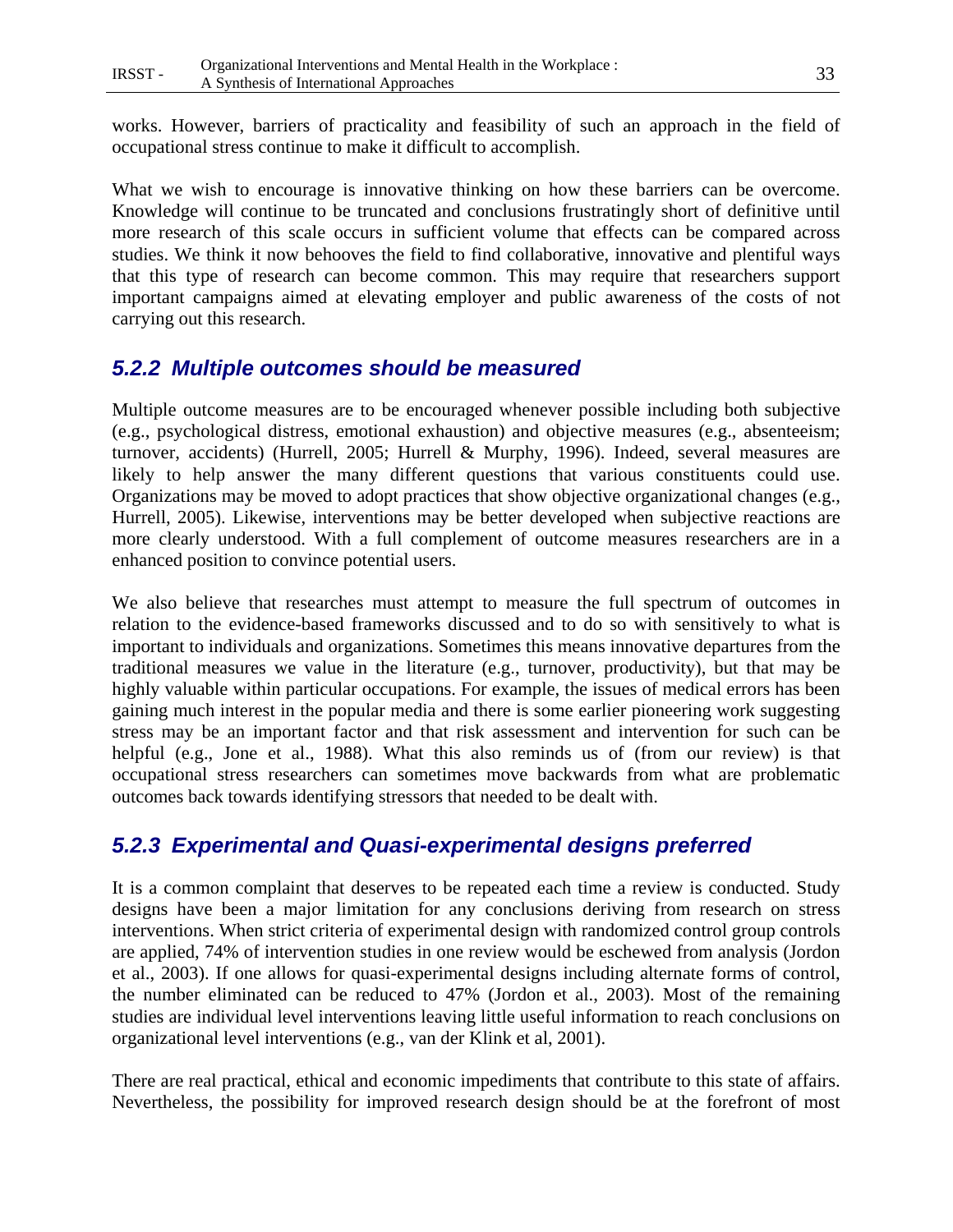intervention studies for this is one factor on which any one study will make exemplary contributions. Even where most field experiments are ruled out, including the difficulty or impossibility of using comparison groups, several quasi-experimental design alternatives exist and should be explored (e.g., Cook & Campbell, 1979; Cook, Campbell & Peracchio, 1990). These studies would be a marked improvement. We believe this to be principally important and true regardless of the acknowledged difficulties with studying particular interventions (e.g., PAR method to be discussed separately below).

# *5.2.4 Psychometric Concerns*

The measurement of constructs within the field of occupational stress is under scrutiny for reasons similar to other related areas within organizational behavior and psychology (e.g., Sackett & Larson, 1990). Some of these issues are endemic to the type of context and issues we study. However, two points for which there are remedies have been of specific concern within occupational stress: [1] use of multiple self-report measures of stress processes that may show spurious relations, non-significant results and [2] use of ad hoc measures of stress and related constructs making comparisons difficult (Parkes & Sparkes, 1998).

Consistent with our opening call for more population-based research, common measurement would allow for normative data to be developed and used for knowledge building and comparative work. Moreover, the use of multiple objective and subjective measures as mentioned earlier would be constructive.

Additional measurement and psychometric issues are covered nicely in Brinner (1997), Rick et al. (2002), and Parkes and Sparkes (1998) among others. These should also be considered in all future research.

# *5.2.5 Theory-driven work*

Theory-driven work is the necessary hallmark of good research and the social sciences are no less capable in this regard than the "hard sciences" (Campbell, 1990). The value of theory is that it lays a clear map for research effort, findings and the practical implications that follow. In our view, occupational stress research has suffered from the lack of theoretical use and not necessarily the lack of theoretical models to get started. As we showed in Exhibit 1 earlier in the report, theory in occupational stress exists and is developed sufficiently to drive research. Indeed, it has been observed in several reviews that intervention research stands to gain immensely with such a theory-driven attitude (e.g., Hurrell, 2005; Parkes & Sparkes, 1998; Reynolds & Brinner, 1994). A largely atheoertical or overly simplified theoretical approach to occupational stress has been a significant barrier to advancement of our knowledge in some cases (Reynolds & Brinner, 1994).

The role of theory in this context is not directed at devising "general laws" or grand theories of stress. Rather, we are suggesting modest theoretical models that function to help organizations solve their problems. As Campbell (1990) put it "mid-range theory, or any theory, should be used to identify important problems relevant for organizational functioning and suggest ways they can be addressed. It should not be used as a means to create 'grand' theory" (p.56). Indeed,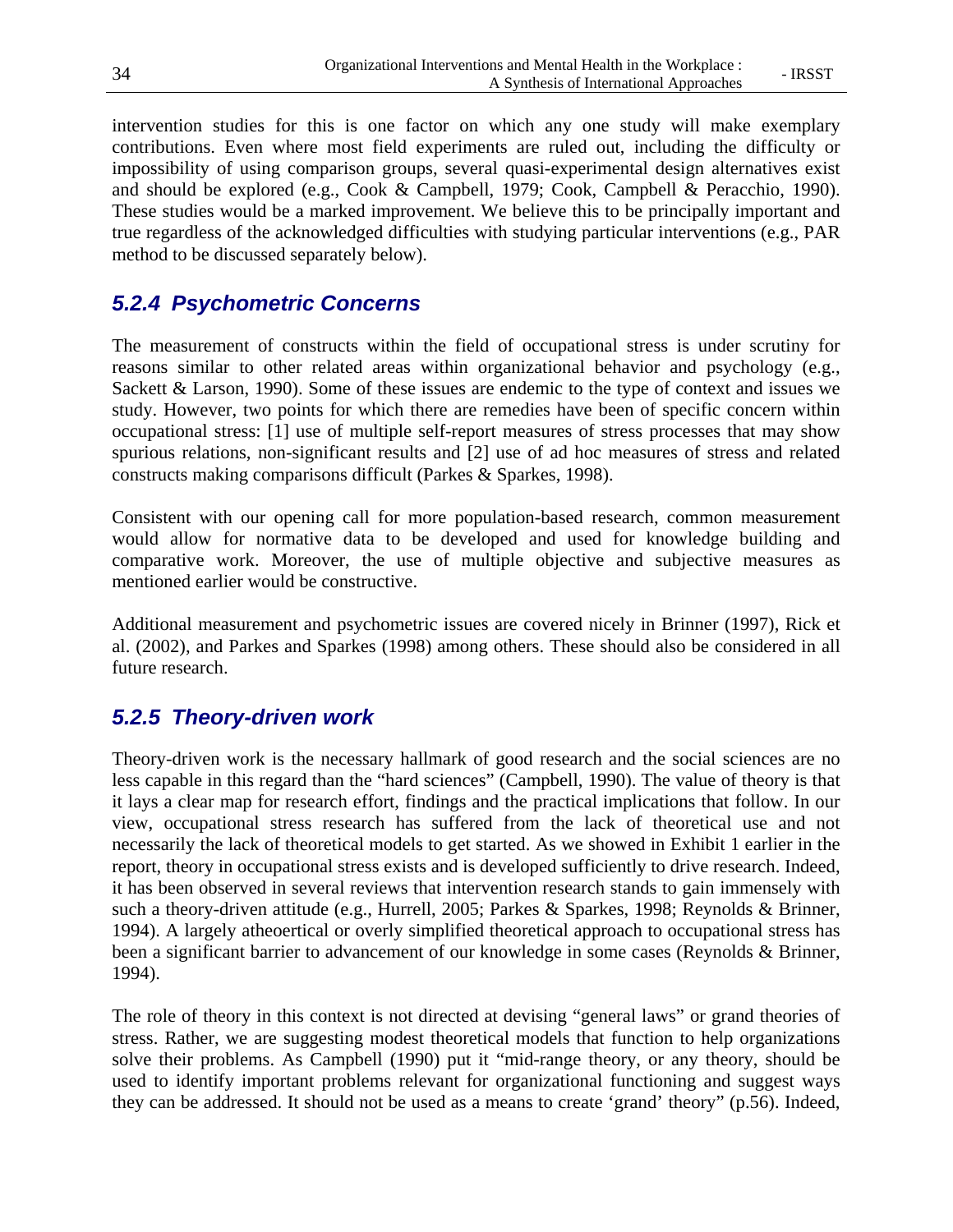we see intervention strategies that focus on specific mid-range theory like job design (e.g., job characteristics model) to be of the type needed in the short run; and they have been successful (e.g., socio-technical systems).

# *5.2.6 PAR methods challenge*

In our assessment, the PAR methods of intervention will continue to be intuitively appealing for use by many organizations. Indeed, they are frequently held up as examples of interventions and are akin to the process models by their related philosophy of involvement. The challenge is that these techniques have not received support for their effectiveness. Parkes and Sparkes (1998) point out that these programs are difficult to evaluate due to their nature and that we need to explore various options for evaluation. They are difficult to evaluate because of their dynamic development process that is not fixed but rather responsive to the unique environments in which solutions are devised and enacted.

The use of qualitative techniques is clearly one option proposed and this has its great advantages. However, we suggest that researchers take a closer (different) look at this set of intervention strategies by breaking it down into more "examinable" elements for study. We need to first specify the main features of what is expected to make a PAR successful (or not) and study these with particular attention. The same type of claim has been made for other organizational processes over the years and researchers have eventually overcome what were thought to be difficult dynamic processes (e.g., informal interviews [difficult to study] were improved with advent of structured interview focused on key features). In the rush to find "the" packaged intervention "system" or strategies that work for organizations in need, we may not be taking the system elements apart sufficiently to examine what might make a system work.

# *5.2.7 Significance, Practical and Statistical*

It is common knowledge to statisticians and researchers that statistical and practical significance are not necessarily the same. Statistics are about probability; nothing of much substance comes from them. Consider for instance the common problem that something can be statistically significant but have limited value because it explains very little variance in a phenomenon of interest. Conversely something that is non-significant can be useful, but because of a small sample size or other design inadequacy the effect does not emerge to reveal what might be an important relationship. Our point is that of a cautious reminder; the search for interventions that are effective turns up many studies that are judged on significance (after adequate design). That research does not support certain types of interventions in these reviews should not be taken as a strike against the intervention. As we have seen in earlier points, too much has yet to happen in setting up effective studies to reach such conclusions. Moreover, it is also generally accepted in the social sciences that even small effect sizes can carry large economic impact (e.g., utility analysis). Even small effect sizes, difficult to detect at times can have important organizational implications.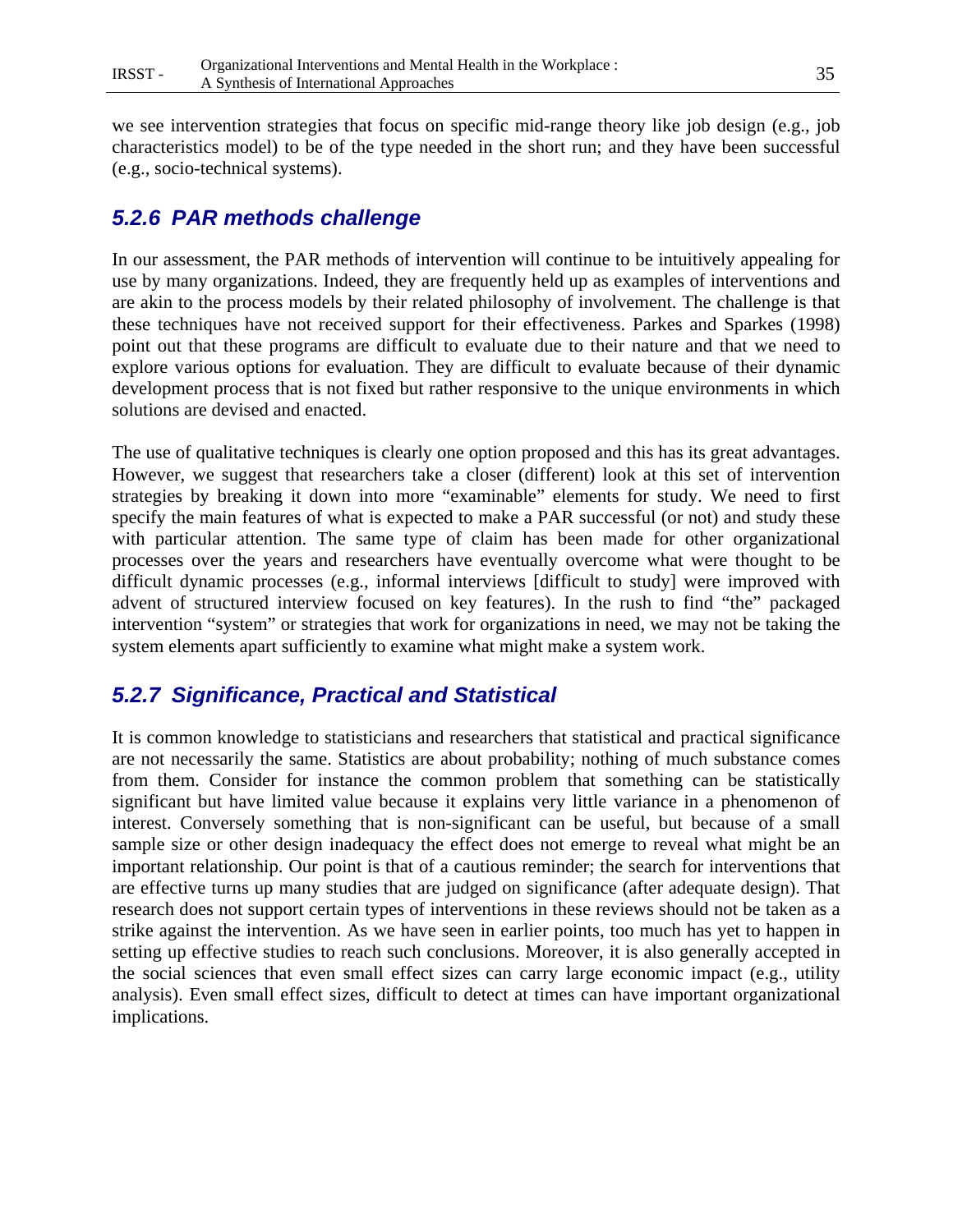# **5.3 Practice Issues for Organizations**

In the following section we examine issues that are of relevance to organizations. Some research and authoritative knowledge with consensus does provide guidance on how we might approach the problems faced by organizations despite the recognition in this report that we have much knowledge to gain.

# *5.3.1 Interventions should focus on fewer, key stressors*

The old adage of trying to do too much will lead to failure is exactly what we are implying in this section. Based on research and experience from authoritative recommendations to the same (e.g. Parks & Sparkes, 1998; Hurrell & Murphy, 1996), it is probably in the organization's favor of success if they prioritize stressors and focus interventions on the most important or salient. This may help because of any of several reasons including better sights on the purpose and goals of the intervention (Bond  $\&$  Hauf, 2004), greater ease to design coherent strategy, it attacks problems that are most felt and likely to be responded to by large numbers of individuals and stressors are probably finite in number that have large system-wide effects. It also is possible that early successes from such interventions may encourage organizational members to trust in future interventions.

# *5.3.2 Participation is important*

It is clear from many sources that participation in several phases of the intervention process by organizational members is valued and probably important. We see it in the process and content theories of intervention. Participation is mentioned in most every aspect of intervention ranging from involvement of employees on committees (e.g., Hurrell & Murhphy, 1996) to total system involvement of people throughout the intervention process (e.g., Giga, Cooper & Faragher, 2003). The value of participation is also likely appreciated by those who get involved and studies have historically supported the key role of participation in management theories (Guzzo, Jette & Katzell, 1985).

While we see no reason to dissuade organizations from getting employees involved in as many phases of the intervention as possible, we do not see evidence that it is a panacea of success or that it is sufficiently understood to explain to organizations why and how it should work. We called for more research on the role of participation in our earlier comments. In our minds, it is much like the call for more attention to the role of "control" (Hurrell & Murphy, 1996) in stress research. Participation, like control, is a complex construct with several facets that need to be carefully dissected and studied to fully comprehend what exactly should be recommended *about* participation relative to stress intervention.

# *5.3.3 Systematic Risk Assessments*

The tools for organizations to conduct systematic assessments of the risks for psychosocial hazards are now more readily available and useable. Experiences worldwide are now published for the benefit of most organizations. These experiences range from formal government policy and use of specialized occupational health and safety services to assess risk in the Netherlands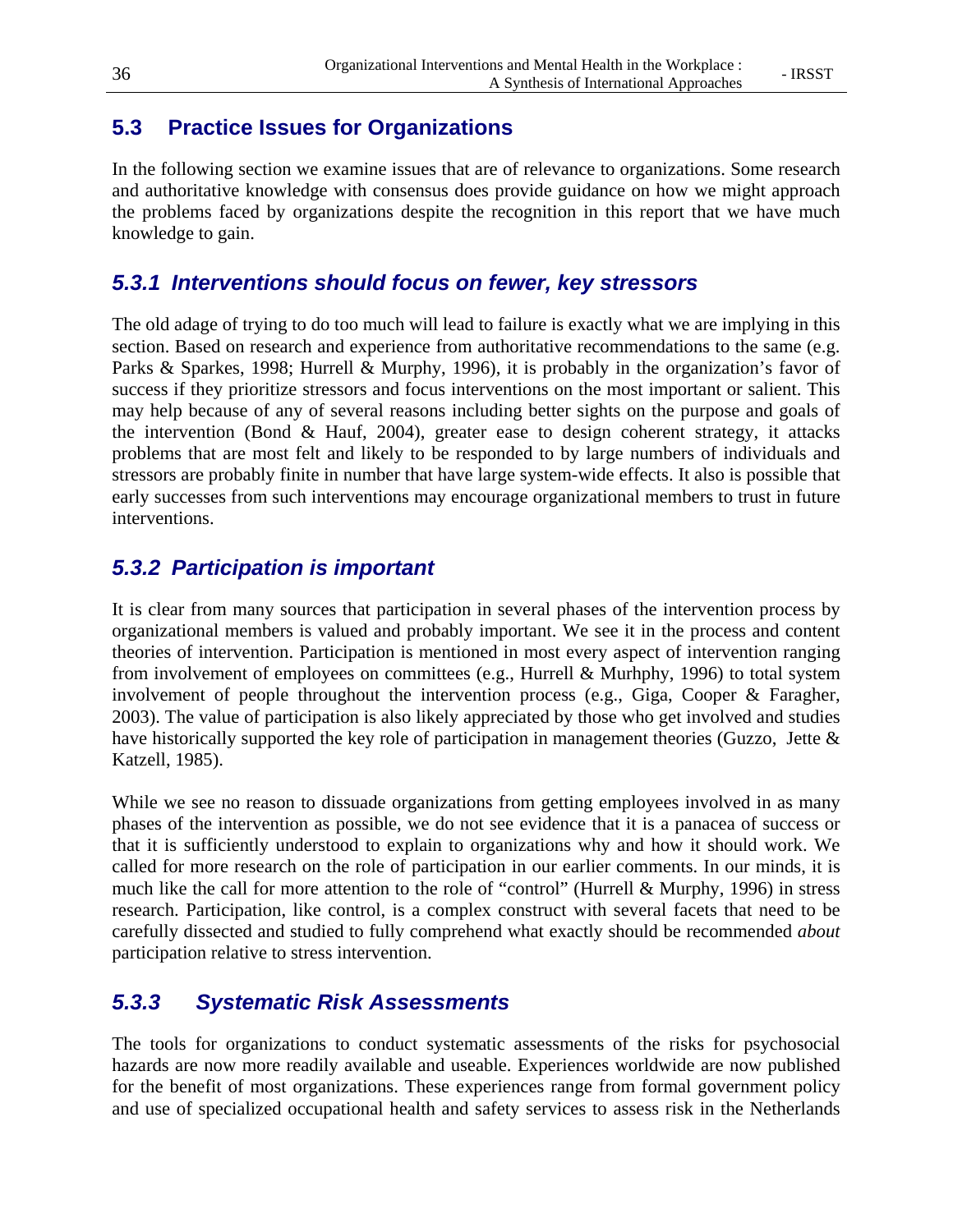(e.g., Schaufeli & Kompier, 2001) to detailed risk management procedures (e.g., Cox et al., 2000; Clark & Cooper, 2004).

There remains some work to be done on the development of common measures to help benchmarking. However, the process, procedures and systematized attitude that is encouraged in such an approach is a superb place for organizations to begin and it likely increases the chance they will identify and address the key stressors in their work environment. In Quebec, proper linguistic and cultural translations would be needed to encourage a full access to this information.

# *5.3.4 Avoid "Menu Driven" Approaches*

We would encourage that organizations be communicated the importance of following evidencebased approaches to the problem after a systematic risk and organization specific assessment. This would promote a careful weighing of the intervention(s) that should work based on probably of success in unison with local preferences, customs and resources.

# *5.3.5 Models for Intervention*

The process models reviewed earlier provide a good basis for planning interventions and can serve as a useful guide for organizations. Sometimes risk assessment procedures are already couched within these terms, but it stands to reason that models such as those presented in this report serve an important function in summarily representing steps and information. Looking at primary programs for mental health in general, Bond  $\&$  Hauf (2004) argue that those programs that are structured and packaged to be transferable and translatable are most likely to be successful. In other words, models that are understandable, representative of individuals and organizations experience and theoretically sound will have the greatest chance of helping organizations.

# *5.3.6 Intervention must be viewed as Ongoing*

There is the danger with any intervention that we assume it will "solve" the problem. This may be the case for certain situations, but it seems highly unlikely with the situation of stress as would be true of health and safety in general. Various conditions make it likely that any solution proposed now will fizzle in effectiveness with time. New stressors are likely to emerge as current stressors are resolved and with the changing nature of work the comfort of status quo becomes a futile effort. Organizations need to be encouraged to view stress management as an ongoing reality and imperative to good business.

When issues of commitment, organizational support and involvement from the organizational members are invoked as success factors (e.g., Giga, Cooper & Faragher, 2003; Hurrell, 2005; Nytro et al., 2000) there is in this another sign that the battle with stress is an ongoing one. Another way of looking at this is to suggest that certain failures will occur in many intervention strategies and organizations have to be willing to learn from these failing components to make improvements, understanding that this happens and is part of the process. Organizations must have an ongoing willingness or climate to learn from failures (Nytro et al., 2000).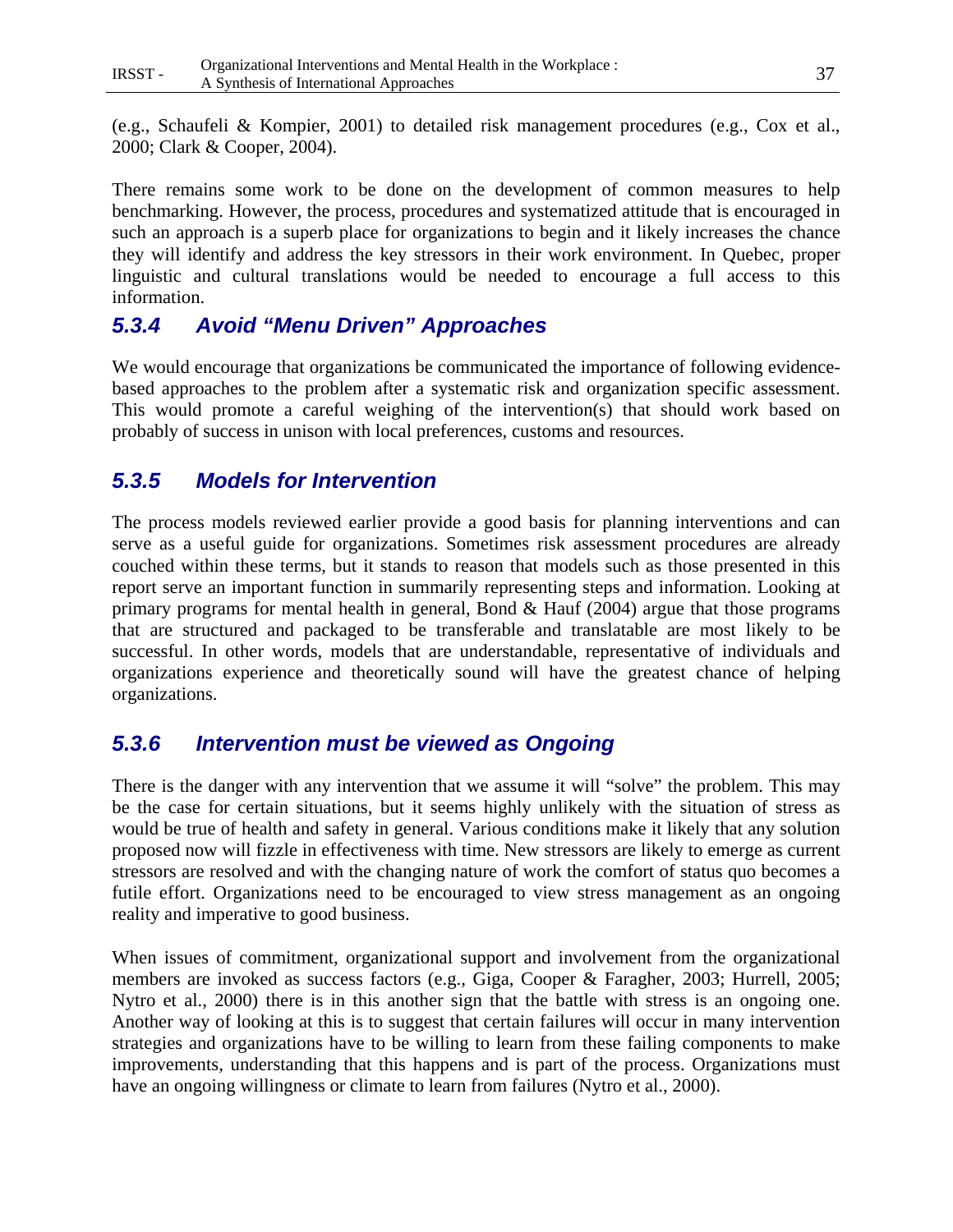# *5.3.7 Networking for Intervention Success*

Organizations are most likely to profit from learning opportunities and resources to the extent that a networking is encouraged between various institutes, groups or agents who are already been actors in this field. These groups bring with them resources, knowledge and networks that can best serve organizations to the extent that information is integrated and directed at their needs. In Quebec, for example, this could include among others union groups, health and safety groups (e.g., IRSST, CSST, ASSTSAS), mental health research groups (e.g., Canadian Mental Health Association), health system representatives (e.g., CSSS) as well as information and advocate groups (e.g., Au bas de l'échelle). As it stands, many of these groups may be working in isolation of one another and not benefiting from a synergy to the fullest. Therefore, we strongly encourage these actors to initiate a dialogue addressing how to create a synergy between them.

# *5.3.8 Educating Employers*

 A recurrent theme among participants in the symposium was a need to better communicate with employers about the problems of mental health and work. We need to know more about what employers know, don't know and need to know. Several issues are important including sensitizing employers to the variety of mental health concerns at work as well as helping them appreciate the importance of doing something to resolve problems. This may include communicating the costs to the organization that associated with doing nothing. Increased awareness may lead to increased work towards solving the issues, but it also may help resolve one of the largest barriers to effective research in this area—organizations participating in long-term research on the topic. There remains much work to be done for mental health specialists to begin ensuring that their knowledge can be more readily transferred to employers who often operate under a different, but reconcilable perspective (e.g.. Neufeldt, 2004).

# **5.4 Issues for Research Excellence**

In this section we close with brief comments on features that we believe an agency newly funding research in the area might consider. These relate mostly to factors of *growth* and *socialization* within the area. This is not an exhaustive list but rather one that would get the agency quickly and surely focused on a path of maximum returns.

# *5.4.1 Partnerships*

From our review it has become quite clear that certain agencies worldwide have excelled at research on this topic. We have cited work from these agencies and their researchers frequently throughout this report, and there are others that could be added to our report if this were the purpose of the work. We recommend that any attempt to enter this area be accompanied with an extensive examination of potential partnerships with several world-class research agencies in this area. Those most familiar to researchers include the Health and Safety Executive (HSE; UK) and the National Institute for Occupational Safety and Health (NIOSH; USA). Other relationships can be found in many other countries also searching for developments in this area (e.g., Oeij & Morvan, 2004). Partnerships can range from the exchange of information to shared resources and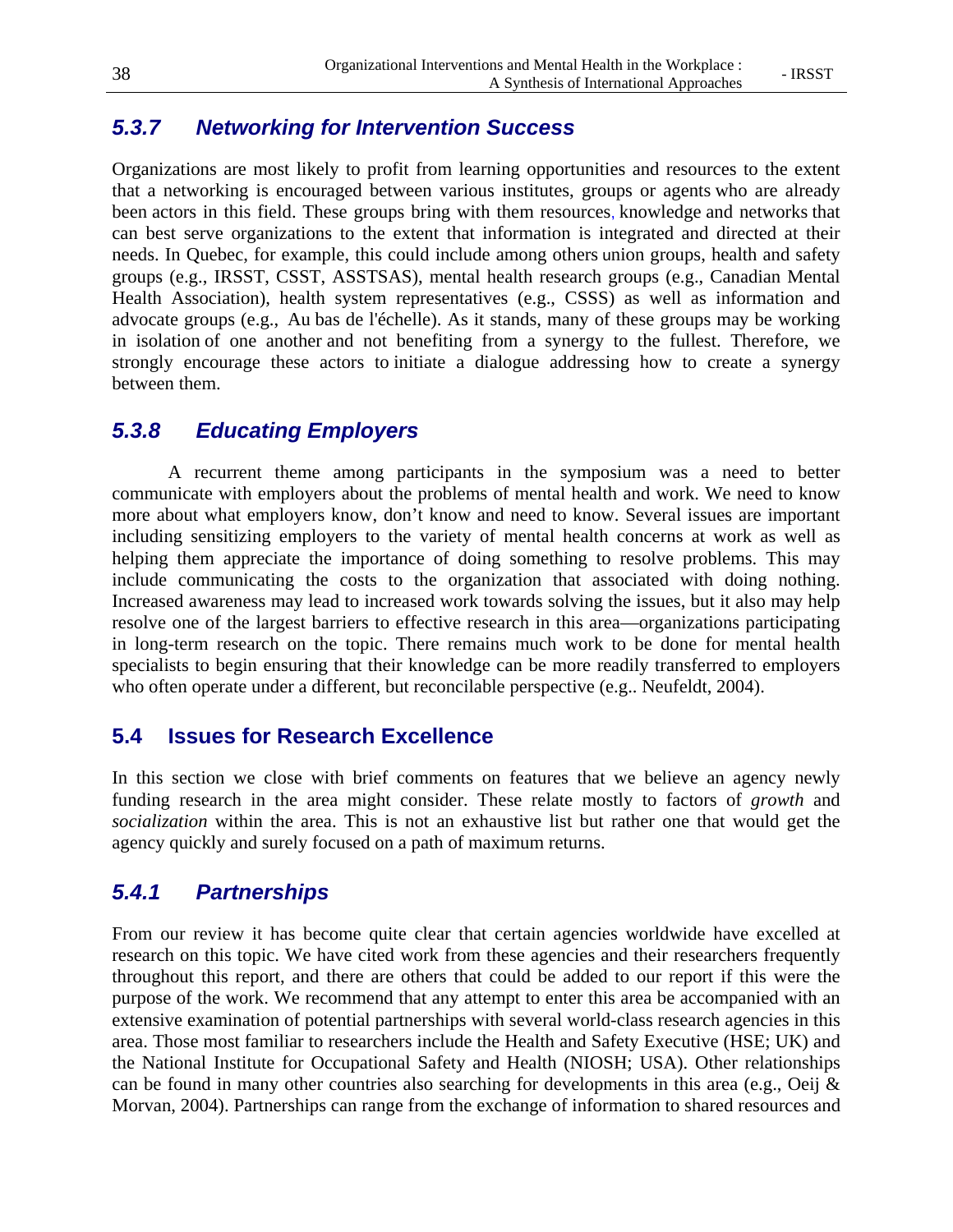joint projects. Given the nature of the projects needed and methodological problems faced, this type of activity stands to benefit everyone.

# *5.4.2 Participation in Professional Activities*

Exposure we believe is an important way of building the knowledge base we advocated in this report. This will come through partnerships as suggested above, but there also needs to be a significant amount of professional activity in publishing, presenting and attendance at key conferences and associations to bring such partnerships to fruition. There is an extensive network of journals now publishing key work in this area (e.g., Journal of Occupational Health Psychology, Work and Stress, International Journal of Stress Management, Journal of Occupational and Environmental Medicine - to name a few). An agency funding work within this area should expect from its grantees that they are capable of producing work of the quality that is potentially publishable in these scientific journals.

Likewise, a growing number of conferences (e.g., Annual International Conference on Occupational Stress & Health [APA-NIOSH]; European Academy for Occupational Health Psychology Conference) are now routinely available to professionals to share and gain cutting edge knowledge on the specific topic (stress at work). These conferences are sponsored by associations which also provide ongoing support for a growing number of professionals in this interdisciplinary field (e.g., European Academy of Occupational Health Psychology; Human Factors and Ergonomics Society; Society for Occupational Health Psychology).

# *5.4.3 Frameworks and research provide guidance*

Any agency has finite resources to put towards projects of importance. Priorities must be set and hard decisions made. Accordingly, we strongly believe that research agendas can be fairly managed to the extent that several of our earlier recommendations are heeded. In particular, a clear framework summarizing the knowledge base in existence, an ongoing pulse on stress within the population and the input from a diverse group of experts are some ways to ensure that these resources are spent in those areas most pressing. We encourage any further building to continue along investigative lines wherein comprehensive research serves to set the foundation of resource allocations to come.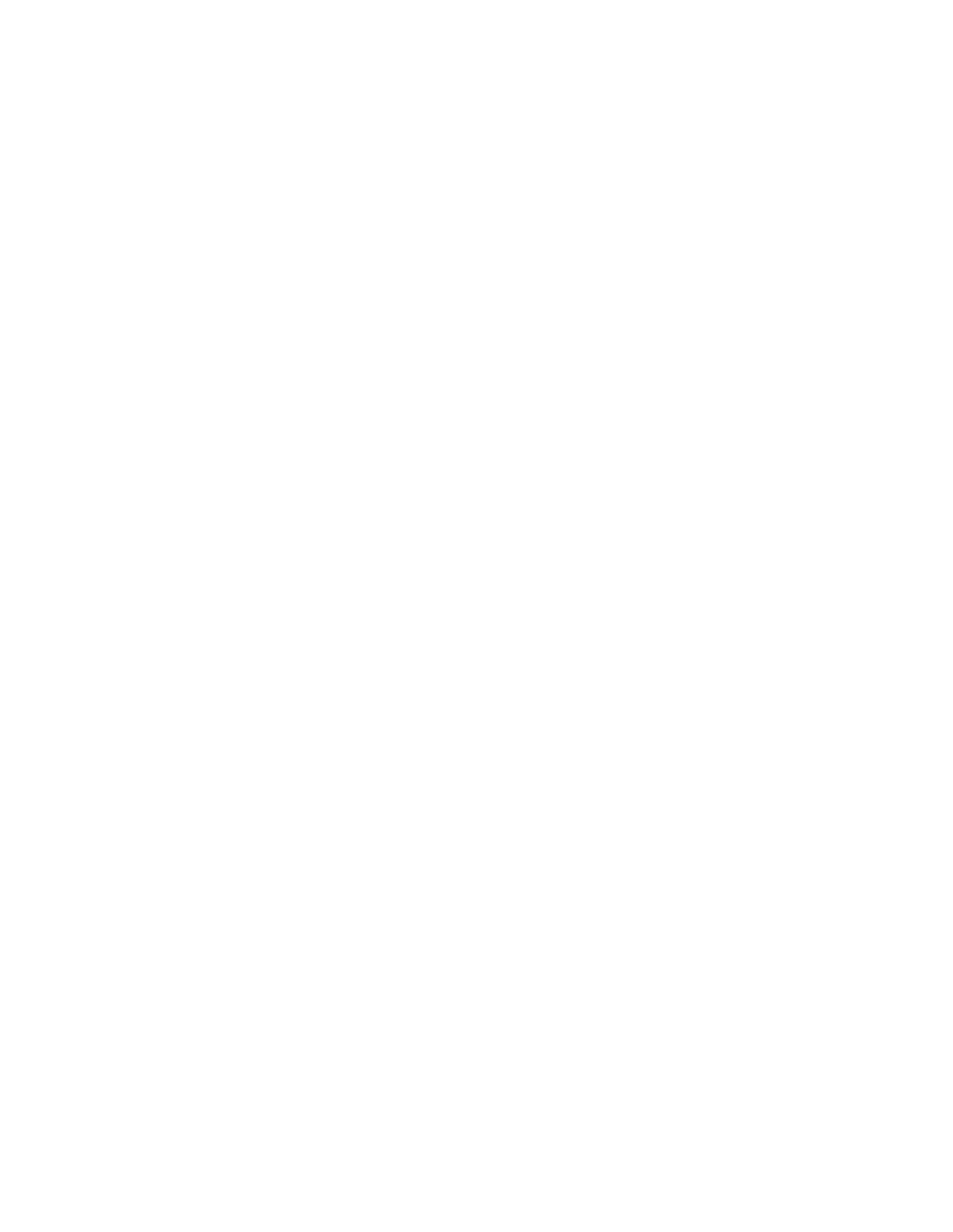# **REFERENCES**

- Baez, R. (2005). Evidence-based practice for anxiety disorders in college mental health. *Journal of College Student Psychotherapy, 20*, 33-48.
- Baldwin, D.S., Anderson, I.M., Nutt, D.J., Bandelow, B., Bond, A, Davidson, J., Boer, J.A., Fineberg, N.A., Knapp, M., Scott, J., & Wittchen, H.U. (2005). Evidence-based guidelines for the pharmacological treatment of anxiety disorders: Recommendations from the British Association for Psychopharmacology. *Journal of Psychopharmacology, 19*, 567-596.
- Beehr, T.A., & O'Driscoll, M.P. (2002). Organizationally targeted interventions aimed at reducing workplace stress. In J.C. Thomas & M. Hersen (Eds.). *Handbook of Mental Health in the Workplace*. (pp. 103-119) Thousand Oaks, CA: Sage publications.
- Bond, L.A., & Hauf, A.M.C. (2004). Taking stock and putting stock in primary prevention: Characteristics of effective programs. *The Journal of Primary Prevention,* 24, 199-221.
- Bourbonnais, R., Gauthier, N., Vézina, M., Viens, C., Durand, P.J., Brisson, C., Alderson, M., Bégin, P., & Ouellet, J.P. (2005). Une intervention en centres d'hébergement et de soins de longue durée visant à réduire les problèmes de santé mentale liés au travail. *Perspectives interdisciplinaires sur le travail et la santé (PISTES), 7(2) http://www.pistes.uqam.ca/antero.html*
- Briner, R.B. & Reynolds, S. (1999). The costs, benefits, and limitations of organizational level stress interventions. *Journal of Organizational Behavior, 20*, 647-664.
- Briner, R. B. (1997). Improving stress assessment: toward an evidence-based approach to organizational stress interventions. *Journal of Psychosomatic Research, 43,* 61-71.
- Brun, J.P. (2004). *La santé psychologique au travail : de la définition du problème aux solutions*. Trousse de prévention en trois fascicules (R-362-1, R-362-2, R-362-3), Montréal, Canada: IRSST.
- Brun, J-P, Biron, C., Martel, J., & Ivers, H. (2003). *Évaluation de la sante mentale au travail : une analyse des pratiques de gestion des ressources humaines*. Rapport de recherche R-342, Montréal, Canada: IRSST.
- Burke, R.R. (1993). Organizational-level interventions to reduce occupational stressors, *Work and Stress, 7,* 77-87.
- Campbell, J.P. (1990). The role of theory in industrial and organizational psychology. In M.D. Dunnette & L.M. Hough (Eds.). *Handbook of Industrial and Organizational Psychology*. Palo Alto, CA: Consulting Psychologist Press.
- Cartwright, S., & Cooper, C. (1996). Public policy and occupational health psychology in Europe. *Journal of Occupational Health Psychology, 1,* 349-361.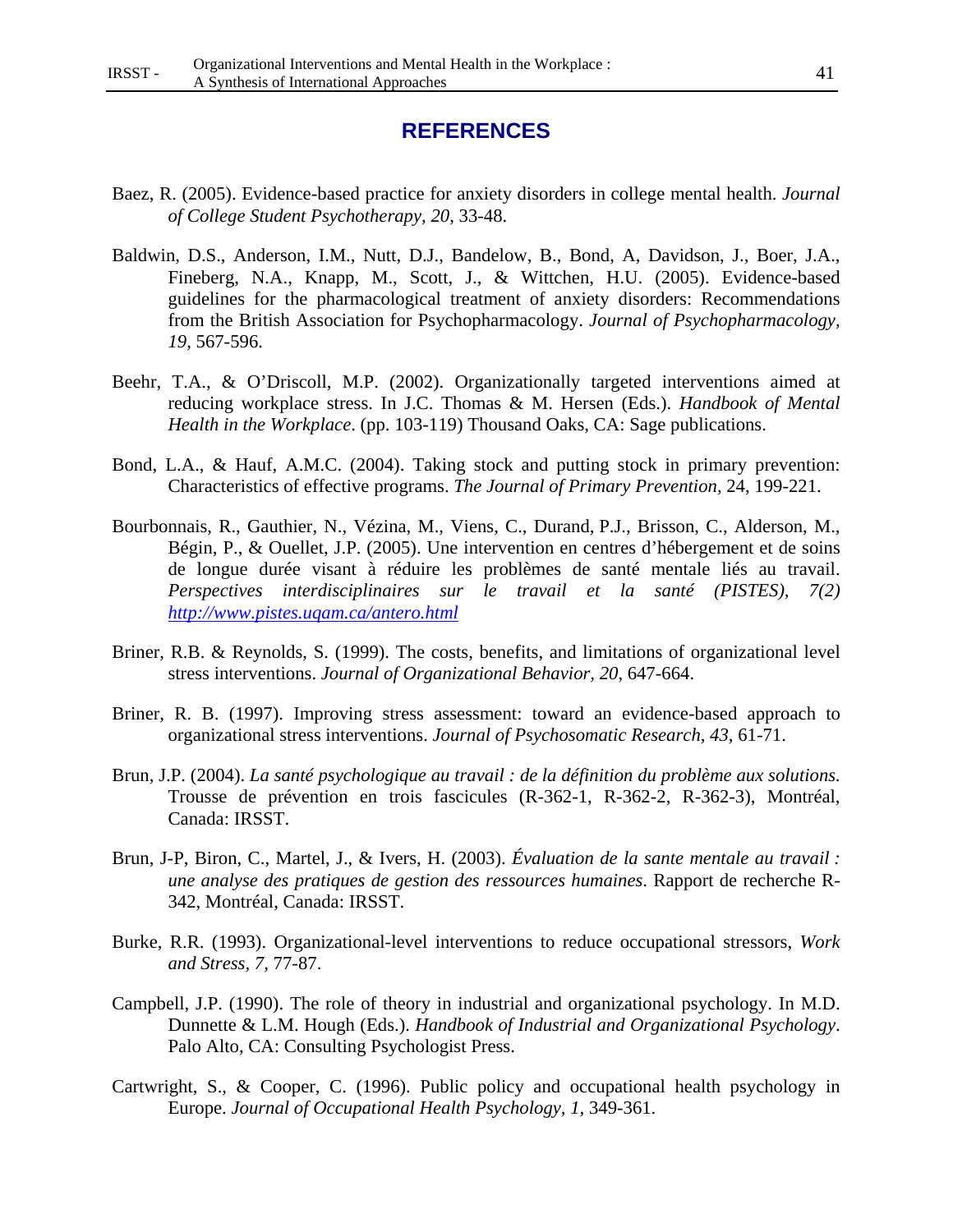- Clark, S., & Cooper, C.L. (2004). *Managing the risk of workplace stress*. London,UK: Routledge.
- Cook, T.D., Campbell, D.T., & Peracchio, L. (1990). Quasi Experimentation. In M.D. Dunnette & L.M. Hough (Eds.). *Handbook of Industrial and Organizational Psychology*. Palo Alto, CA: Consulting Psychologist Press.
- Cook, T.D., & Campbell, D.T. (1979). *Quasi-experimentation design and analysis issues for field settings*. Boston, MA: Houghton Mifflin.
- Cooper, C.L. (1998). (Ed.). *Theories of organizational stress*. New York: Oxford.
- Cooper, C. L., & Cartwright, S, (1997). Managing workplace stress. Thousand Oaks, CA: Sage Publications
- Cooper, C. L., & Cartwright, S. (2005). A strategic approach to organizational stress management. In *A strategic approach to organizational stress management* (pp. 235- 248).
- Cooper, C.L., Dewe, P.J., & O'Driscoll, M.P. (2001). *Occupational stress: A review and critique of theory, research, and applications*. Thousand Oaks, CA: Sage.
- Cox, T., Leka, S., Ivanov, I., & Kortums, E. (2004). Work, employment and mental health in Europe. *Work & Stress, 18,* 179-185.
- Cox, T., Griffiths, A., Barlowe, C., Randall, R., Thomson, L., & Rial-Gonzalez, E. (2000). *Organizational interventions for work stress: A risk management approach*. Report 286/2000*,* Health and Safety Executive.
- Cox, T. (1993) *Stress research and stress management: Putting theory to work*. Sudbury: Health and Safety Executive Books.
- De Frank, R. S., & Cooper, C. L. (1987). Worksite stress management interventions: Their effectiveness and conceptualization. *Journal of Managerial Psychology, 2,* 4-10.
- Duxbury, L., & Higgins, C. (2003) Work-Life Conflict in Canada in the New Millennium
- A Status Report. Public Health Agency of Canada.
- Duxbury, L., & Higgins, C. (2001). Work-life balance in the new millennium: Where are we? Where do we need to go? Canadian Policy Research Networks (cited in Williams, *Perspectives* (2003) 75-001-XIE; Statistics Canada).
- French, J.R.P., Caplan, R.D., & Harrison, R.V. (1982). *The mechanisms of job stress and strain*. London: John Wiley.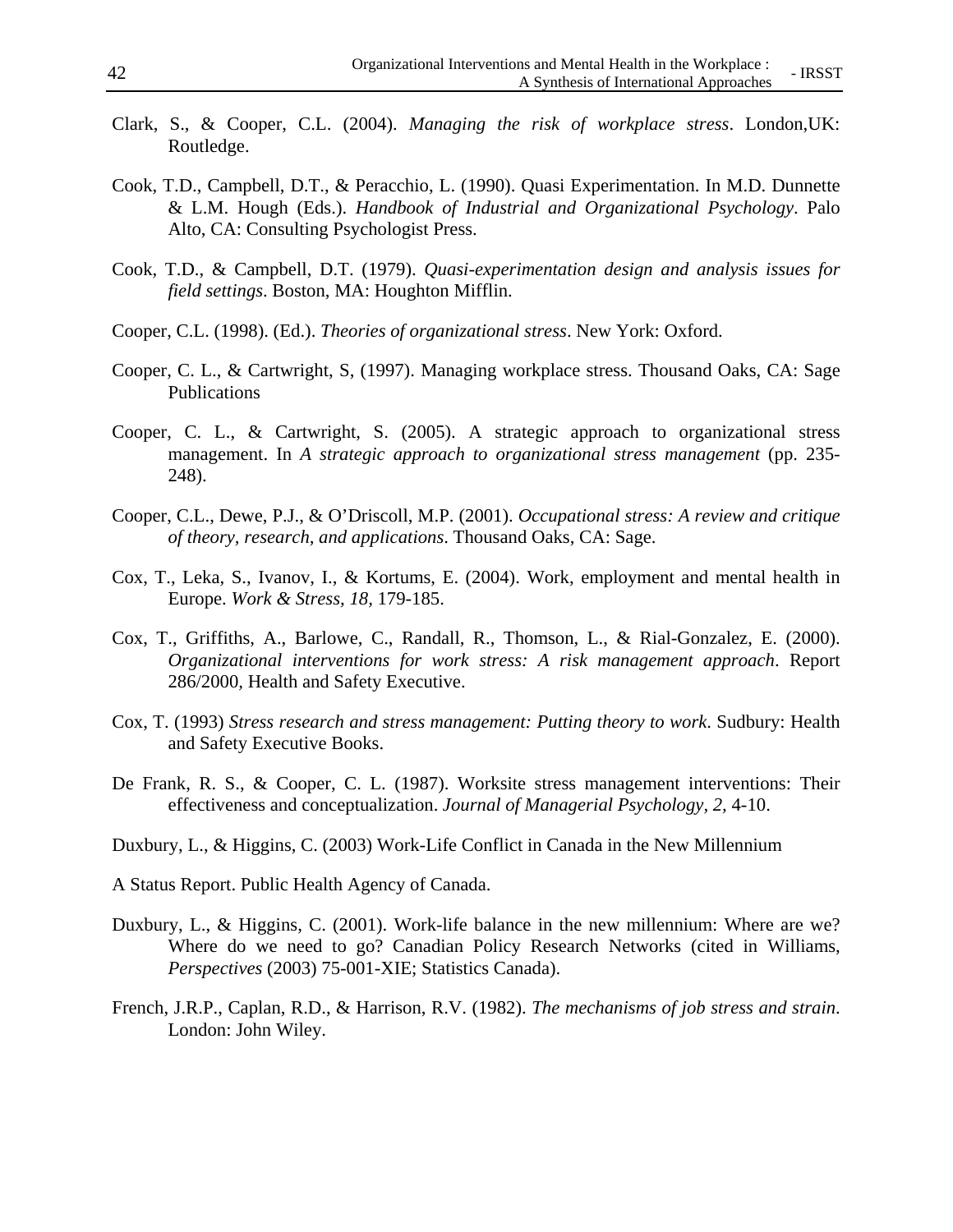- Giga, S. I., Cooper, C., & Faragher, B. (2003). The development of a framework for a comprehensive approach to stress management interventions at work. *International Journal of Stress Management, 10,* 280-296.
- Goldenhar, L.M., LaMontagne, A.D., Heaney, C., & Landsbergis, P. (2001). The intervention research process in occupational safety and health: An overview from the national occupational research agenda intervention effectiveness research team. *Journal of Occupational and Environmental Medicine, 43*, 616-622.
- Guzzo, R.A., Jette, R.D., & Katzell, R.A. (1985). The effects of psychologically based intervention programs on worker productivity: A meta-analysis, *Personnel Psychology, Vol 38(2)*, 275-291.
- Harnois, G., & Gabriel, P. (2000). *Mental health and work: Impact, issues and good practices*. Report by:World Health Organization and International Labor Organization, Geneva.
- Hart, P.M., & Cooper, C.L. (2001). Occupational stress: Toward a more integrated framework. In N. Anderson, D.S. Ones, H.K. Sinagil & C. Viswesvaran (Eds.). *Handbook of Industrial Work and Organizational Psychology* (Volume 2: Organizational Psychology). Thousand Oaks, CA: Sage Publications.
- Harvey, S., Kelloway, E.K., & Duncan-Leiper, L. (2003). Trust in management as a buffer of the relationships between overload and strain. *Journal of Occupational Health Psychology*, *8*, 306-315.
- Hobfoll, S. E. (2001). The influence of culture, community and the nested-self in the stress process: Advancing conservation of resources theory. *Journal of Applied Psychology,* 50, 337-396.
- Hobfoll, S. E. (1998). *Stress, culture and community. The psychology and philosophy of stress*. New York: Plenum Press.
- Hobfoll, S. E. (1989). Conservation of resources, a new attempt at conceptualizing stress. *American Psychologist, 44*, 513-524.
- Hobfoll, S. E. (1988). *The ecology of stress*. Washington, DC: Hemisphere.
- Hurrell, J.J. (2005). Organizational stress interventions. In J.Barling, E. K. Kelloway, & M. R. Frone (Eds.), *Handbook of work stress* (pp. 623-645). Thousand Oaks, California: Sage.
- Hurrell, J.J., & Murphy, L.R. (1996). Occupational stress intervention. *American Journal of Industrial Medicine*, 29, 338-341.
- Israel, B. A., Baker, E. A., Goldenhar, L. M., Heaney, C. A., & Schurman, S.J. (1996). Occupational stress, safety, and health: conceptual framework and principles for effective prevention interventions. *Journal of Occupational Health Psychology, 1,* 261-286.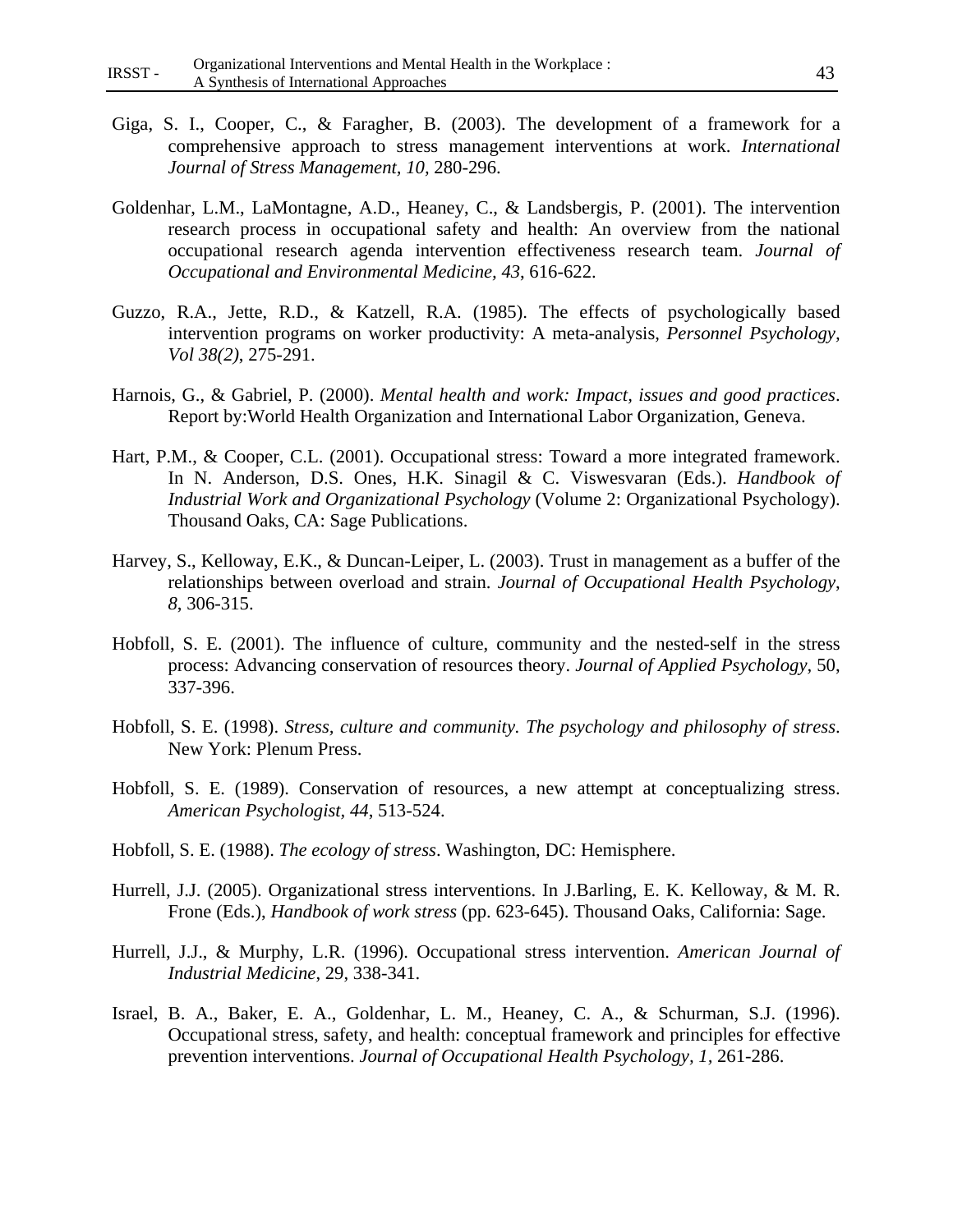- Ivancevich, J.M., Matteson, M.T., Freedman, S.M., & Phillips, J.S. (1990). Worksite stress management interventions. *American Psychologist, 45*, 252-261.
- Jex, S. & Beehr, (1991). Emerging theoretical and methodological issues in the study of workrelated stress. *Research in Personnel and Human Resource Management, 9*, 311-365.
- Johns, G. & Saks, A.M. (2005). Organizational Behaviour (6<sup>th</sup> edition). Toronto: Prentice Hall.
- Jones, J.W., Barge, B.N., Steffy, B.D., Fay, L.M., Kunz, L.K., & Wuebker, L.J. (1988). Stress and medical malpractice: Organizational risk assessment and intervention. *Journal of Applied Psychology, 73,* 727-735.
- Jordan, J., Gurr, E., Tinline, G., Giga, S., Faragher, B., & Cooper, C. (2003). *Beacons of excellence in stress prevention* (research report 133 Health and Safety Executive). London: Health and Safety Books.
- Kahn, R. L., & Byosiere (1992). Stress in organizations. In M. D. Donnette, & L. M. Hough (Eds.), *Handbook of Industrial and Organizational Psychology* (2nd ed., vol 3, pp. 571- 650). Palo Alto, CA: Consulting Psychologists Press.
- Karasek, R.A., & Theorell, T. (1990). *Healthy work: Stress, productivity, and the reconstruction of working life*. New York: Basic books.
- Karasek, R. A. (1979). Job demands, job decision latitude, and mental strain: Implications for job design. *Administrative Science Quarterly, 24*, 285-307.
- Keashly, L., & Harvey, S. (2005). Emotional abuse in the workplace. In S. Fox and P.E. Spector (Eds.). *Counterproductive work behaviour: Investigations of Actors and Targets*. Washington: APA Press.
- Keashly, L., & Harvey, S. (2006). Workplace Emotional Abuse. In E.K. Kelloway, J. Barling, J.J. Hurrell (Eds.). *Handbook of Workplace Violence.* (Eds.). Thousand Oaks, CA: Sage publications.
- Kelloway, E.K., Barling, J., & Hurrell, J.J. (2006). *Handbook of Workplace Violence*. (Eds.). Thousand Oaks, CA: Sage publications.
- Kompier, M., & Kristensen, T. S. (2005). Organizational work stress interventions in a theoretical, methodological and practical context. In J.Dunham (Ed.), *Stress in the workplace: Past, present and future* (pp. 164-191).
- Kompier, M. (2004). Commentary: Does the "Management Standards" approach meet the standard? *Work & Stress, 18,* 137-139.
- Kompier, M., Cooper, C. L., & Geurts, S. A. E. (2000). A multiple case study approach to work stress prevention in Europe. *European Journal of Work and Organizational Psychology, 9,* 371-400.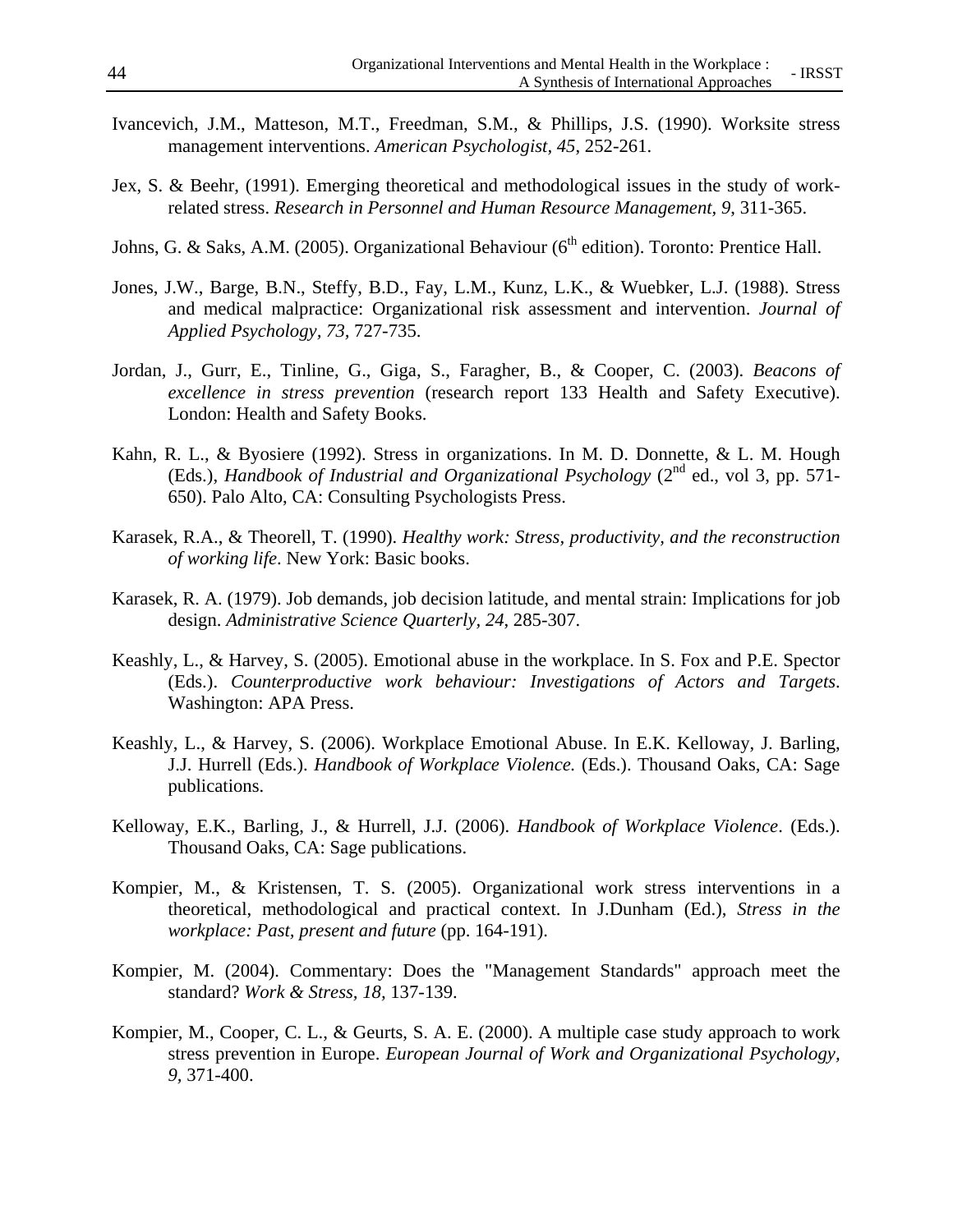- Kompier, M., & Cooper, C. L. (1999). *Preventing stress, improving productivity: European Case studies in the workplace*. London: Routledge.
- Lazarus, R. (1990). Theory-based stress measurement. *Psychological Inquiry, 1*, 3-13.
- Lazarus, R., & Folkman, S. (1984). Stress, appraisal and coping. New York: Springer.
- LeBlanc, M.M., Kelloway, E.K. (2002). Predictors and outcomes of workplace violence and aggression. *Journal of Applied Psychology*, 87, 444-453.
- Locke, E.A., Schweiger, D.M. & Latham, G.P. (1986). Participation in decision making: When should it be used? *Organizational Dynamics, 14*, 65-79.
- Lutzker, J.R. (2006). *Preventing Violence: Research and Evidence-based Intervention Strategies.* Washington, DC: APA books.
- Mackay, C. J., Cousins, R., Kelly, P. J., Lee, S., & McCaig, R. H. (2004). "Management Standards" and work-related stress in the UK: Policy background and science. *Work & Stress, 18,* 91-112.
- Marchand, A., Demers, A., & Durand, P. (2005a). Does work really cause distress? The contribution of occupational structure and work organization to the experience of psychological distress. *Social Science and Medicine*, *60*, 1-14.
- Marchand, A., Demers, A., & Durand, P. (2005b). Do occupation and work conditions really matter? A longitudinal analysis of psychological distress experiences among Canadian workers. *Sociology of Health and Illness*, 27, 5: 602-627
- Mikkelsen, A., Saksvik, P.O., & Landsbergis, P. (2000). The impact of a participatory organizational intervention on job stress in community health care institutions. *Work and Stress, 14,* 156-170.
- Mercy, J.A., Butchart, A., Dahlberg, L.L., Zwi, A.B., & Krug, E. (2003). Violence and mental health, *International Journal of Mental Health, 32*, 20-35.
- Murphy, L. R. (1995). Occupational Stress Management: Current Status and Future Direction. in Trends in *Organizational Behavior, 2*, 1-14.
- Neufeldt, A.H. (2004). What does it take to transform mental health knowledge into workplace practice? Towards a theory of action. *Discussion Paper*, [part of Canadian workshop on mental health in the workplace held in Toronto April 28-29, 2004].
- Newman, J.E., & Beehr, T.A. (1979). Personal and organizational strategies for handling job stress: A review of research and opinion. *Personnel Psychology, 32*, 1-43.
- Nytro, K., Saksvik, Mikkelsen, A., Bohle, P., & Quinlan, M. (2000). An appraisal of key factors in the implementation of occupational stress interventions. *Work and Stress, 14*, 213-225.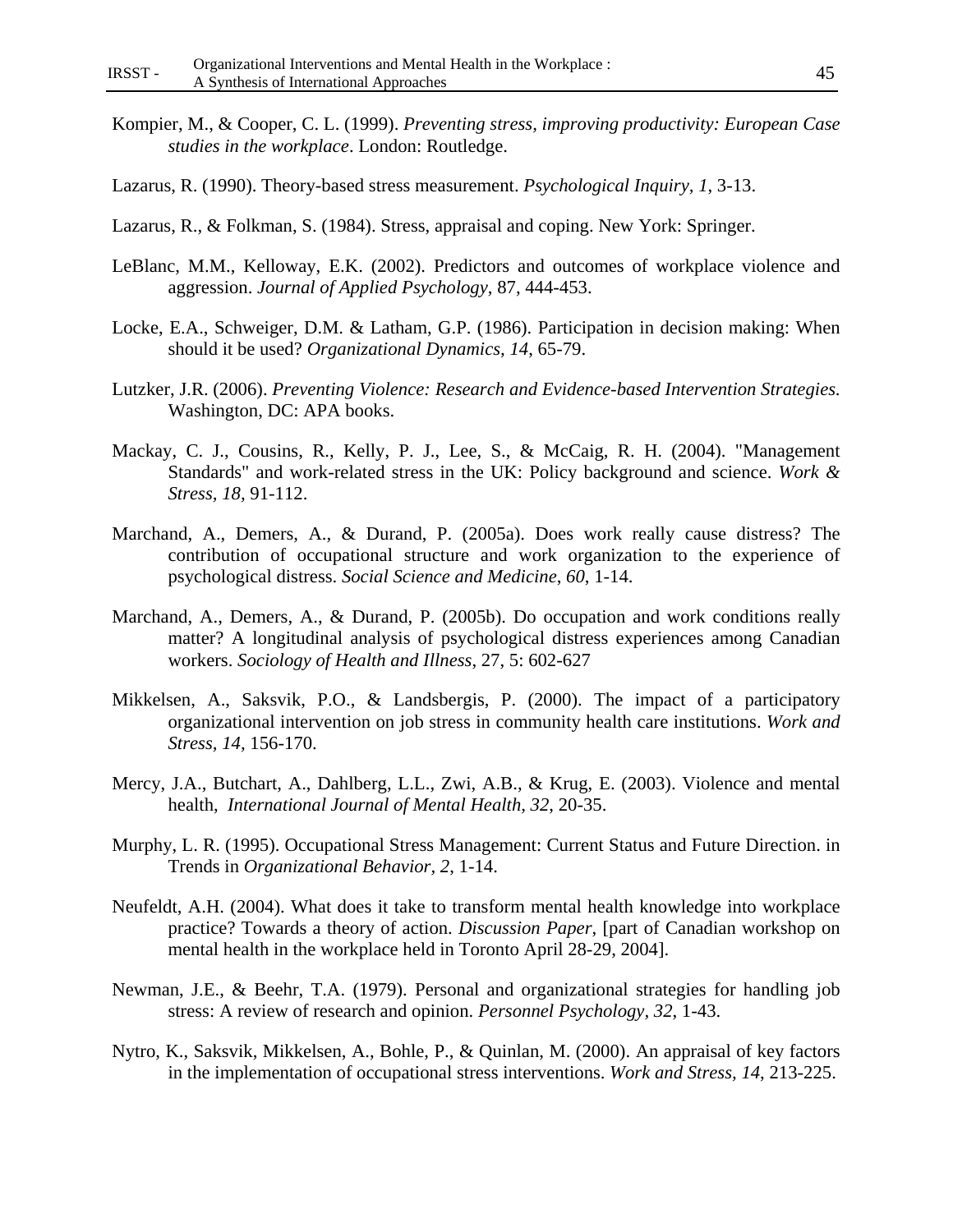- Oeij, P.R.A., & Morvan, E. (2004). European ways to combat psychosocial risks related to work organizations: Toward organizational interventions. (Eds.). Symposium synthesis issued by Perosh, www.perosh.org.
- Parkes and Sparkes. (1998). Organizational interventions to reduce work stress: are they effective? A review of the literature. Report 193/1998; Health and Safety Executive.
- Quick, J.C, Quick, J.D., Nelson, D.L., & Hurrell, J.J. (1997). *Preventive stress management in organizations*. Washington, D.C: American Psychological Association.
- Reynold, S., & Brinner, R. (1994). Stress management at work: With whom, for whom to what ends? *British Journal of Guidance & Counselling, 22*, 75-100.
- Rick, J., Thomson, L., Briner, R.B., O'Regan, S., & Daniels, K. (2002). *Review of existing supporting scientific knowledge to underpin standards of good practice for key workrelated stressors-Part 1*. Research Report 024, Health and Safety Executive, UK.
- Rick, J., Hillage, J., Honey, S., & Perryman, S. (1997). *Stress: Big issue, but what are the problems*? Research Report 331, The Institute for Employment Studies. Brighton, UK.
- Rossi, P. H., Freeman, H. E., & Lipsey, M. W. (1999). Assessing the need for a program. In *Evaluation: A systematic approach* (6th ed., pp. 119-152). Beverly Hill: Sage
- Runyan, C.W., Zakocs, R.C., & Zwerling, C. (2000). Administrative and behavioral interventions for workplace violence prevention, *American Journal of Preventative Medicine*, *18*, 116-127.
- Sackett, P.R. & Larson, J.R. (1990). Research strategies and tactics in industrial and organizational psychology. In M.D. Dunnette & L.M. Hough (Eds.). *Handbook of Industrial and Organizational Psychology*. Palo Alto, CA: Consulting Psychologist Press.
- Savoie, A., & Bareil, C. (1999). Comprendre et mieux gérer les individus en situation de changement organisationnel, *Revue Gestion*, *24*, 84-94.
- Schat, A.C.H., & Kelloway, E.K. (2005) Workplace aggression. In J. Barling, E.K. Kelloway, & M. Frone (Eds). *Handbook of Work Stress*. Thousand Oaks, CA: Sage publications.
- Schaufeli, W.B., & Kompier, M.A.J. (2001). Managing job stress in the Netherlands. *International Journal of Stress Management, 8*, 15-34.
- Siegrist, J. (1996). Adverse health effects of high-effort/low-reward conditions. *Journal of Occupational Health Psychology, 1*, 27-41.
- Siegrist, J., Peter, R., Junge, A., Cremer, P., & Seidel, D. (1990). Low status control, high effort at work and ischemic heart disease: Prospective evidence from blue-collar men. *Social Science & Medicine, 31*, 1127-1134.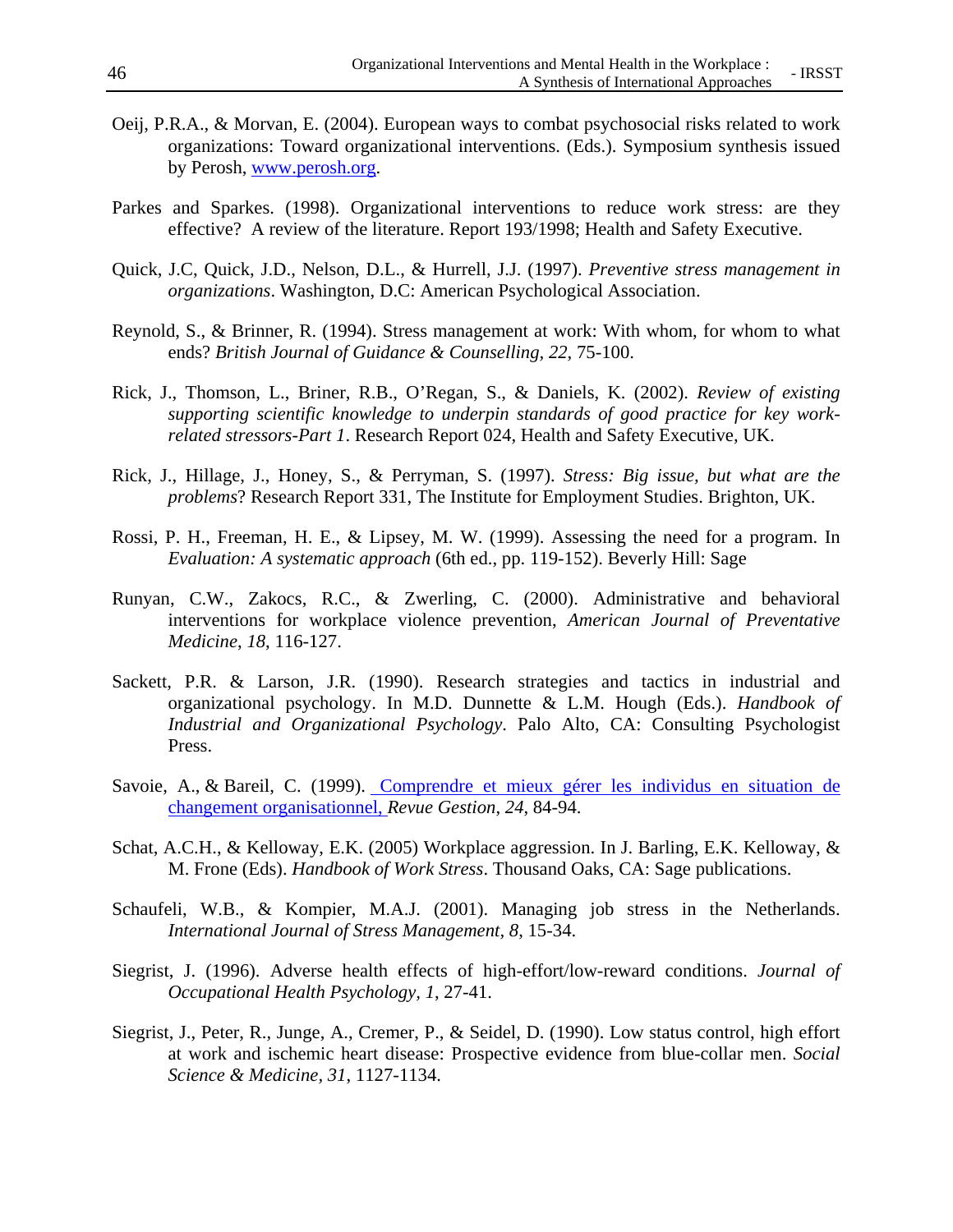- Stephens, T., & Joubert, N. (2001). Le fardeau économique des problèmes de santé mentale au Canada, *Maladies chroniques au Canada*, *22(1),* Ottawa : Santé Canada.
- Smith, C.S., Sulsky, L.M., & Uggerslev, K. L. (2002). Effects of job stress on mental and physical health. In J.C. Thomas & M. Hersen (Eds.). *Handbook of Mental Health in the Workplace*. Thousand Oaks, CA: Sage publications.
- Spector, P.E. (2003). Individual differences in health and well-being in organizations. In D.A. Hofman, & L.E. Tetrick (Eds.). *Health and Safety in Organizations: A Multilevel Perspective*. San Francisco, CA: Jossey-Bass.
- Spring, B., Pagoto, S., Kaufmann, P.G., Whitlock, E.P., Glasgow, R.E., Smith, T.W., Trudeau, K.J., & Davidson, K.W. (2005). Invitation to dialogue between researchers and clinicians about evidence-based behavioral medicine. *Annals of Behavioral Medicine, 30,* 125-137.
- Taris, T. W., Kompier, M. A. J., Geurts, S. A. E., Schreurs, P. J. G., Schaufeli, W. B., de Boer, E., Sepmeijer, K.J., & Wattez, C. (2003). Stress management interventions in the Dutch domiciliary care sector: Findings from 81 organizations. *International Journal of Stress Management, 10,* 297-325.
- Thomas, J.C., & Hite, J. (2002). Mental health in the workplace: Toward an integration organizational and clinical theory, research, and practice. In J.C. Thomas & M. Hersen (Eds.). *Handbook of Mental Health in the Workplace*. Thousand Oaks, CA: Sage publications.
- van der Klink, J. J. L., Blonk, R. W. B., Schene, A. H., & van Dijk, F. J. H. (2001). The benefits of interventions for work-related stress. *American Journal of Public Health, 91,* 270-276.
- Vaux, A. (1988). *Social Support: Theory, Research and Intervention*. New York: Praeger.
- Vézina, M., Bourbonnais, R., Brisson, C., & Trudel, L. (2004). Stratégies de prévention et de promotion en milieu de travail. Documents de travail et Réponses pour le Forum de Toronto. Instituts de recherche en santé du Canada.
- Vézina, M., & Bourbonnais, R. (2001). Chap. 12 : Incapacité de travail pour des raisons de santé mentale, Portrait social du Québec, Institut de la statistique du Québec, *Collection sur les conditions de vie*, pp.279-287.
- Zohar, D. (2003). Safety climate: Conceptual and measurement issues. In Quick, J.C. & Tetrick, L.E. (Eds.). *Handbook of Occupational Health Psychology.* Washington, DC: American Psychological Association Press.